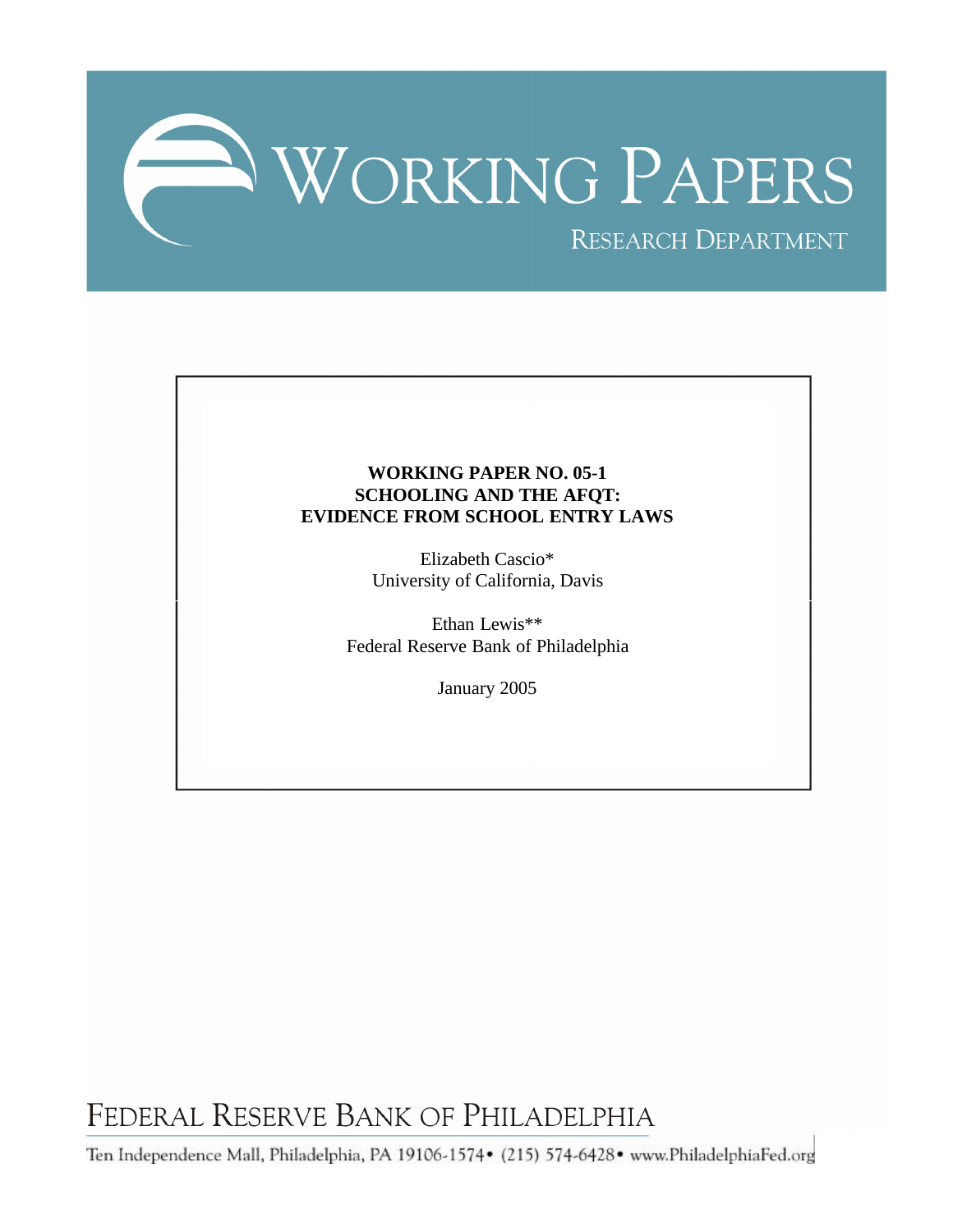## **Schooling and the AFQT: Evidence from School Entry Laws**

Elizabeth Cascio† University of California, Davis

Ethan Lewis<sup>‡</sup> Federal Reserve Bank of Philadelphia\*

January 2005

<sup>†</sup> Cascio: Assistant Professor, Department of Economics, University of California Davis, One Shields Avenue, Davis, CA 95616-8578 (email: eucascio@ucdavis.edu).

<sup>‡</sup> Lewis: Research Economist, Federal Reserve Bank of Philadelphia, Ten Independence Mall, Philadelphia, PA 19106-1574 (email: ethan.g.lewis@phil.frb.org).

<sup>\*</sup> The views expressed here are those of the authors and do not necessarily represent the views of the Federal Reserve Bank of Philadelphia or the Federal Reserve System.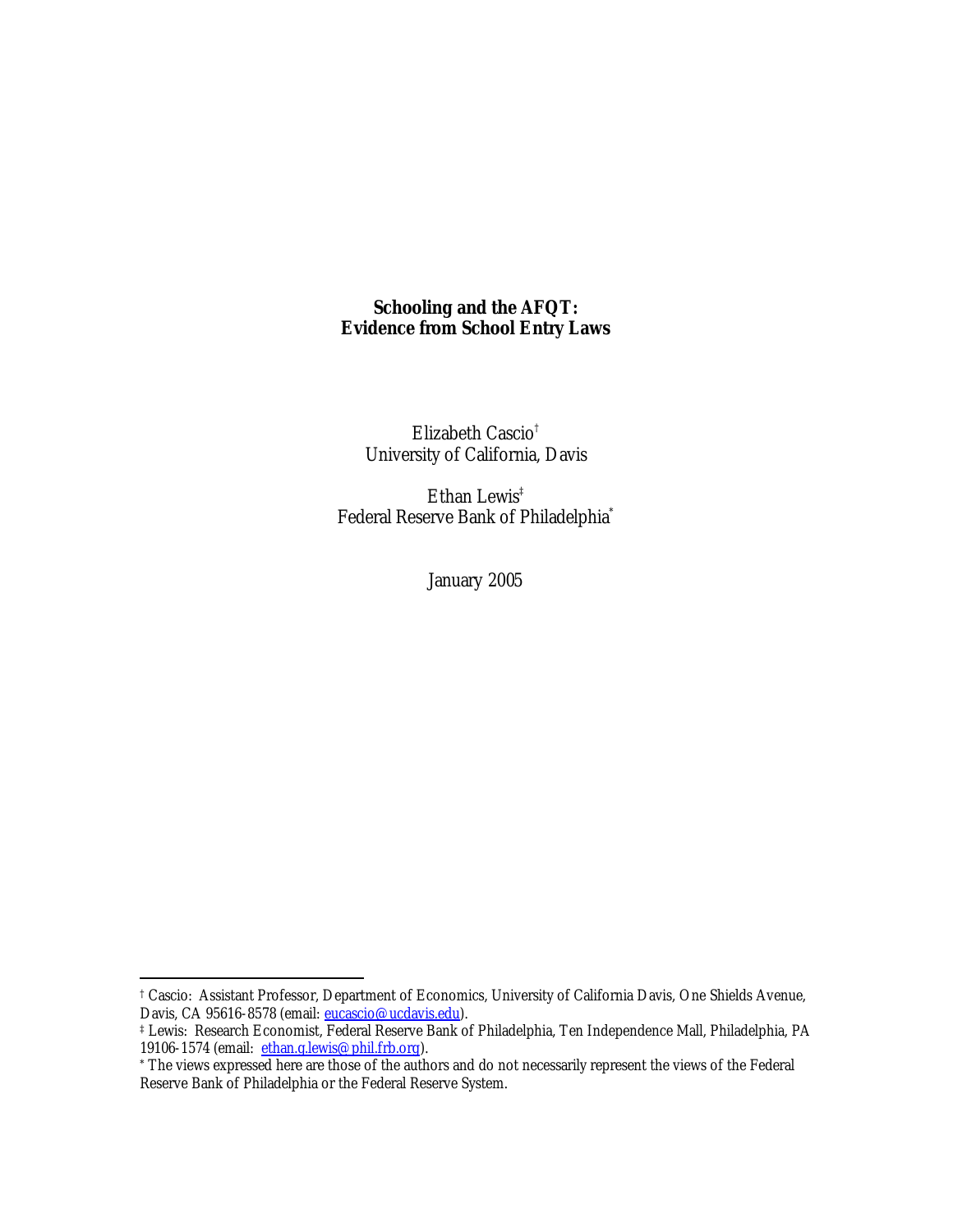## **Schooling and the AFQT: Evidence from School Entry Laws**

## **Abstract**

Is the Armed Forces Qualifying Test (AFQT) a measure of achievement or ability? The answer to this question is critical for drawing inferences from studies in which it is employed. In this paper, we test for a relationship between schooling and AFQT performance in the NLSY 79 by comparing test-takers with birthdays near state cutoff dates for school entry. We instrument for schooling at the test date with academic cohort—the year in which an individual should have entered first grade—in a model that allows age at the test date to have a direct effect on AFQT performance. This identification strategy reveals large impacts of schooling on the AFQT performance of racial minorities, providing support for the hypothesis that the AFQT measures school achievement.

JEL: I2, J2.

Keywords: Education, ability, achievement, AFQT, school entry.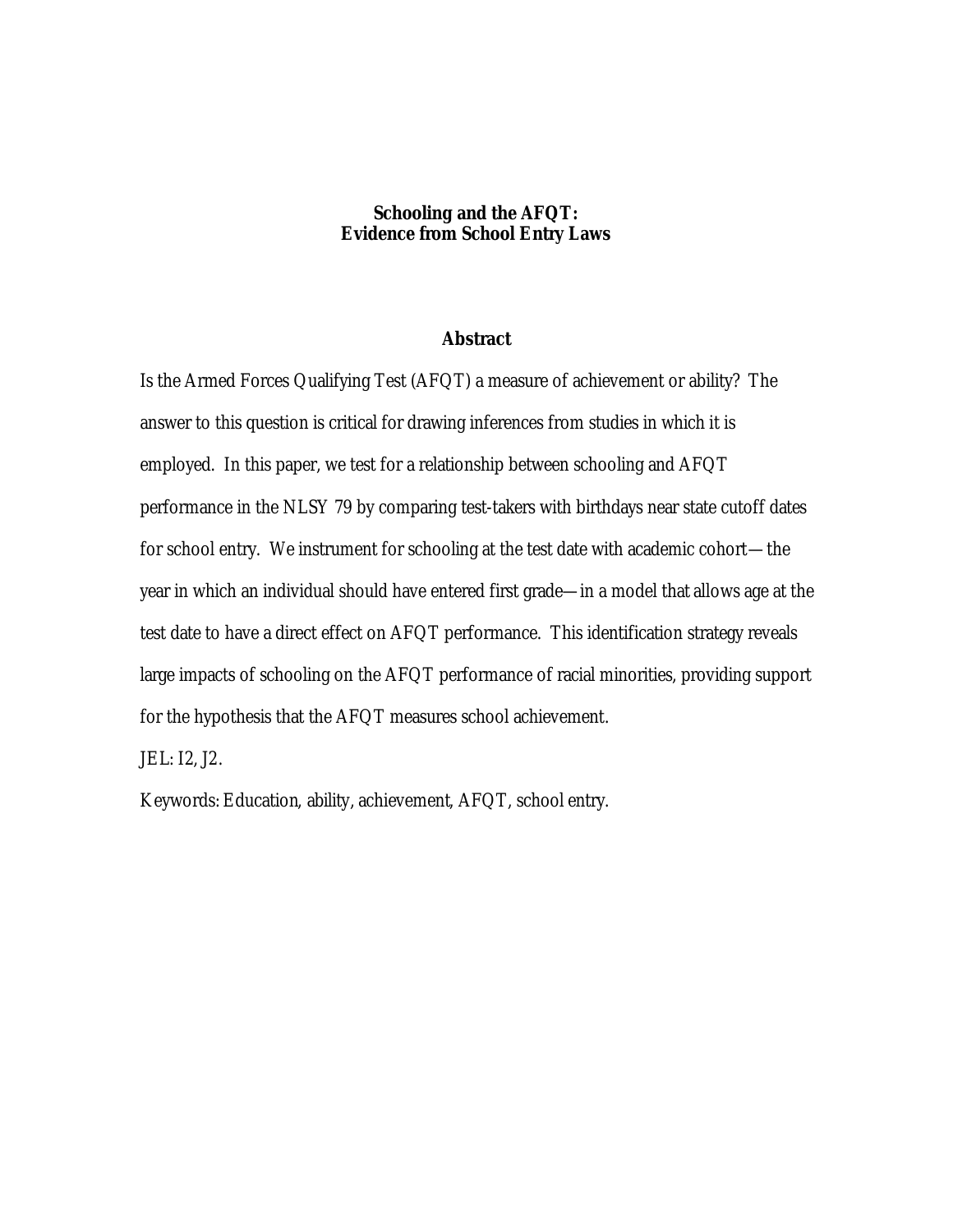## **I. Introduction**

 $\overline{a}$ 

The relative importance of "nature" and "nurture" to performance on standardized tests has long been a matter of academic debate. This debate was given new life in the mid-1990s with publication of *The Bell Curve*, where Herrnstein and Murray (1994) argued that a variety of social and economic outcomes could be predicted with performance on a single cognitive test—the Armed Forces Qualifying Test, or AFQT. While this finding alone was perhaps surprising, more controversial was the authors' interpretation of the AFQT as a measure of innate ability, rather than as a measure of achievement or learned skill. Given this interpretation, their analysis implied that investments in human capital by individual choice or government intervention could do little to break the intergenerational transmission of socioeconomic status (Heckman, 1995).

Understanding whether the AFQT is a measure of ability or achievement is clearly critical for drawing inferences from studies in which it is employed. Nonetheless, there does not appear to be a consensus of interpretation in the myriad of other studies in which the AFQT—available for most respondents in the National Longitudinal Survey of Youth 1979 (NLSY 79)—has been used as a proxy for unobservable skill. $<sup>1</sup>$  In part, this lack of consensus can be attributed to an</sup> identification problem. Testing the ability interpretation of the AFQT requires examining the relationship between test performance and measurable forms of human capital investment, such as completed schooling. However, schooling could itself be related to innate ability, so that individuals with higher ability will have both scored better on the test and accumulated more years of schooling by the time it was administered. Simple correlations, such as that presented in Fischer, *et al.* (1996) or Bock and Moore (1986), may therefore overstate the effect of schooling, biasing researchers toward rejecting the ability interpretation of the test.

<sup>&</sup>lt;sup>1</sup> Many of these studies have been catalogued at http://www.chrr.ohio-state.edu/nls-bib/.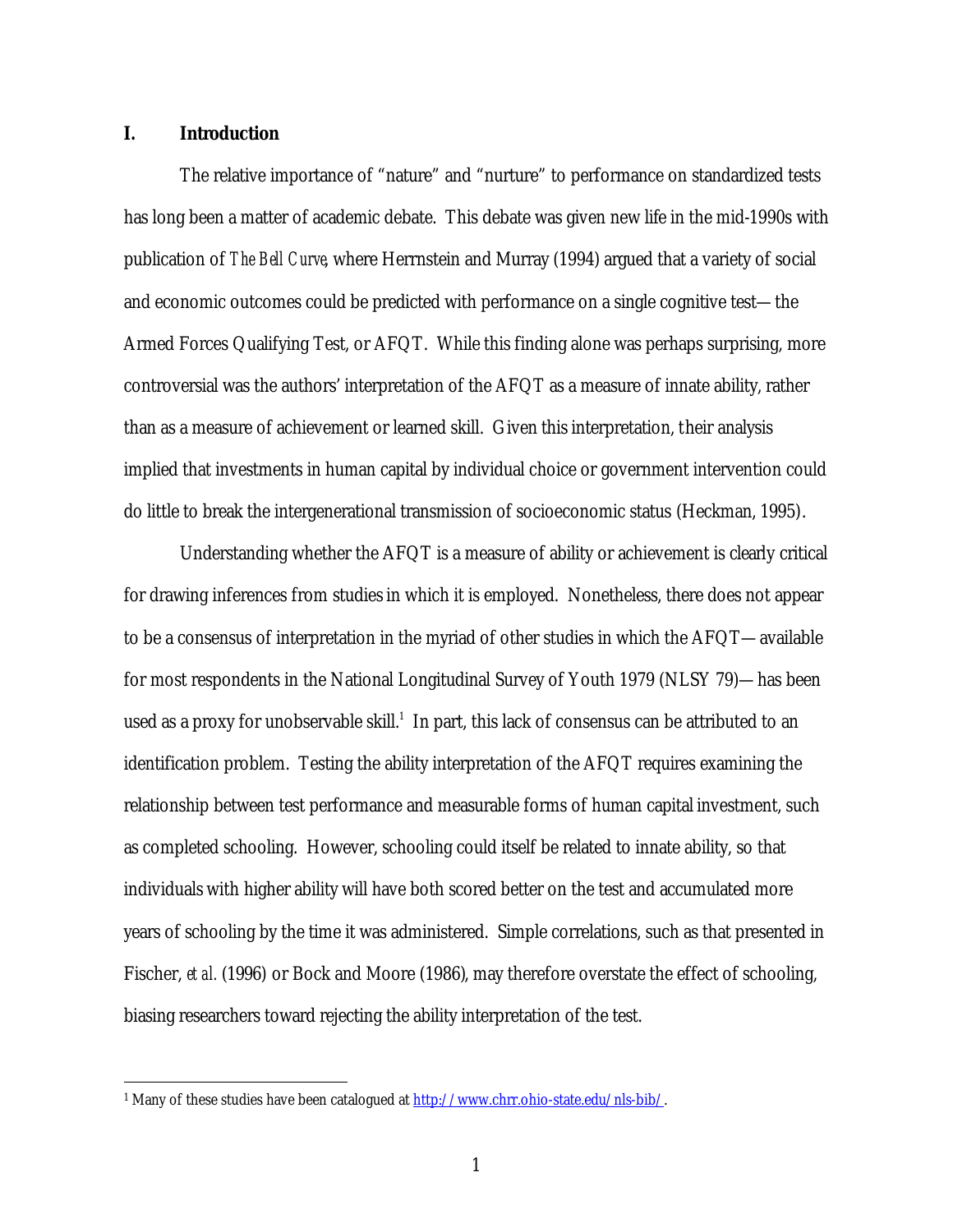Testing the ability interpretation of the AFQT is further complicated by the strong correlation between completed schooling and age. Developmental psychologists have long thought of chronological age as a metric for biological maturation and cumulative life experience, including informal investments in human capital (e.g., being read to at home during childhood). $^2$ Therefore, both age and formal investments in human capital, like schooling, might independently affect how well an individual performs on tests like the AFQT. Separating the effects of schooling and age is particularly challenging in the NLSY 79, in which the AFQT was administered in the summer and fall of 1980 to a cross-section of respondents aged 15 to 23. Those respondents with the most education at the time tended to perform relatively well on the test; they also tended to be the oldest.

In this paper, we present new estimates of the effect of schooling on AFQT performance for the youngest cohorts in the NLSY 79, who were between the ages of 15 and 19 when the test was administered. We address the issues raised above by comparing test-takers with birthdays near state-mandated cutoff dates for school entry. Because school entry laws specify an exact date by which entering first graders must reach age six (e.g., September 1), they generate sharp differences in average age at school entry—and thereby in average completed schooling—among students of nearly the same chronological age and, arguably, the same innate ability. $^3\,$  In principle, comparing test-takers with birthdays near school entry cutoff dates should reveal any causal impact of schooling on the AFQT.

In practice, small sample sizes in the NLSY 79 preclude us from making such "local" comparisons, however compelling. Instead, we instrument for schooling with "academic cohort"—the year in which a respondent should have entered first grade given her exact birth

<sup>2</sup> Indeed, even IQ was originally conceived as an age-graded measure of intelligence.

<sup>3</sup> Angrist and Krueger (1991) were the first to use school entry legislation to motivate an instrument for schooling.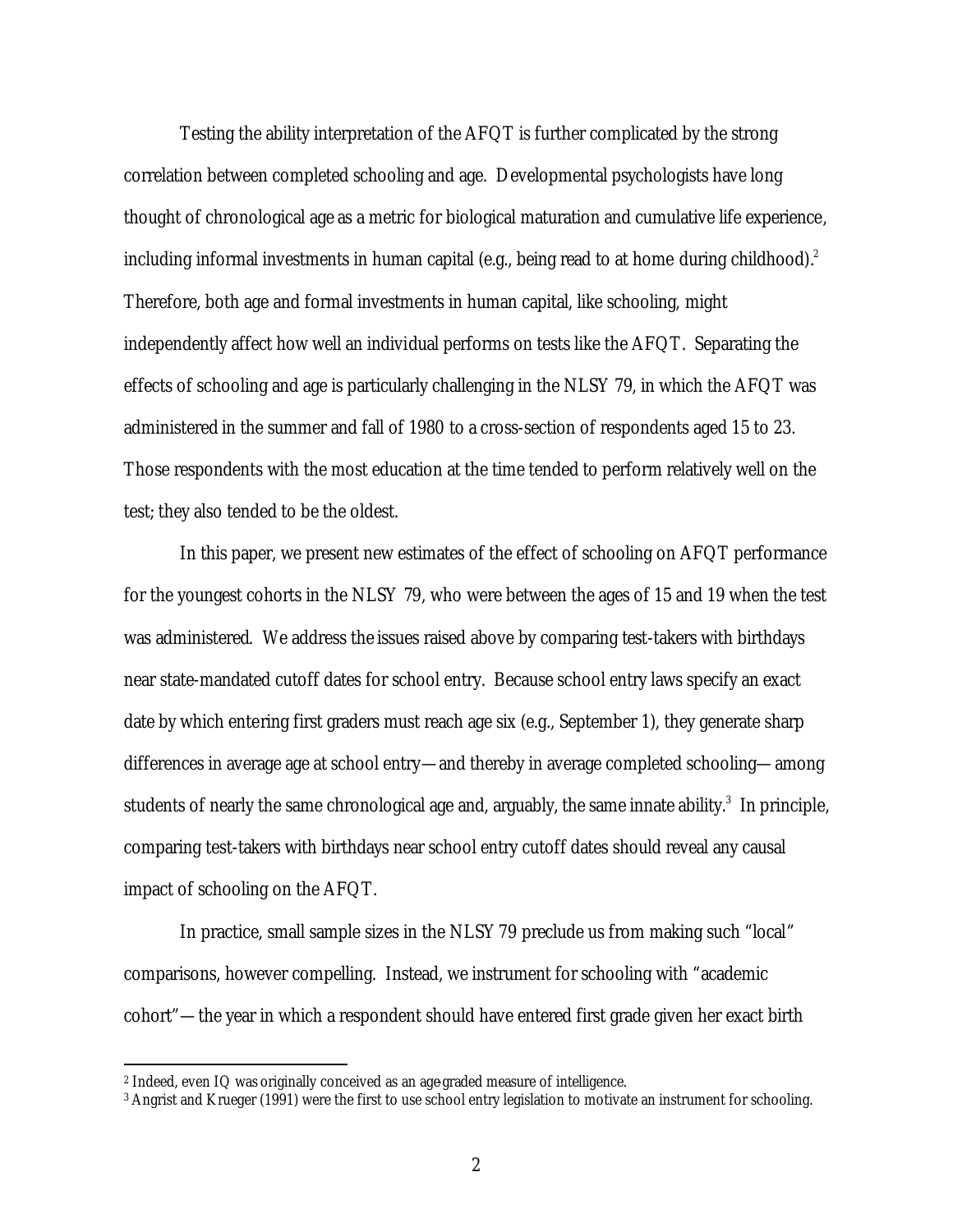date and state of birth—in a model that allows birth date to have a direct effect on AFQT performance. Since the AFQT was administered around the same time to all NLSY respondents, these controls for birth date are roughly equivalent to controls for age at the time of the test. Across-state variation in school entry cutoff dates then allows us to specify these birth date effects in a fairly unrestricted (non-monotonic) way. This is useful, given that season of birth not just age alone—might be directly related to test performance. $4\,$  In general, our model retains many of the desirable features of the idealized comparisons described above, but we pool across cohorts and states to achieve enough power to detect effects.<sup>5</sup>

We find evidence of an effect of schooling on the AFQT performance of minorities. For blacks, two-stage least squares (TSLS) estimates imply that an additional year of completed schooling by the test date raises AFQT performance by as much as 0.35 standard deviations more than one-third of the black-white gap in AFQT scores. These findings are relatively convincing, since we detect no evidence for blacks that academic cohort is related to other determinants of AFQT performance, such as measures of family background at age 14. For native-born Hispanics, the results are more sensitive to specification, but qualitatively similar. However, we cannot detect an effect of schooling on the AFQT performance of whites in the NLSY with our identification strategy; we can neither rule out a large impact nor a lack of impact for this population.

Taken together, these findings are consistent with the achievement interpretation of the AFQT. Our estimates for minorities are in fact larger than those already documented in the literature for pooled samples (Neal and Johnson, 1996; Winship and Korenman, 1997; Hansen,

<sup>4</sup> This criticism was lodged by Bound, Jaeger, and Baker (1995) and Bound and Jaeger (2000) against the use of quarter of birth as an instrument for schooling by Angrist and Krueger (1991).

 $\frac{1}{2}$  In their study of maternal education and birth outcomes, McCrary and Royer (2003) have the sample sizes needed to apply a non-parametric estimation strategy in this context.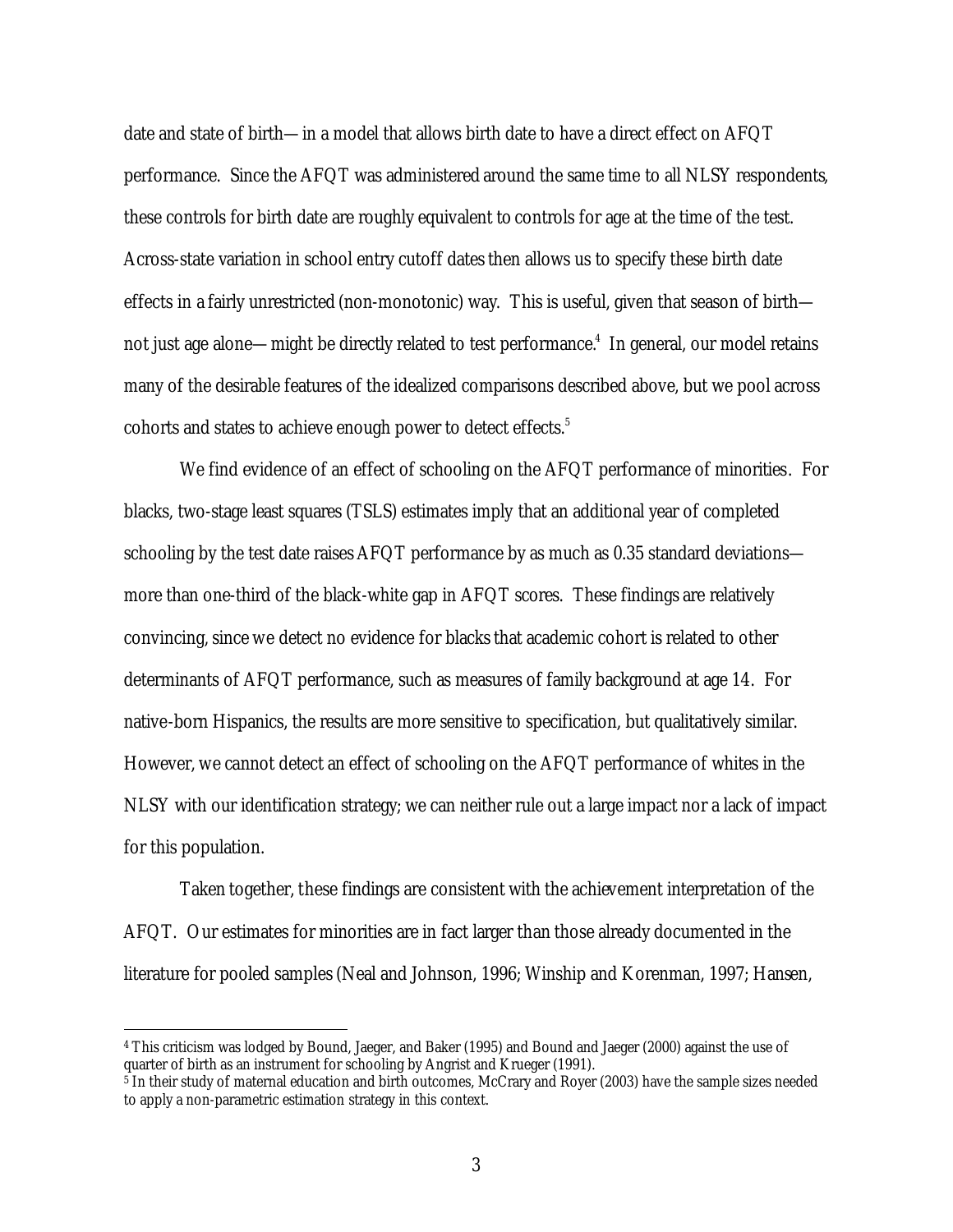Heckman, and Mullen, 2004). Taken with this literature, this paper suggests that practitioners take care in interpreting studies in which the AFQT is correlated against economic outcomes, such as adult earnings. Such studies are more likely to estimate contribution of learned skill or achievement, as argued by Neal and Johnson (1996), than a contribution of fixed, innate ability. The large effect of schooling we find for minorities implies that studies that use AFQT to "explain" race differences in adult outcomes should be interpreted with particular caution, especially in light of the fact that many in the NLSY sample had not completed their education at the time of AFQT administration.

On a related note, our estimates suggest that schools play an important role in raising skill among minorities, even late in the school career. A long-standing but recently renewed debate concerns the relative importance of schools and families in explaining gaps in test performance between whites and minorities (Fryer and Levitt, 2004; Todd and Wolpin, 2004). We uncover an impact of schooling on AFQT scores for minorities in models that control for both family background at a given point in time and chronological age at the test date—one metric for the cumulative investments made in a child's human capital outside of school. Thus, even if low quality schools preclude test score gaps from closing as children progress through school (Fryer and Levitt, 2004), schools might nonetheless prevent these gaps from widening more dramatically as children age. While the present research does not attempt to assess the relative importance of schooling and family for achievement, the fact that our estimates show that age affects test performance separately from schooling – and the effects of both vary by race – indicates both could be important.

The paper proceeds as follows. In the next section, we give more background on the AFQT and previous attempts to identify its relationship to schooling in the NLSY 79. In Section

4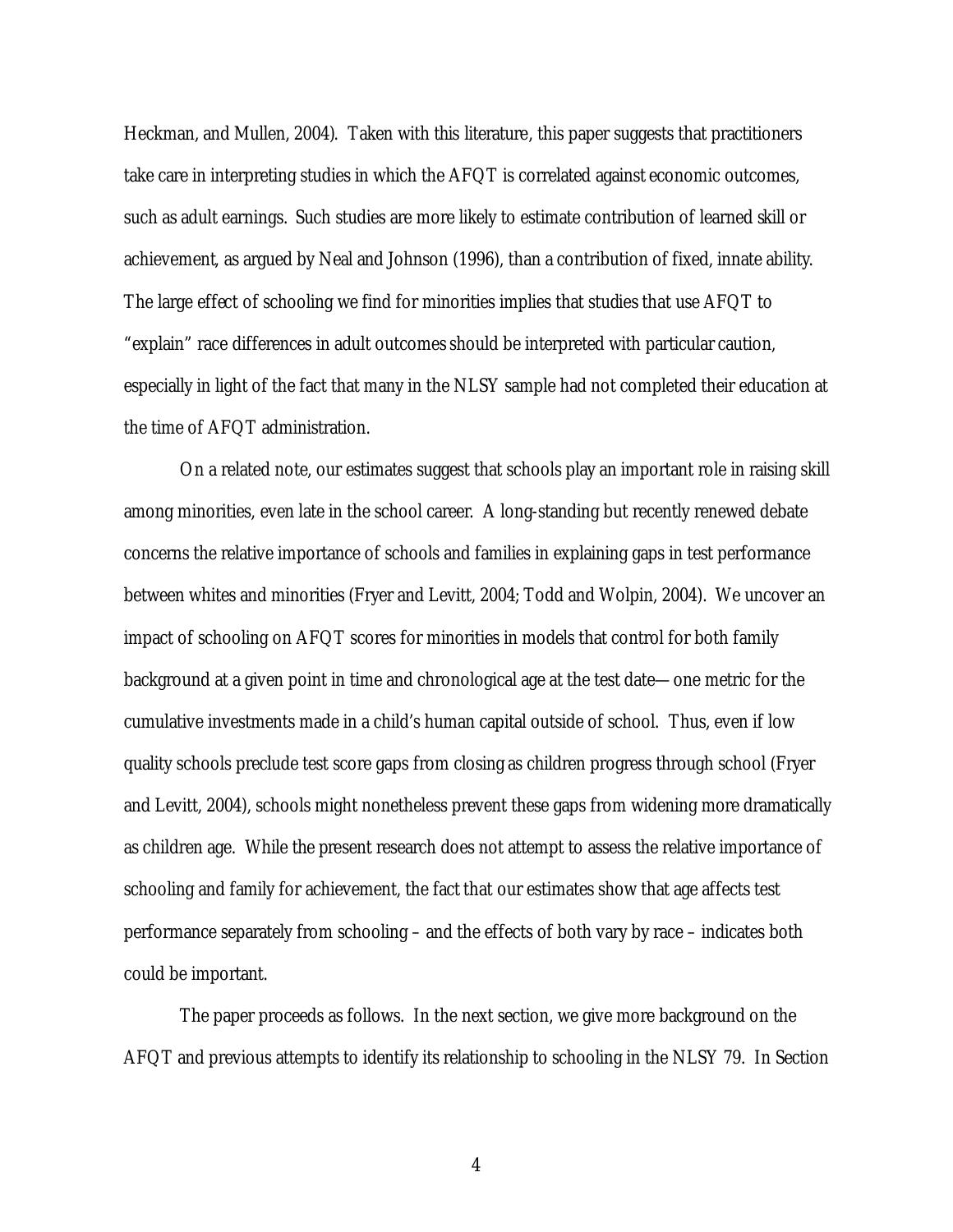III, we motivate and describe our identification strategy, and in Section IV, we describe our NLSY sample. Section V presents our findings, and Section VI gives several remarks on interpretation. Section VII concludes.

## **II. Background**

 $\overline{a}$ 

## *A. NLSY Data on the AFQT*

The NLSY 79 is an ongoing panel survey of a nationally representative sample of individuals born between 1957 and 1964. When first initiated in 1979, the NLSY had 12,686 participants between the ages of 14 and 22, more than 5,000 of whom constituted a supplemental sample of Hispanics, blacks, and economically disadvantaged whites. In 1980, the U.S. military's Armed Services Vocational Aptitude Battery (ASVAB) – a 10- section written exam administered to all entering military recruits – was given to 11,914 of the NLSY respondents, around 94 percent of the original sample. NLSY participants were recruited to take the ASVAB through a Department of Defense project that sought a nationally representative sample of youths from which the Department could update the norms of the test from the previous World War II reference population.

Each section of the ASVAB attempts to measure skills in a separate subject area. Some subject areas are academic, and some are vocational. $6$  Four of the 10 sections comprise the AFQT, used by the military as the primary criterion to determine eligibility for enlistment and "trainability" (Center for Human Resource Research, 2001, p. 94). Originally, AFQT percentile scores were derived from a weighted sum of raw scores from two math and two verbal sections of the test. Beginning in 1989, the Department of Defense changed which math sections were in

<sup>6</sup> The subjects are (1) general science; (2) arithmetic reasoning; (3) word knowledge; (4) paragraph comprehension; (5) numerical operations; (6) coding speed; (7) auto and shop information; (8) math knowledge; (9) mechanical comprehension; and (10) electronics information.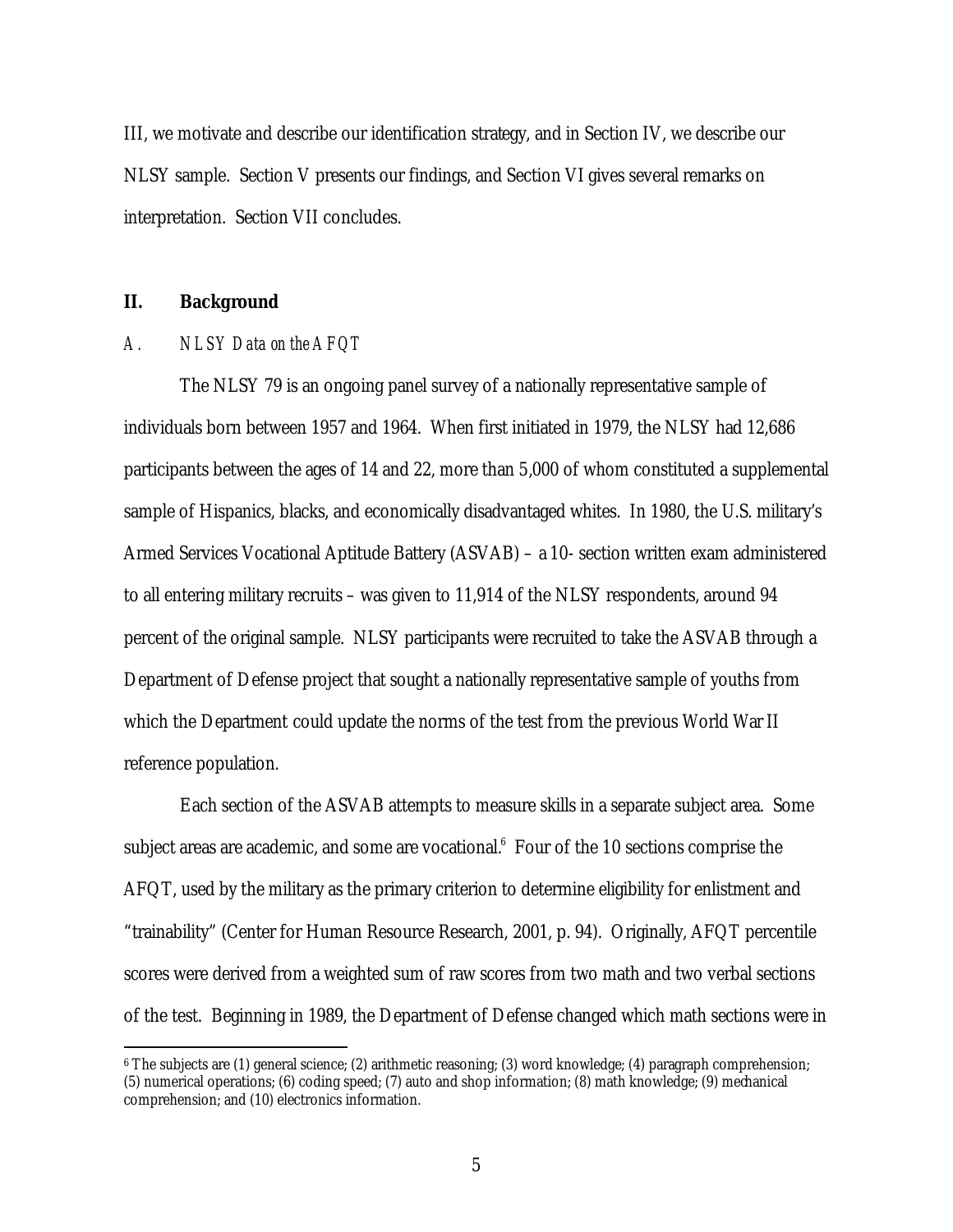the AFQT, as well as the procedures for calculating the AFQT scores from the raw section scores.<sup>7</sup> In this paper, we use these "revised" AFQT scores, transformed into standard deviation units so that our results can be more readily compared to previous studies.

Several additional aspects of the AFQT and its administration in the NLSY are relevant for this analysis. First, the AFQT was given during the summer and fall of 1980, though the NLSY does not record the exact date that each respondent took the exam. While this time frame is narrow enough to precisely measure years of completed schooling at the test date, it is too wide to measure age at the test date with the same degree of precision. $8\,$  In our analysis, we therefore control for date of birth, which can be precisely measured given the available data and should be highly correlated with age at the test date.

Second, the same test was administered to all NLSY respondents regardless of age or schooling attainment, though the test is designed to be appropriate only for individuals aged 17 and over (Center for Human Resource Research, 2001).<sup>9</sup> The AFQT is therefore not a school achievement test in the standard sense, as it is not intended to measure skills acquired from any given year of school. Thus, to the extent that the AFQT measures skills imparted through "nurture," it should be thought of as a cumulative measure of skill: an individual's score may be affected by human capital investments—both formal and informal—made from birth through the time of test administration.

<sup>7</sup> Originally, AFQT percentile scores were based on the sum of the word knowledge, paragraph comprehension, and arithmetic reasoning, plus one-half of the numerical operations raw scores. The post-1989 version of the AFQT first replaced numerical operations with math knowledge and changed the weighting of the math and verbal components in computing percentile ranks (NLS User Services, 1992, Tables C and D).

<sup>8</sup> We also unfortunately cannot address the problem of "summer setback"—the loss in skill that occurs when school is not in session. However, to the extent that summer setback affects children of all races similarly, and that the time of test administration is not related to race, comparisons of our results across race should remain meaningful. Fryer and Levitt (2004) provide evidence that summer setback is equally prevalent across race using a sample of young students.

<sup>9</sup> Though the youngest respondents in the NLSY took the AFQT, their scores were not used to create new norms for the test. The NLSY codebook suggests that considerable care be used in interpreting and using test scores for these respondents (Center for Human Resource Research, 2001).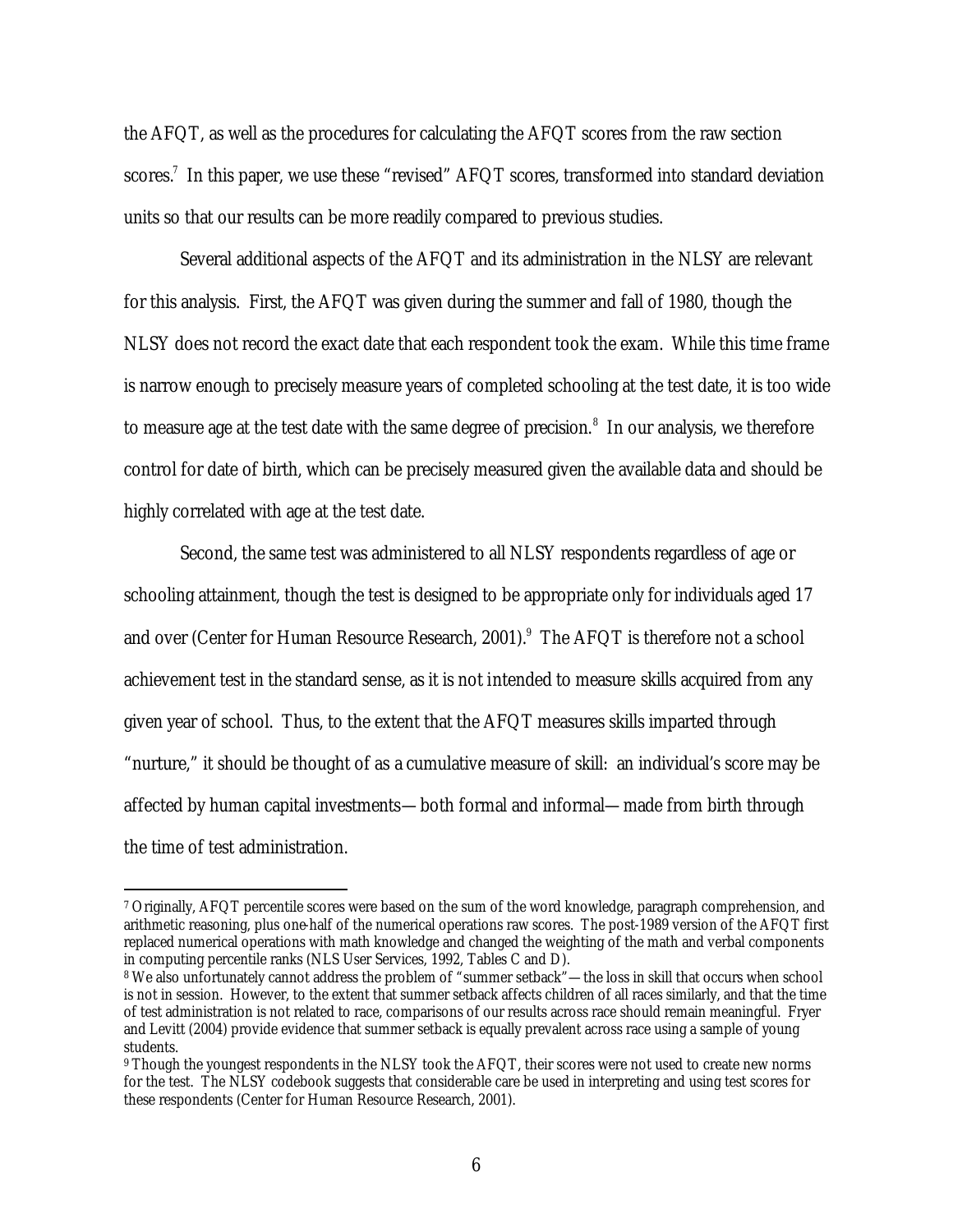#### *B. Schooling and the AFQT: The Existing Evidence*

This paper focuses on the role of later investments in raising AFQT performance. In particular, we examine whether an additional year of high school impacts skill as measured through the AFQT. We are interested in a model of the form

$$
(1) \qquad T_i = \mathbf{a} + \mathbf{q} \ S_i + f(V_i) + v_i
$$

where  $T_i$  is the AFQT score of individual *i*;  $S_i$  is completed schooling by the time of the test;  $f(V_i)$  is some function of a vector of control variables, which might include measures of family background; and  $v_i$  is a mean independent error term. Most researchers have also included crude controls for age, such as indicators for calendar year birth cohort, in the vector of controls. The parameter  $\bm{q}$  gives the marginal effect of schooling on AFQT performance.  $^{10}$ 

In practice, it is impossible to estimate model (1):  $f(\cdot)$  is an unknown function, and the entire vector of appropriate control variables may be unobservable to the researcher. Instead, the existing literature has focused on a restricted version of the model:

$$
(2) \tT_i = \mathbf{a} + \mathbf{q} S_i + \mathbf{b}' X_i + \mathbf{e}_i,
$$

 $\overline{a}$ 

where  $X_i \subset V_i$  is some subset of controls. A new error term,  $e_i$ , now includes unobservable determinants of test performance (such as fixed, innate ability) that are potentially correlated with  $S_i$ . Thus, the parameter of interest, $\boldsymbol{q}$ , will not necessarily be identified through simple least squares regression.

Researchers have addressed this identification problem in several ways. One approach, employed by Herrnstein and Murray (1994) and Winship and Korenman (1997), assumes that

<sup>10</sup> This is a restricted version of a more general model discussed in Hansen, Heckman, and Mullen (2004). We restrict ourselves to this model for several reasons. First, this specification has formed the basis of most other studies of the relationship between AFQT performance and schooling, as discussed here. Second, our estimation strategy is sufficient to identify one parameter; more general models would not be identified.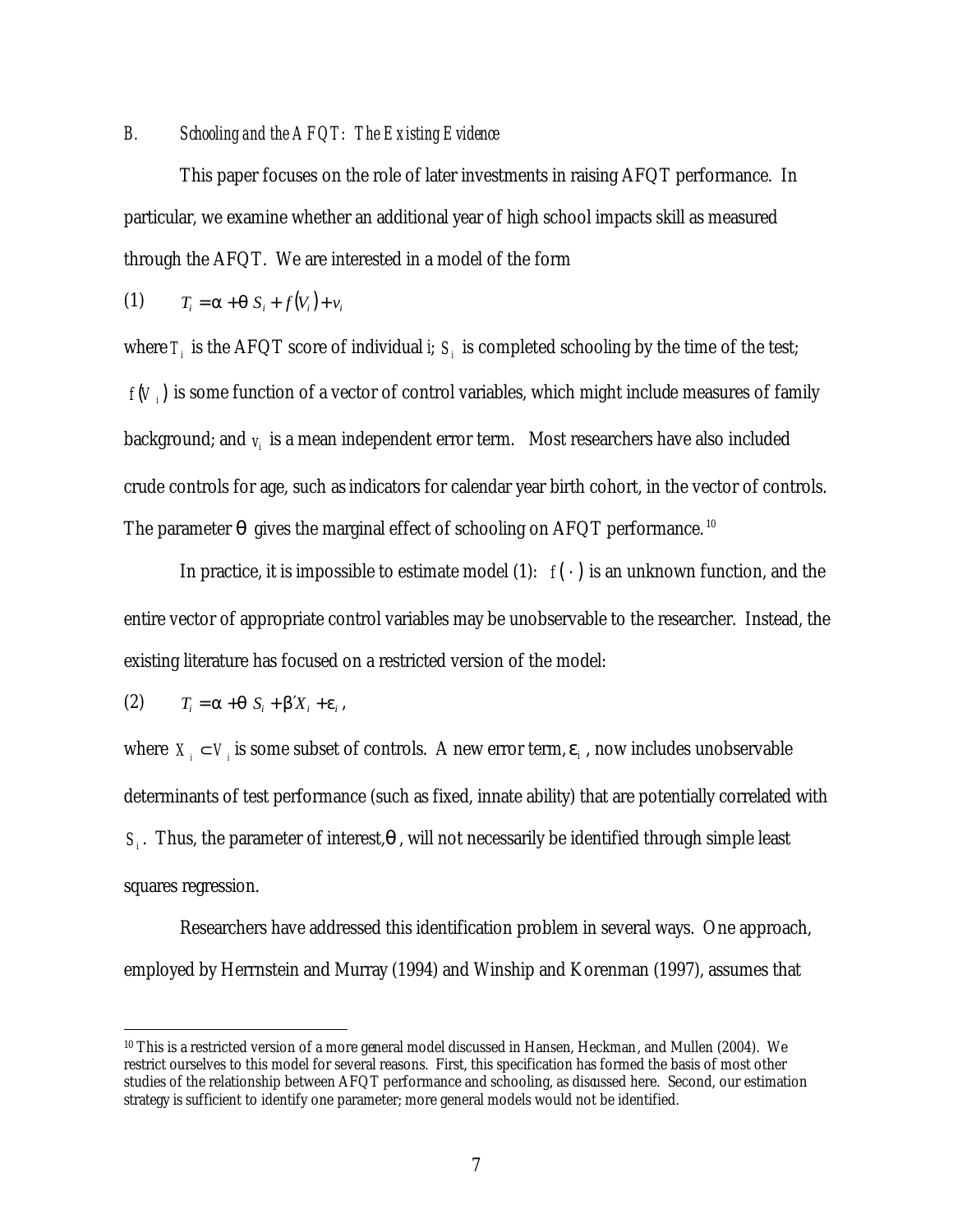schooling is randomly assigned conditional on a "pretest," or a measure of IQ at a younger age. An alternative approach is to find an instrument for schooling at the test date, then estimate model (2) using two-stage least squares. For example, Neal and Johnson (1996) use quarter of birth as an instrument in estimating the effect of schooling on the AFQT. They argue that quarter of birth is related to schooling through state school entry legislation: if a child's birthday is after the cutoff date for school entry (e.g., September 1), he must wait an additional academic year before starting first grade, thereby falling a full grade behind slightly older peers born during the same calendar year. This within-cohort grade difference will be present when individuals are of school age and will persist if dropout decisions are responsive to compulsory schooling regulations (Angrist and Krueger, 1991). $^{11}$ 

Both of these reduced-form approaches have generated similar estimates of effect of schooling on AFQT performance. Using the sub-sample of NLSY respondents for whom early IQ is recorded, Winship and Korenman (1997) estimate that an additional year of schooling raises AFQT performance by 4 percentile points, or approximately 0.1 standard deviations. When they take into account measurement error in early IQ and education, they estimate that the effect could be larger—on the order of 5 to 6 percentile points, or 0.15 standard deviations.<sup>12</sup> Applying the instrumental variables strategy discussed above to the youngest NLSY cohorts, the majority of whom were still enrolled in school when the AFQT was administered, Neal and Johnson (1996) estimate that a year of schooling is associated with a gain of 0.22 to 0.25 standard deviations in AFQT scores.

<sup>11</sup> Individuals with birthdays immediately after the school entry cutoff date reach the minimum age of school exit having completed less schooling than individuals born right before.

<sup>12</sup> A similar approach is taken by Herrnstein and Murray (1994), as discussed above. However, in correcting several errors in Herrnstein and Murray's analysis (e.g., failing to control appropriately for age and problems with coding of missing data), Winship and Korenman (1997) find considerably larger effects of schooling on the AFQT.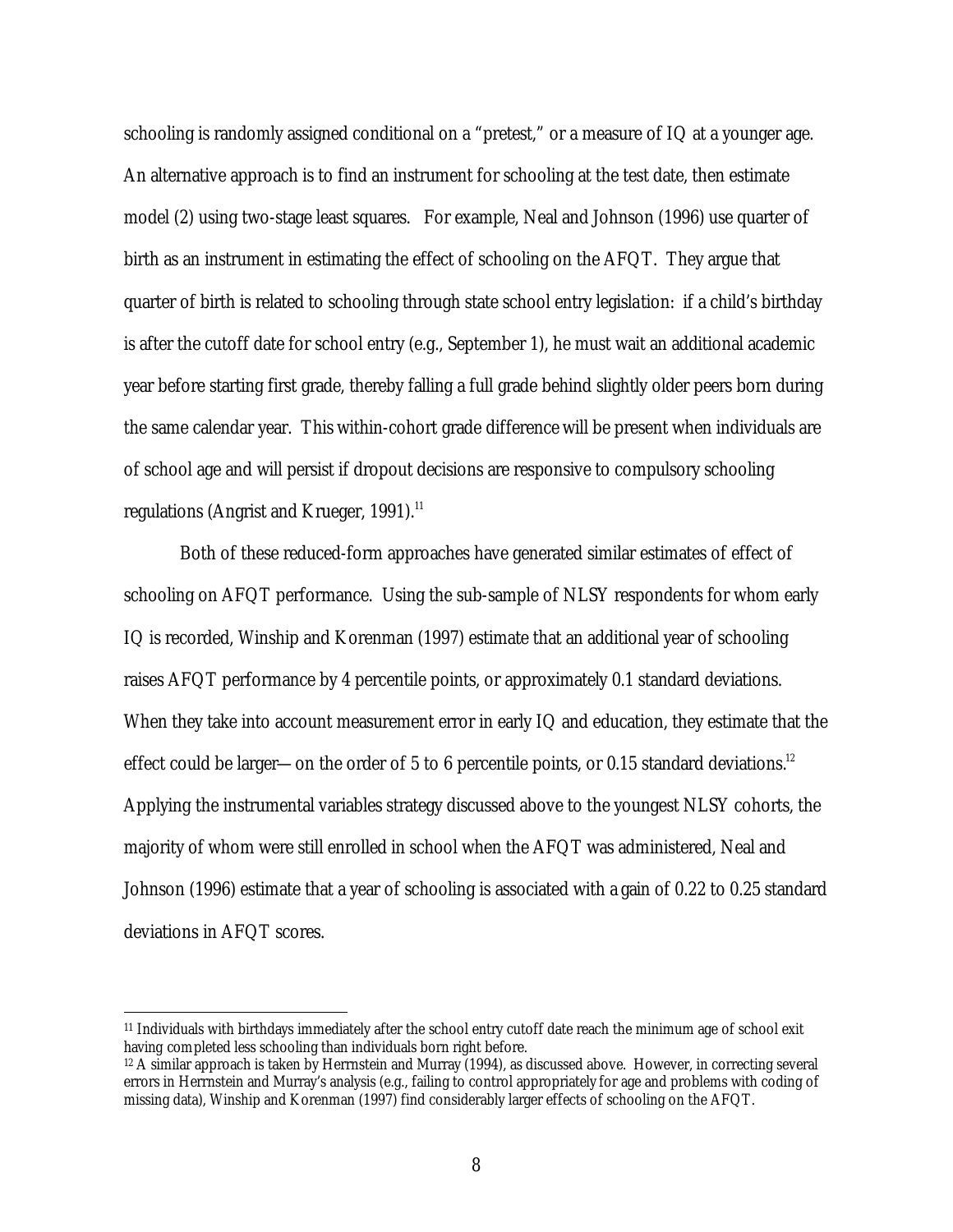## **III. Identification Strategy**

### *A. Motivations*

 $\overline{a}$ 

The empirical strategy undertaken in this paper has similar motivations to Neal and Johnson (1996). However, we attempt to identify the effect of schooling on the AFQT using only that component of season-of-birth variation in schooling that is in fact driven by school entry legislation. As shown in Table 1, school entry cutoff dates faced by the youngest NLSY cohorts were concentrated in the third and fourth quarters of the calendar year.<sup>13</sup> It therefore seems inappropriate to base comparisons on children born earlier in the year, particularly if season of birth is not randomly assigned.

To demonstrate more plainly the effects of school entry legislation, Figure 1 plots average highest grade completed at the test date by date of birth for native-born NLSY respondents born between 1961 and 1964.<sup>14</sup> The panels correspond to the modal cutoff dates for school entry, shown in Table 1: September 1 (Panel A), September 30/October 1 (Panel B), December 1 (Panel C), and December 31/January 1 (Panel D).<sup>15</sup> Respondents with birthdays between any two adjacent vertical lines can be thought of as belonging to the same "academic cohort": if entry legislation were binding and grade progression perfect, they should have completed the same number of grades at a given point during the school career. Using this rule, the first academic cohort depicted should have entered school in 1967 and should have therefore completed  $12<sup>th</sup>$  grade plus one year of postsecondary education (13 grades) by the summer of 1980, when the AFQT was administered; we refer to this cohort as the 1967 academic cohort

<sup>13</sup> These cutoff dates were acquired by the authors from legal archives. See Appendix A. Dates are adjusted for consistent interpretation: a child residing in a given state is able to begin first grade if she has reached the required age no later than the date given.

<sup>&</sup>lt;sup>14</sup> Lacking information in the NLSY on age at school entry, we cannot measure number of years spent in s chool. <sup>15</sup> Respondents have been assigned school entry dates on the basis of state of birth, since state of school entry is not recorded in the NLSY. In the few instances where state of birth is missing, we use state of residence to assign cutoff dates to respondents, provided that the respondent reports having never moved.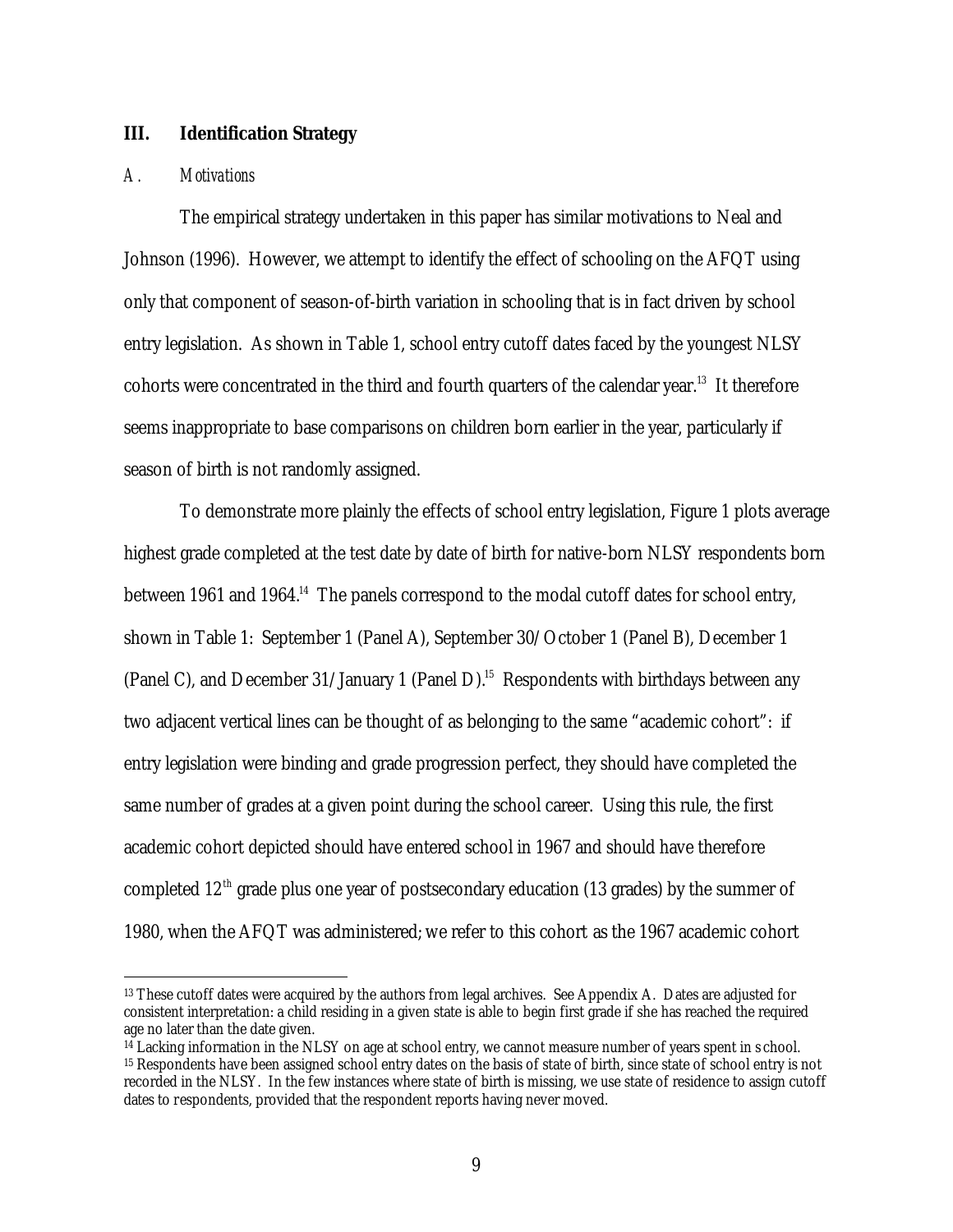below. Similarly, we refer to the next four academic cohorts as the 1968 through 1971 academic cohorts, respectively.

The figure shows that compliance with school entry legislation is far from complete in this sample. A substantial fraction of respondents are "below grade," having completed fewer grades than would be predicted given their state and date of birth. Respondents might be below grade for three reasons. The first is delayed entry into school: school entry legislation pertains to the earliest age at which a child *may* enter school; in states with minimum compulsory schooling ages of greater than six years, parents may opt to delay the school start of eligible children. Second, a child may start school when eligible but may repeat a grade later. Finally, if state compulsory schooling legislation permits, some respondents may have dropped out of school, failing to progress to the next grade as predicted. $^{16}$ 

As predicted, however, the figure shows that the largest differences in completed schooling occur among individuals with birthdays near the school entry cutoff dates in their states of birth. These differences are most evident for the younger cohorts depicted in the graph. There is also no apparent discontinuity of completed schooling around December 1 or January 1 for the sample of individuals born in states with September 1 cutoff dates for school entry, and *vice versa*. This is what we would expect: if subject to a September 1 regulation, a child would be able to begin school if born on August 31 or September 1 but would not be able to begin school if born on September 2 or later during the same calendar year. In a state with a December 1 cutoff, these abrupt changes should occur among individuals with birthdays at the beginning of December, not those born earlier in the academic year.

We can formalize this intuition by estimating the differences-in-differences (DD) model

<sup>16</sup> Unfortunately, we cannot examine these alternative explanations with the variables available in the NLSY.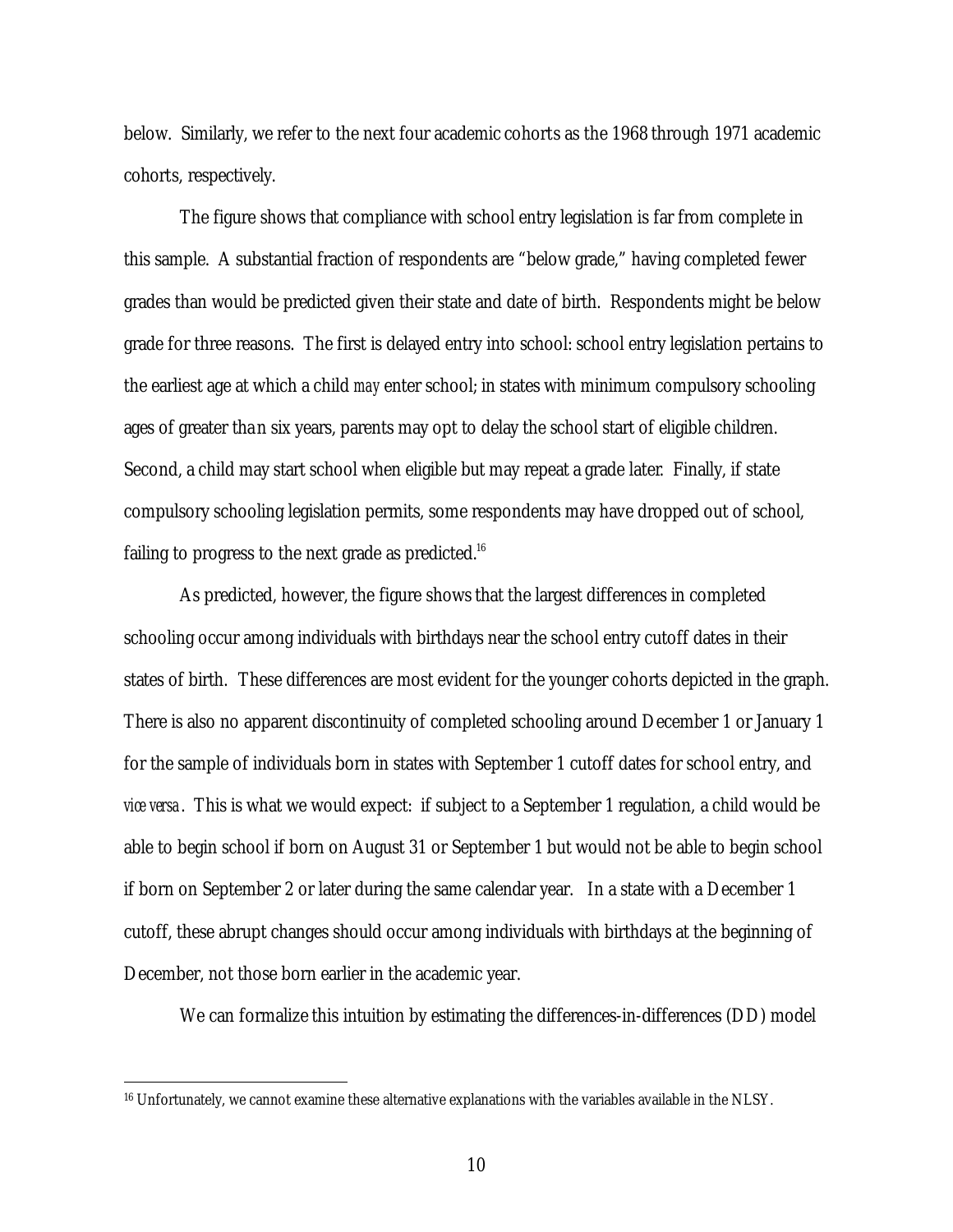(3) 
$$
S_i = \mathbf{d}_0 + \mathbf{J}_1 \cdot POST_i + \mathbf{d}_1 \cdot CUTOFF_i + mPOST_i \cdot CUTOFF_i + \mathbf{w}_i
$$

where *POST<sup>i</sup>* is an indicator equal to one if individual *i* is born in the month after some specified date (e.g., September 1); *CUTOFF<sup>i</sup>* is an indicator equal to one if this specified date was the cutoff date for school entry faced by individual *i*; and  $\textit{POST}_i \cdot \textit{CUTOFF}_i$  is the interaction of these variables. If school entry legislation were the only force behind trends in completed schooling, then it should be the case that  $m = -1$  and  $J_1 = 0$ : having a birthday after the specified date only reduces completed schooling if that date is an entry cutoff.

A special case of this model arises when we focus only on the subsample of respondents for which  $\textit{CUTOFF}_i = 1$ :

$$
(3) \qquad S_i = (\boldsymbol{d}_0 + \boldsymbol{d}_1) + (\boldsymbol{J}_1 + \boldsymbol{m}) \cdot POST_i + \boldsymbol{w}_i
$$

We refer to this model as a regression discontinuity (RD) specification. Equation (3') is a simple "pre-post" comparison of individuals with birthdays near school entry cutoff dates, analogous to the stylized comparisons described in the introduction.

Estimation of (3) may be preferable. There have historically been seasonal cycles in the total number of births in the United States, with the peak in total births in September and the trough around April or May. While the exact cause of these seasonal fluctuations in fertility is unknown, the fertility of lower socioeconomic status groups has historically been more volatile (Lam and Miron, 1991; Kestenbaum, 1987; Seiver, 1985; Warren and Tyler, 1979). Month of birth (i.e., *POST<sup>i</sup>* ) might therefore proxy for otherwise unobservable dimensions of family background, which might impact grade retention, delayed school entry, or dropout (in which case  $J_1 \neq 0$ ).

11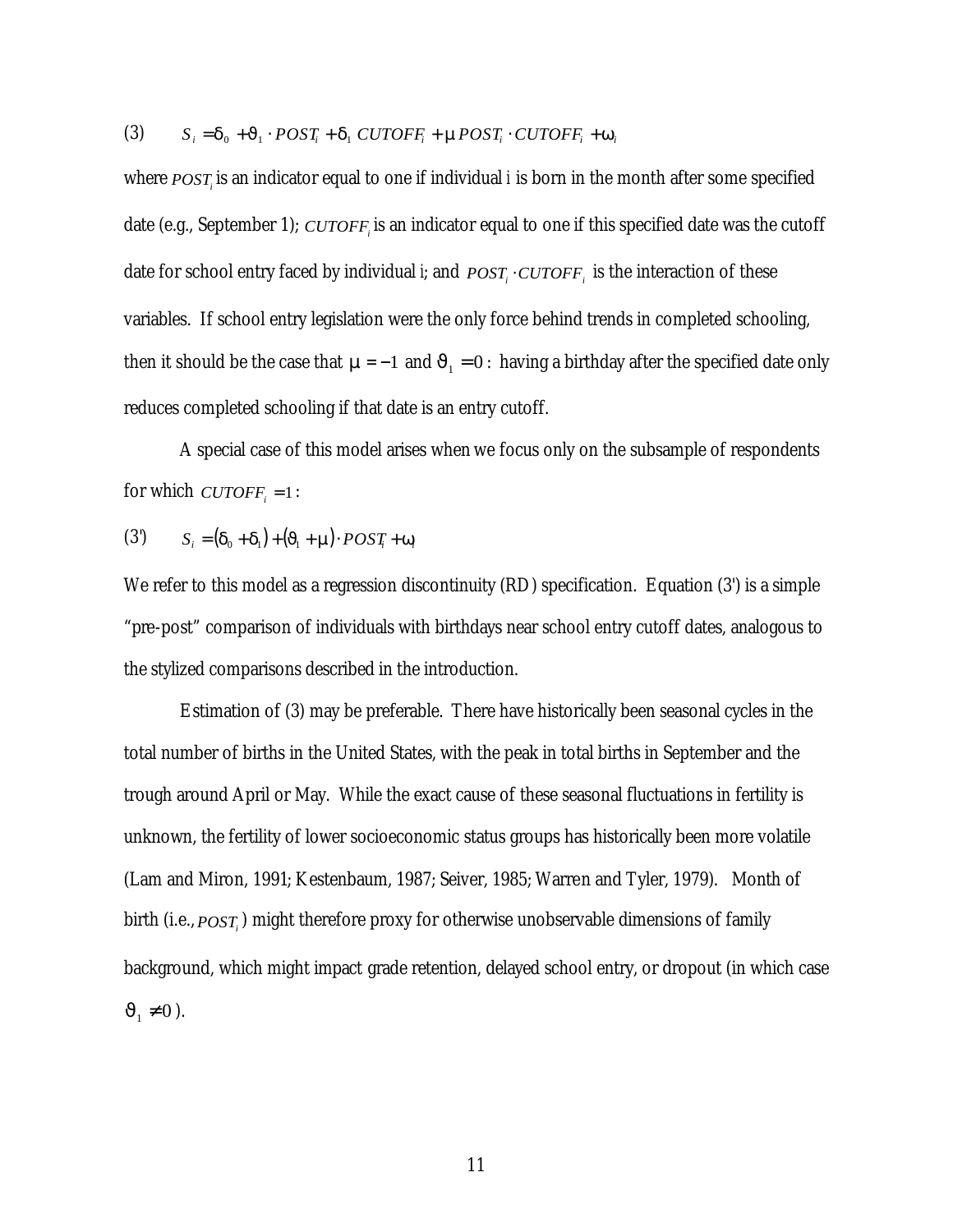Table 2 gives estimates of equations (3) and (3') for four different sets of school entry cutoff dates (those depicted in Figure 1) and for blacks in our estimation sample, which spans the 1968 to 1970 academic cohorts (see below).<sup>17</sup> Column (1) gives our estimates of the simple RD specification, equation (3'). As expected, individuals with birthdays in the month after the cutoff date have significantly lower levels of schooling as teenagers than those born in the month prior, regardless of the cutoff date. Estimates of the effect of being born after the cutoff date on schooling range between 0.619 to 1.445 fewer years of schooling completed by the summer of 1980. Column (3) shows that these local differences in completed schooling remain in the DD specification, which allows for a direct effect of month of birth on schooling. Here, estimates of *m* range between -0.48 and -1.198 and are statistically different from zero in three out of four cases. In no case can we reject that  $J_1 = 0$ , though this could primarily be a reflection of small sample sizes.

#### *B. Illustration*

 $\overline{a}$ 

These abrupt changes in average highest grade completed with birthday provide the basis of our strategy for identifying the relationship between schooling and the AFQT.<sup>18</sup> *A priori*, it seems believable that non-random sorting around the cutoff date would be uncommon, in which case individuals born in adjacent months around the cutoff will be on average of the same ability, even though they would have completed significantly different levels of schooling. This motivates a first-stage model such as (3'), where *POST<sup>i</sup>* is used as an instrument for schooling in a simple model of the schooling-test score relationship, such as that given in (2).

<sup>17</sup> In all regressions, we control for a "comparison" fixed effect. In Panels A to C, this is equivalent to a year of birth fixed effect. In Panel D, we include an indicator for whether an individual was born in December 1963 or January 1964.

<sup>&</sup>lt;sup>18</sup> The regression-discontinuity approach is employed by Cahan and Cohon (1989) to separately identify the effects of schooling and age on achievement test scores in Israel.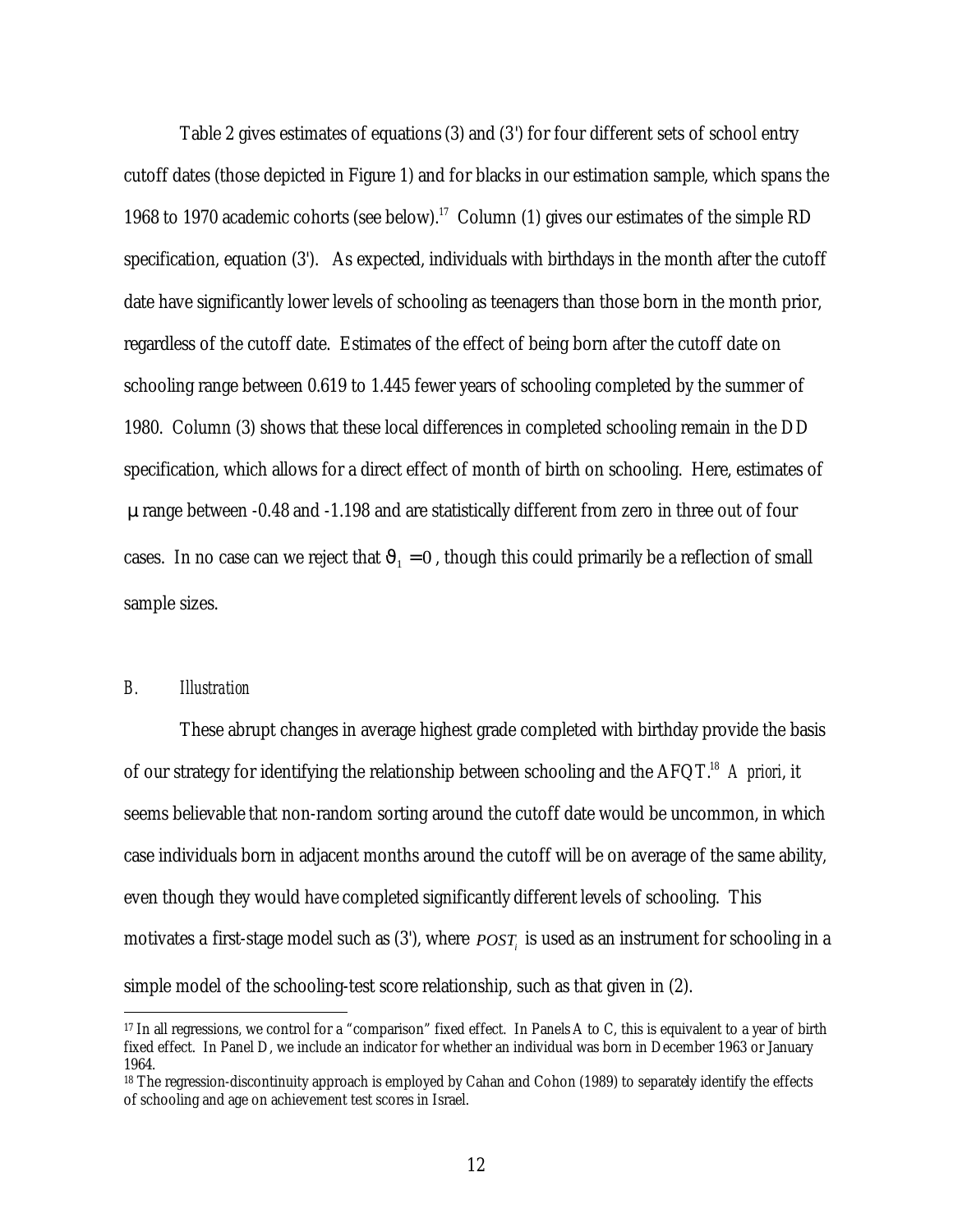However, just as was the case with schooling, there are several reasons why *POST<sup>i</sup>* might be directly related to test scores. As described above, month of birth might affect test scores through its correlation with otherwise unobservable dimensions of family background. Further, birth month will be highly correlated with age at the test date. Small changes in age might have a direct effect on test performance through either biological "maturation" or the cumulative effects of investments in human capital outside of school.

These observations motivate a richer model of the test score-schooling relationship, where month of birth can exert a direct effect on test scores:

(2) 
$$
T_i = \mathbf{a}_0 + \mathbf{q} \ S_i + \mathbf{y}_1 \cdot POST_i + \mathbf{a}_1 \cdot CUTOFF_i + \mathbf{e}_i
$$

Here, the DD model in equation (3) serves as a first stage. The effect of schooling on the AFQT will be identified provided that the *interaction* of birth state and birth month ( $\textit{POST}_i \cdot \textit{CUTOFF}_i$ ) is unrelated to innate ability or unobserved determinants of AFQT performance more generally. Intuitively, the exclusion restriction will hold if families do not selectively "choose" birth timing on the basis of the placement of school entry cutoff dates. Notice that this model can be identified given the variation in cutoff dates across states.

The remaining columns of Table 2 illustrate this DD identification strategy and its more naïve RD counterpart. We first give the reduced-form effects of school entry legislation on test scores, then the corresponding TSLS effect of schooling on AFQT performance. In the RD comparisons (columns (1) and (2)), TSLS estimates of the effect of an additional year of schooling on AFQT scores range between 0.027 and 0.319 standard deviations. The DD estimates are in general smaller, ranging between -0.139 and 0.309, and less precisely estimated. While most of the reduced-form and TSLS estimates are of the expected sign and a reasonable magnitude, in no case do we have enough power to detect an effect of schooling on the AFQT.

13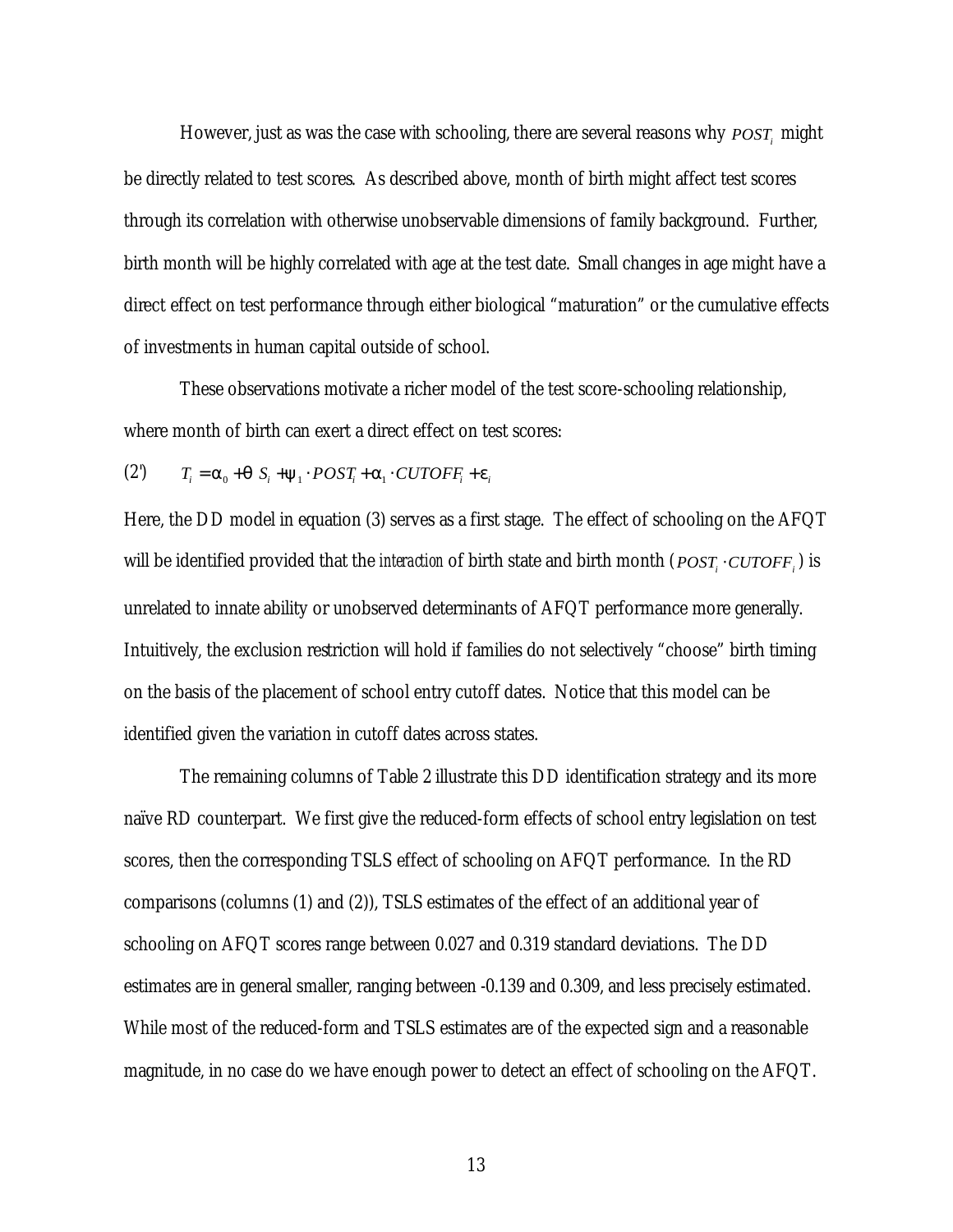Estimates of model (2') also provide no evidence of a direct effect of birth date on test performance, but this too might be an artifact of small sample sizes.

Table 2 thus shows that there is limited scope to make local comparisons in this application. The remainder of this section describes an alternative approach to exploiting the policy-induced discontinuities of schooling in birth date to identify the relationship between schooling and the AFQT. Our model retains the desirable properties of the comparisons made above but pools across cutoff dates and cohorts to achieve enough power to detect effects.

## *C. Empirical Framework*

 $\overline{a}$ 

The model of interest is an extension of (2'):

$$
(4) \tT_{is} = \boldsymbol{q} S_{is} + \boldsymbol{y} (D_{is}) + \boldsymbol{b} X_{is} + \boldsymbol{a}_s + \boldsymbol{e}_{is}
$$

where *Dis* is the birth date of individual *i* from state *s*; *a<sup>s</sup>* is a state fixed effect; and all other variables are as previously defined. As discussed above, an individual's age at the test date will be highly correlated with  $_{D_{is}}$  .<sup>19</sup> In our estimates, we allow for  $\mathbf{y}(\,\cdot\,)$  to be either a smooth function (e.g., a polynomial) or an unrestricted function (e.g., a linear function of interaction of year and month of birth). While the former is more intuitive—age or maturation itself will not have abrupt or discontinuous impacts on test performance—the latter is preferable, since birth date might also correlate with family background.

As described above, schooling at the test date might still be related to unobservable determinants of AFQT performance, even conditional on age and family background. We therefore propose to use academic cohort as an instrument for *Sis*. Formally, we assign respondents to academic cohorts using the following rule:

 $^{19}$  We therefore at times refer to  $_{\mathbf{y}}(\, \cdot \,)$  as an "age control" in the following discussion.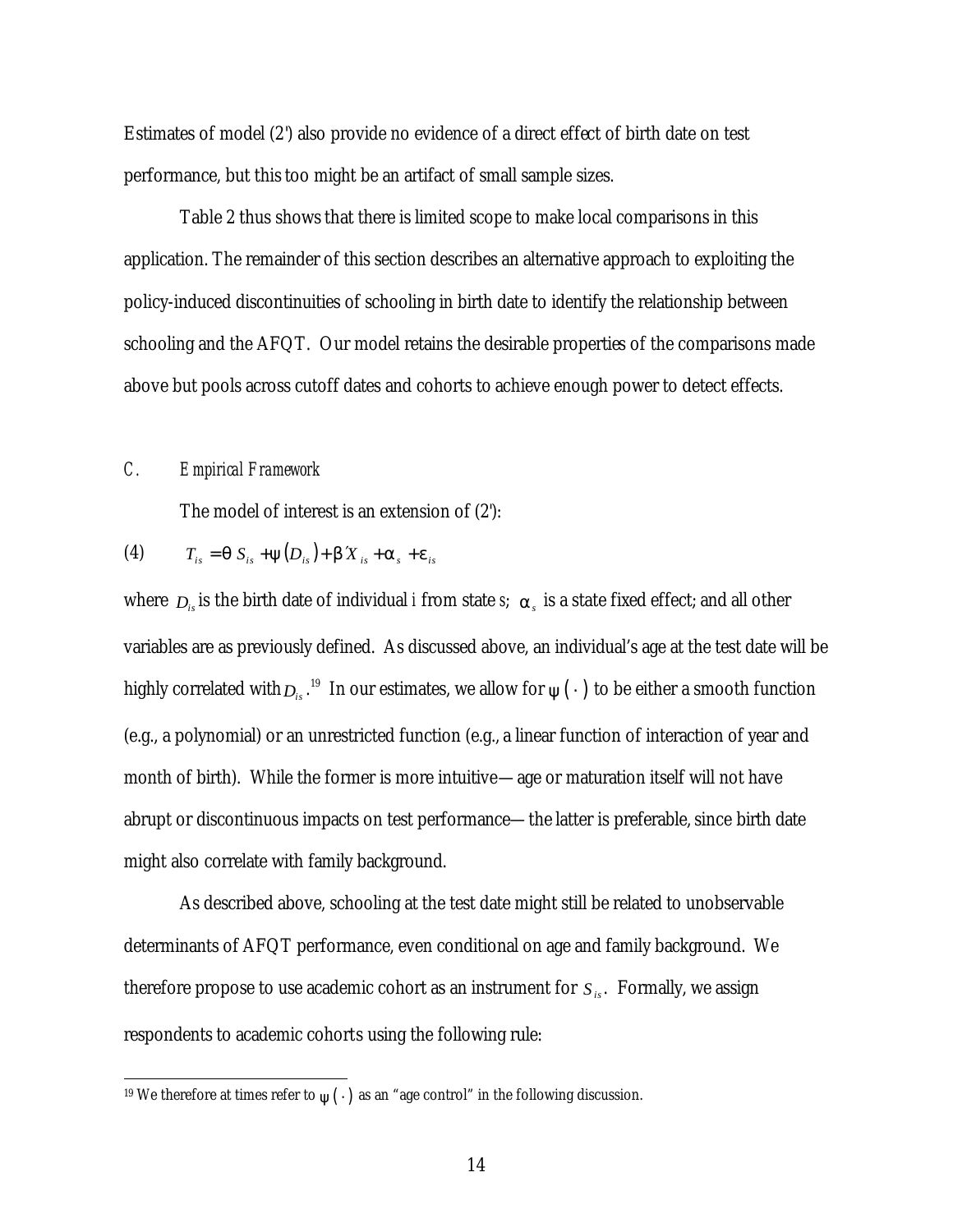(5) 
$$
k = \begin{cases} y_{is} + 5 + 1 \left[ d_{is}^{*} > 32 \right] & \text{if } d_{is} \leq d_{is}^{*} \\ y_{is} + 6 + 1 \left[ d_{is}^{*} > 32 \right] & \text{if } d_{is} > d_{is}^{*} \end{cases}
$$

where  $y_i$  represents year of birth and  $d_i = 1, \ldots, 365$  represents day of birth within the calendar year (which together define an individual's date of birth,  $D_{is}$ ), and  $\,d_{is}^*$  stands for the day of the year on which the school entry cutoff date fell in state *s* during the calendar year when individual *i* turned age six<sup>20</sup> The term  $d_a^* > 32$  is an indicator equal to one if the relevant cutoff date is after February 1 during the calendar year. To take an example, equation (5) assigns an individual born in 1962 in a state with a September 1 cutoff date to the 1968 academic cohort if born on or before September 1, and to the 1969 academic cohort if born after September 1.<sup>21</sup>

One first stage model is just a generalization of (3):

(6) 
$$
S_{is} = \sum_{k=m}^{M} m_k' C_{is}^k + J(D_{is}) + g' X_{is} + d_s + w_{is},
$$

 $\overline{a}$ 

where  $C_{is}^k$ ;  $k = m, ..., M$  are a series of indicators for academic cohort,  $d_s$  is a state fixed effect, and all other variables are as previously defined. Coefficients on the academic cohort indicators,*m<sup>k</sup>* , give the average impact on schooling of being assigned to enter first grade in year *k*, holding constant family background, fixed differences in completed schooling across states, and what would have otherwise been expected for individuals born at the same time. Notice that  $C^k_{is}$  is simply a generalization of the interaction term (  $\mathit{POST_i \cdot CUTOFF_i}$  ) employed as an instrument in the DD specifications in Table 2. However, here we extend the definition to individuals born

 $^{20}$  We do take leap years (e.g., 1964) into account when defining this variable. For leap years,  $~d_{_{is}}=$  1, …,366 , and  $~d_{_{is}}^\ast$ is redefined as  $d_{is}^*$  + 1, where appropriate. With a few exceptions (e.g., North Carolina and Delaware), the school entry dates faced by all respondents born in the same state were identical, so  $d_{is}^* = d_s^*$  for all individuals i in state s.  $^{21}$  The term  $\,1_{d_{is}^*}>$  32] is needed because some states have cutoff dates in the first quarter, as shown in Table 1. For example, consider a respondent born on January 1, 1963 in a January 1 state. He will turn six years of age on January 1, 1969, and should therefore legally be able to begin first grade in the fall of 1968. Without addition of the term  $1\left\vert d_{is}^{*}\geq 32\right\vert$ , he would be assigned to the 1969 academic cohort.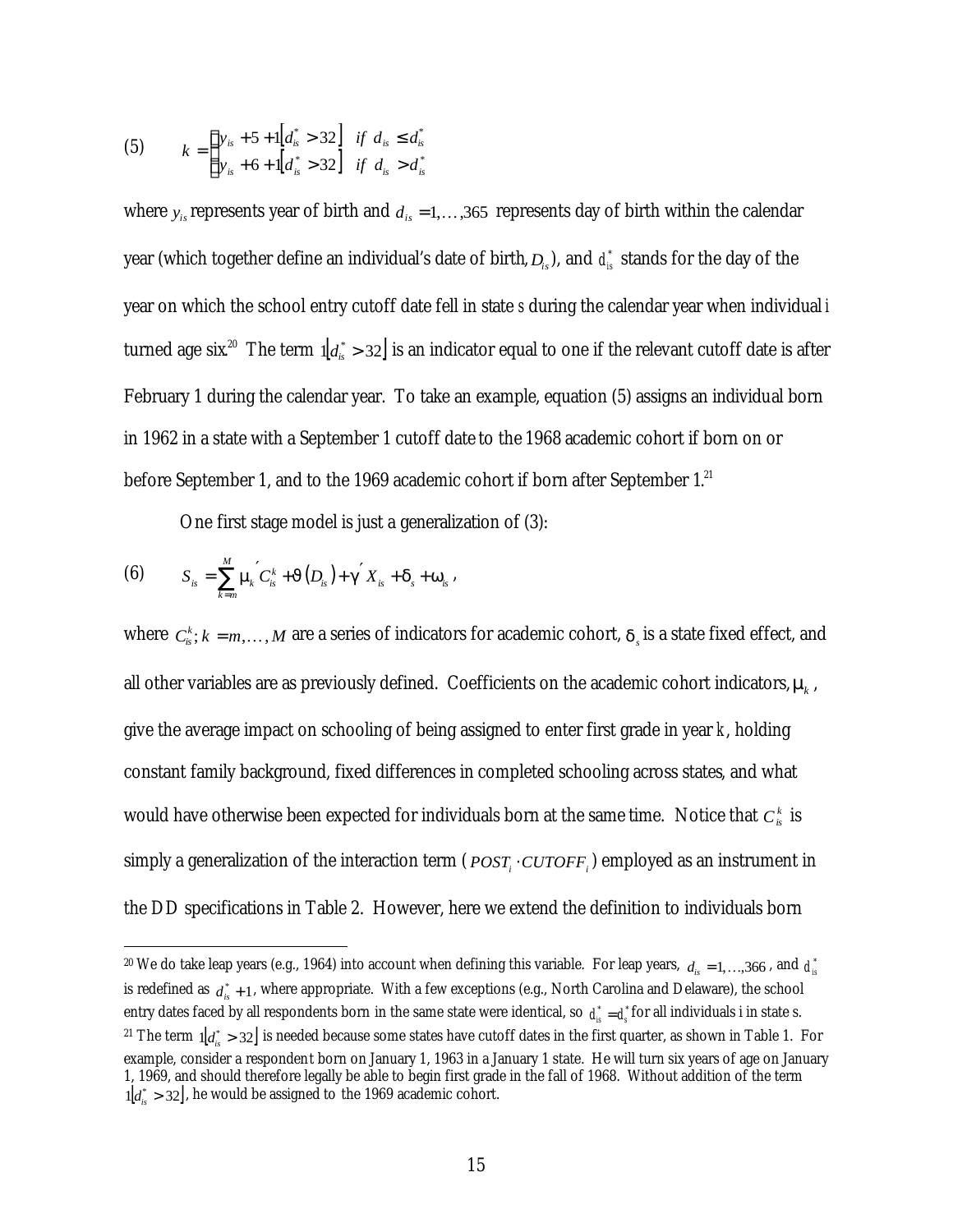further away from the cutoff date. Assuming that the dummy for the oldest academic cohort in the sample (*m*) is omitted for the purposes of identification, perfect compliance with the law predicts that  $\mathbf{m}_{m+j} = -j$ , or that every one-year increase in academic cohort lowers completed schooling at the test date by on average one year.

More generally, if the marginal effect of academic cohort is constant across all cohorts under consideration, it will be the case that  $\mathbf{m}_{n+i} = \mathbf{m} \cdot j$ , where  $\mathbf{m} < 0$ . Imposing this restriction on equation (5), we arrive at an alternative model for schooling:

(6') 
$$
S_{is} = \boldsymbol{m} C_{is} + \boldsymbol{J}(D_{is}) + \boldsymbol{g}' X_{is} + \boldsymbol{m}_s + \boldsymbol{w}_{is},
$$

 $\overline{a}$ 

where  $C_{is} = \sum_j j \cdot C_{is}^{m+1}$  $C_{i} = \sum_{i} j \cdot C_{i}^{m+j}$ . We focus on this alternative model in the analysis below, and the restrictions are, in practice, only rarely rejected. The parameter *m* is interpreted like it was in equation (3): *m* gives the reduced-form effect of being born after the school entry cutoff, controlling for date of birth.

We use equations (6) and (6') as first-stage models in estimating equation (4) with TSLS. When  $J(\cdot)$  is specified as a smooth function, these equations reduce to parametric RD models.<sup>22</sup> When *J*( ⋅ ) consists of a series of dummy variables for birth date, these equations are the analogs to the DD models presented above. It is once again the across-state variation in cutoff dates that allows us to identify an unrestricted effect of birth date while simultaneously identifying an effect of schooling on test scores.

In general, academic cohort will be a valid instrument if it exhibits no relationship with  $e_i$ , conditional on the age controls and other observable characteristics. The intuition here is

 $22$  As in any parametric RD framework, it is useful to control for a smooth function in the index determining selection into the treatment (i.e., birthday) if not making a comparison local to the selection threshold; failure to do so may yield spurious discontinuities in schooling and AFQT performance (Cook and Campbell, 1979).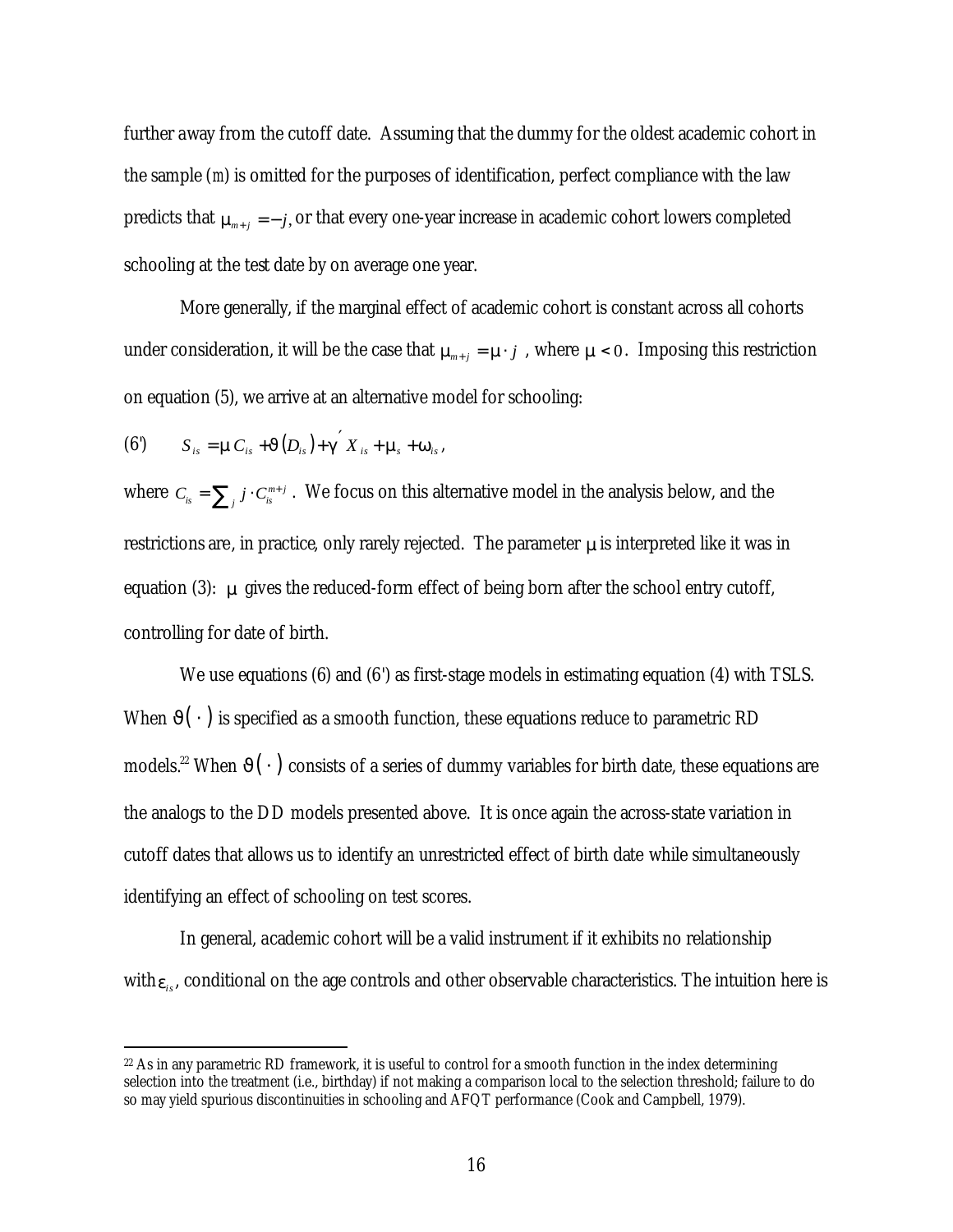the same as in the illustration: the identification assumption requires that there is no sorting around school entry cutoff dates, i.e., no "gaming" of school entry legislation through birth timing. It is important to note here that delayed school entry or grade repetition does not represent a violation of this identification assumption; it is precisely this type of variation in schooling that suggests the need for an instrument. Rather, our identification strategy requires that only time of birth be exogenous within a narrow window of the cutoff date. While this assumption cannot be directly tested, below we test for a relationship between academic cohort and observed correlates of test scores, such as parental education. We also perform standard tests of over-identifying restrictions when TSLS estimates are based on (6).

#### **IV. Data**

#### *A. Sample*

 $\overline{a}$ 

Because it is the subpopulation for which the relationship between school entry laws and schooling is both theoretically and empirically the strongest, we restrict attention to the youngest NLSY respondents in the analysis that follows. Specifically, we focus on individuals who, given their birth date and state of birth, should have entered first grade between 1968 and 1970.  $^{23}$ These respondents would have been between the ages of 15 and 19 during the summer of 1980 and, therefore, would have been relatively more likely to have been enrolled in school during the prior academic year. These academic cohorts correspond to the three fully observed academic cohorts in Figure 1, which should have completed grades 10 through 12 by the test date if on grade.

<sup>&</sup>lt;sup>23</sup> Because the full 1971 academic cohort cannot be observed, as suggested by Figure 1, we omit individuals in this cohort from our analysis. In practice, we drop only individuals born at the end of 1964 as a result of this selection rule. It might in fact be appropriate to omit these individuals from the analysis, given evidence of "non-random selfselection at the edge of the age range" for the survey (Center for Human Resource Research, 2001, p. 17).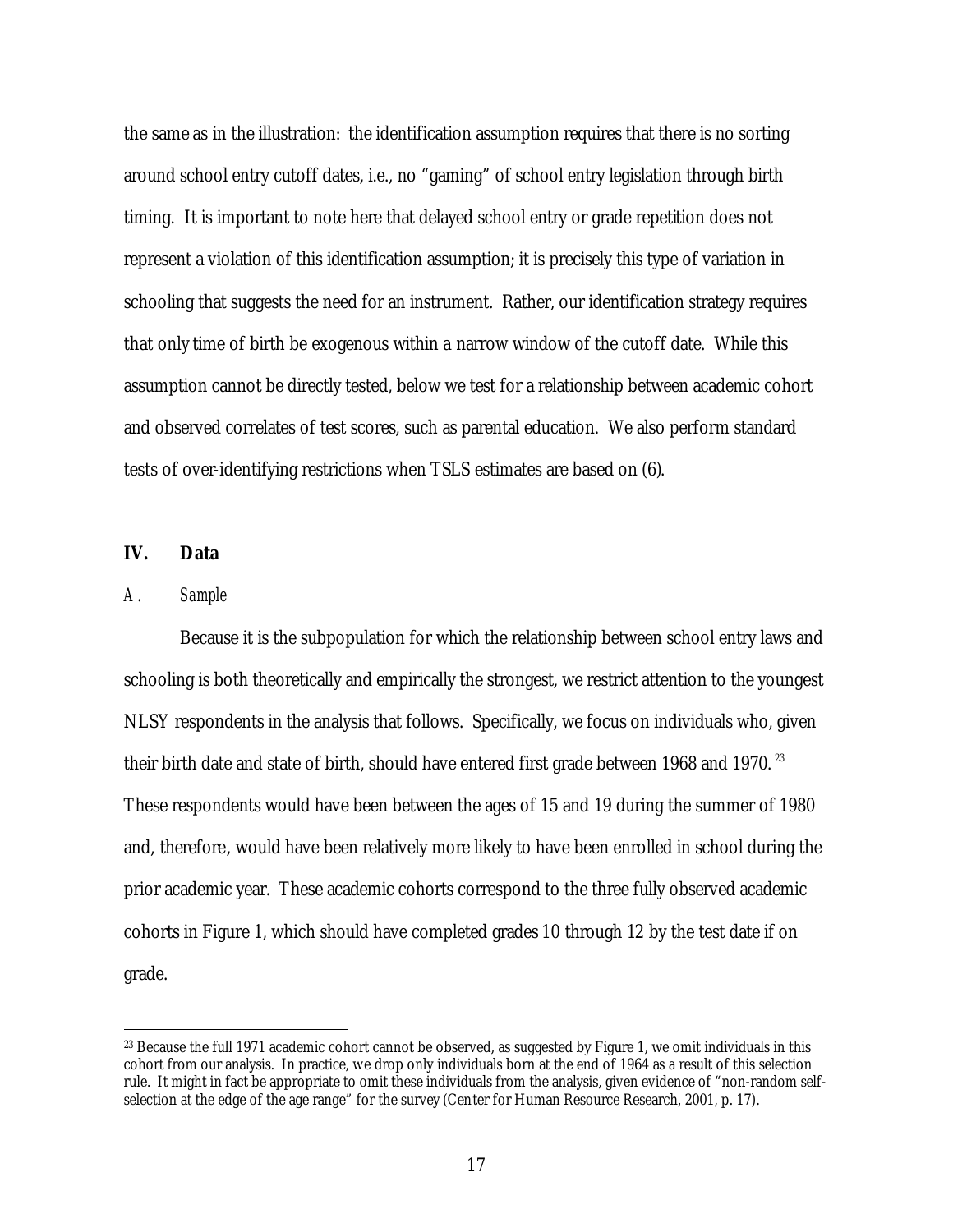Otherwise, we limit our sample to respondents about whom information on day of birth is not missing, and who were born in states in which school entry cutoff dates are set by the state, not local discretion (see Table 1). So that we have sample sizes sufficient to conduct the analysis separately by race, we use data on blacks and Hispanics from the supplemental NLSY sample. The resulting sample consists of 3300 observations and is described in detail in Appendix B.

## *B. Summary Statistics*

 $\overline{a}$ 

Table 3 presents the summary statistics of key variables for our sample, both overall and stratified by race. The table first presents means of schooling at the test date, age, and several measures of AFQT performance (Panel A). These measures include the revised (1989) AFQT percentile score, the standardized version of this score (used in the regressions below), and the standardized scores on the four ASVAB components that comprise the AFQT. Overall, the sample was on average slightly over age 17 on July 1, 1980, and had on average completed 10.64 years of schooling when the test was administered. The average sample respondent also scored in the 44<sup>th</sup> percentile on the test, or about a one-quarter of a standard deviation below average for the population as a whole. $24$ 

The remainder of Panel A shows differences across race in average AFQT performance and schooling at the test date. Blacks and Hispanics have completed less schooling at the time of the test, despite being the same age as white respondents, on average. This lower level of educational attainment might arise from differences across race in the incidence of grade

<sup>&</sup>lt;sup>24</sup> This below-average performance is due to the fact that test norms are based on the 1957 through 1962 birth cohorts (Center for Human Resource Research, 2001), but our sample contains the youngest respondents in the NLSY.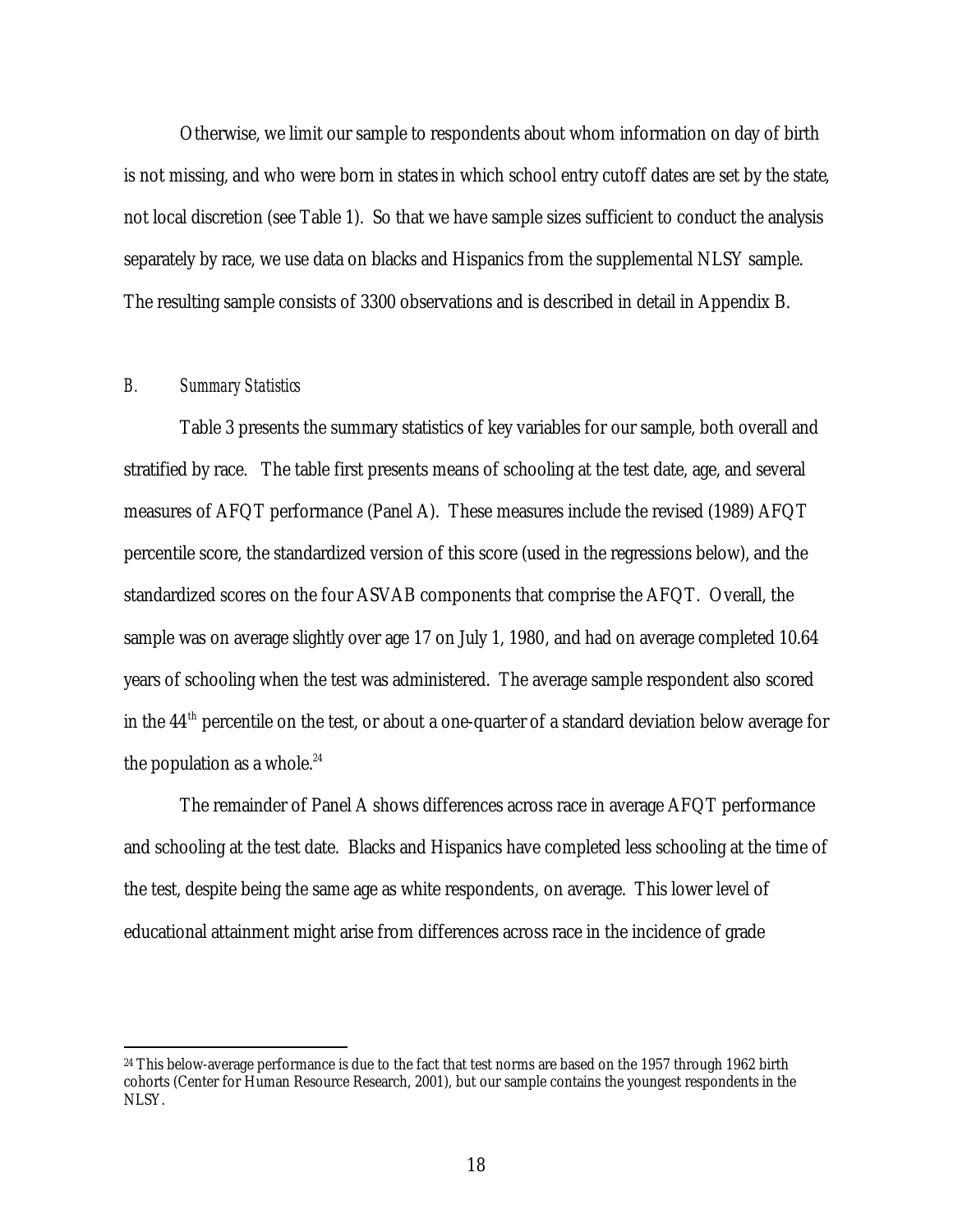retention or delayed school entry or in dropout behavior.<sup>25</sup> Our sample also reproduces the wellknown gaps in test scores across race. White respondents score on average in the  $49<sup>th</sup>$  percentile, while black and Hispanic respondents have AFQT scores in the  $20<sup>th</sup>$  and  $30<sup>th</sup>$  percentiles, respectively. These percentile differences translate into a 1.1 standard deviation test score gap between blacks and whites and a 0.7 standard deviation test score gap between Hispanics and whites. The test score gaps are relatively narrow for mathematical components of the ASVAB (arithmetic reasoning and math knowledge) and relatively wide for the verbal components of the test battery (word knowledge and paragraph comprehension).

Alongside the sample means for each variable are F-statistics that correspond to a test for significant differences in means across academic cohorts. Underlying models control for state of birth and year of birth by month of birth fixed effects, the preferred DD specification. In Panel A, these F-statistics test the strength of the instruments in the preferred reduced-form regressions. In Panel B, they provide a crude test of the identifying assumption of the model: as described above, if academic cohort were a valid instrument, we might expect it to have little predictive power with regard to other observed correlates of test performance, such as family background. Panel C suggests that there is indeed enough variation in cutoff dates across states to estimate the DD specification, though most sample respondents were born in states with fourth quarter cutoffs.

Focusing first on Panel A, we find remarkable heterogeneity across race in the strength with which academic cohort predicts schooling and test performance. Academic cohort is strongly related to schooling in 1980 in the sample overall (F-statistic=10.7), even controlling for year of birth by month of birth fixed effects. The relationship is strongest for blacks (F-

 $25$  Grade retention is likely to play the most important role here, though this cannot be confirmed with the available NLSY data. At least in more recent cohorts, delayed school entry appears to be more common among whites and grade retention more common among minorities (National Center for Education Statistics, 2000).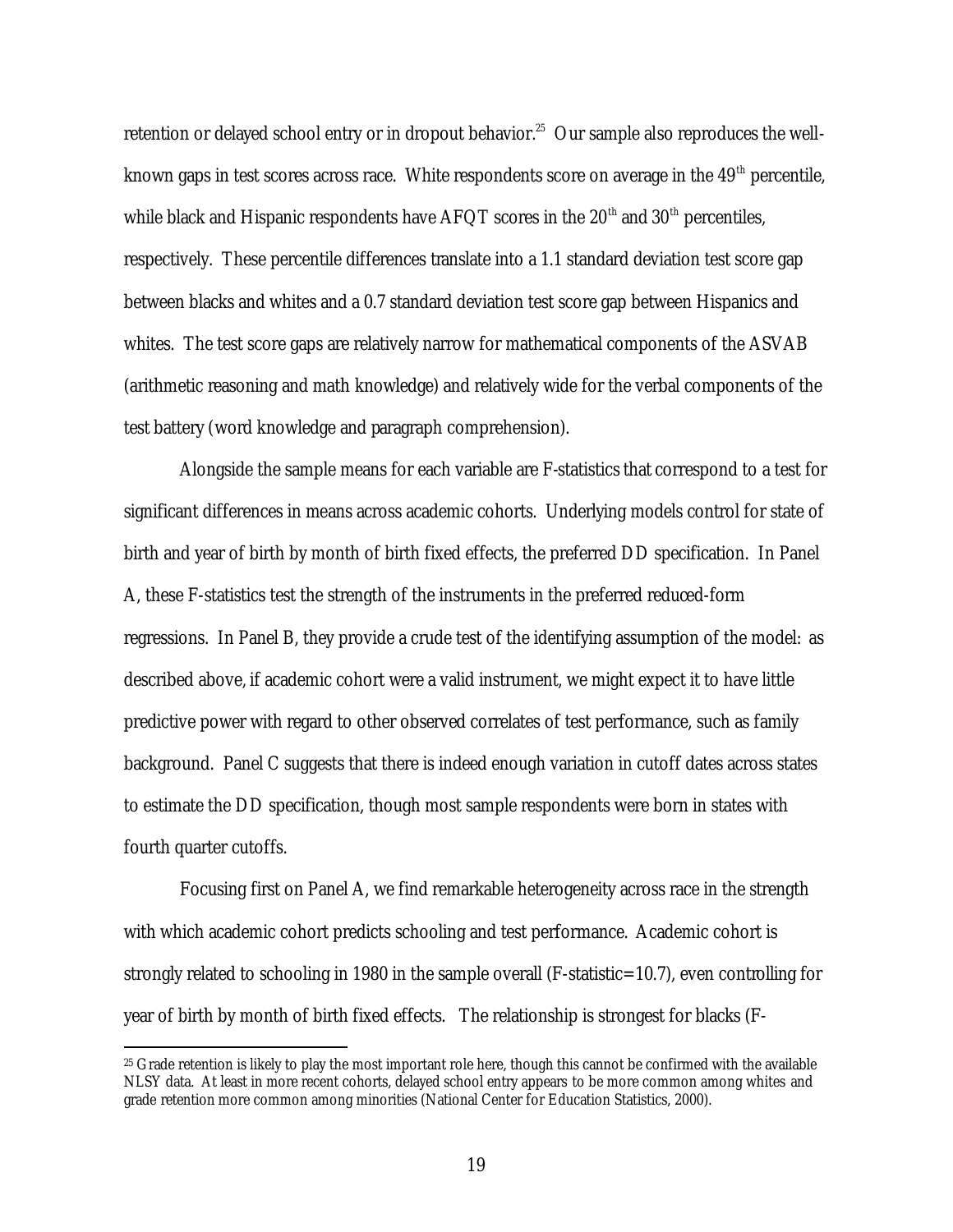statistic=22.2) and weakest for native-born Hispanics (F-statistic=2.7). Academic cohort also has explanatory power only with regard to the AFQT performance of blacks. Given this racial heterogeneity and the history of using the AFQT to understand race-specific differences in outcomes, we conduct the entire analysis below separately by race.

It is rare that we find a significant correlation between academic cohort and basic measures of family background (all measured at age 14), as shown in Panel B. For the black subsample, all F-statistics on academic cohort are around 1 or below. For whites, however, there is a significant relationship between the instrument and maternal education (F-statistic=5.0). Even after controlling for maternal education in our regressions, we might therefore be concerned that the instrument is correlated with unobservable determinants of AFQT performance and is therefore not valid. Similarly, academic cohort is strongly related to the likelihood that a nativeborn Hispanic respondent has migrated from his state of birth. To the extent that migration takes place before school entry and involves states with different cutoff dates, this migration could generate misclassification in academic cohort and obscure the first-stage relationship. This migration might, however, be a selective response to the cutoff dates.

Are our samples of whites and Hispanics just unrepresentative draws from the population, or do these tests evidence true "gaming" of the cutoff dates? If the former, we would merely interpret our findings for whites and Hispanics with due caution; if the latter, we might be concerned about the credibility of the comparisons made for blacks as well.

To investigate these possibilities, we performed a similar exercise to that done in Table 3 using data on the NLSY cohorts from the 1970 and 1980 decennial censuses.<sup>26</sup> Specifically, we retained data on all whites, blacks, and Hispanics who would have entered school between 1968

<sup>26</sup> We draw our samples from the 1970 Form 2 (15 percent) state file and the 1980 state (A) file. The 1970 sample represents 1 percent of the population, and the 1980 sample represents 5 percent of the population.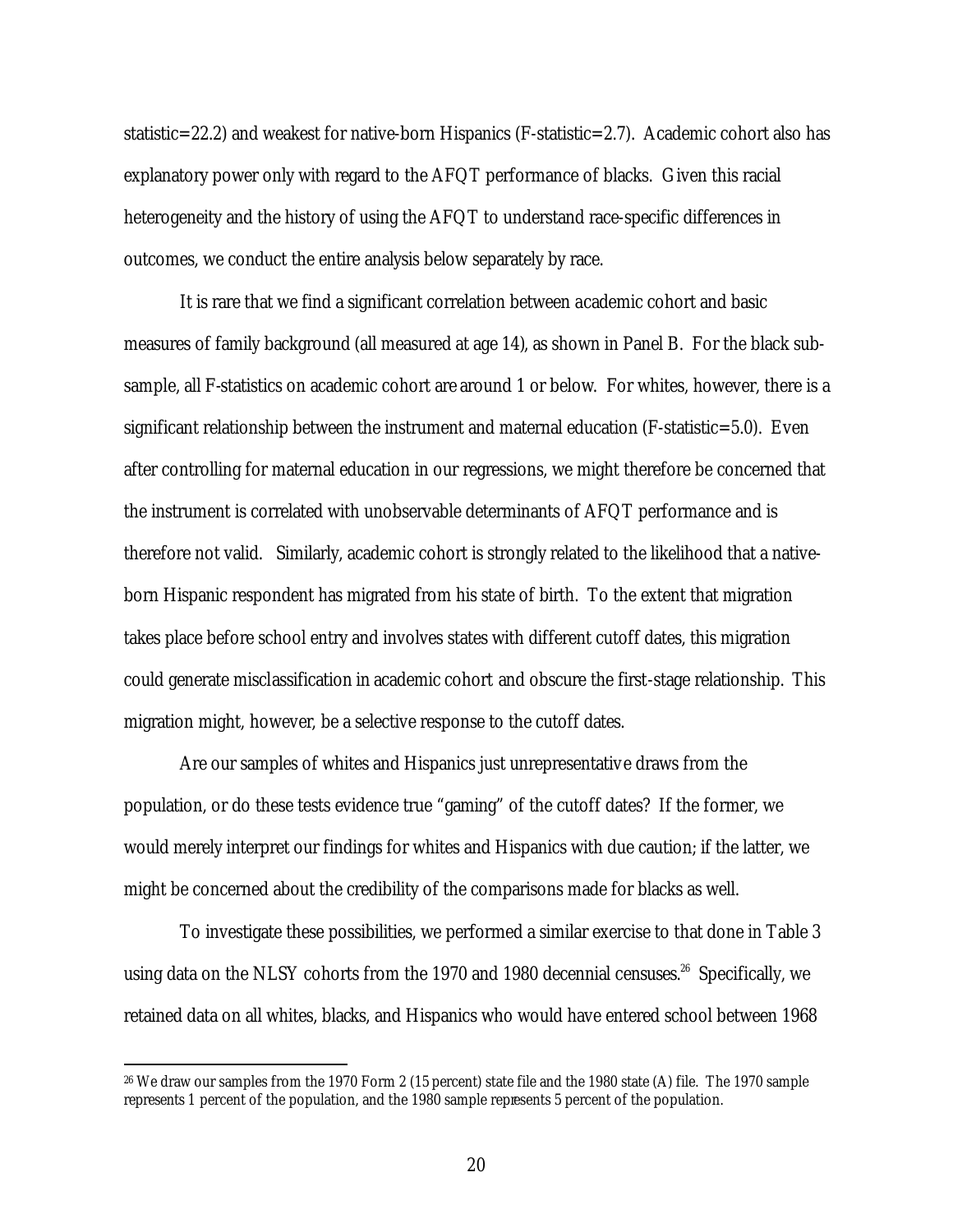and 1970 (as in our NLSY sample) and who were born in states with September 30, October 1, December 31, or January 1 cutoff dates (as in Table 1). We thus limit ourselves to a group of states for which we are able to define academic cohort fairly precisely using information on quarter of birth and age on the census date. In 1970, we furthermore matched children with their mothers to generate two measures of family background reported in Table 3 – maternal education and family size (mother's number of children ever born) – though at a younger age than they are reported in the NLSY. $27$ 

Table 4 gives the results of this exercise. The F-statistics correspond to a test for significant differences in means across academic cohorts, now adjusted for state of birth and year of birth by quarter of birth fixed effects. We see in the census the same pattern of results for schooling that we observed in the NLSY: academic cohort is significantly related to highest grade attended in 1970 (Panel A) and to both highest grade attended and highest grade completed in 1980 (Panel B), but only for non-Hispanic whites and blacks. As was the case in the NLSY, there is some evidence for Hispanics of a relationship between academic cohort and the likelihood that a respondent has migrated from his state of birth. This relationship is statistically significant only in the 1970 sample. $^{28}$  In the census, we also no longer find a significant relationship between academic cohort and maternal education for whites that we observed in the NLSY, though we do find a marginally significant relationship between academic cohort and maternal fertility. 29

<sup>&</sup>lt;sup>27</sup> The match rate is much smaller in the 1980 census and the matches much more selective, given that the relevant cohorts were between the ages of 15 and 19.

<sup>28</sup> The census results for Hispanics in 1970 (where migration is measured as of ages 5 to 9) for Hispanics in the NLSY (where migration is measured as of age 14) are in fact fairly similar in magnitude. In the 1970 Census, the coefficient (standard error) on academic cohort in the migration regression for Hispanics is -0.127 (0.057). In the NLSY, the analogous coefficient is -0.185 (0.043).

<sup>29</sup> In the 1970 census, the coefficient (standard error) on academic cohort in the maternal education regression for whites is -0.048 (0.045). In the NLSY, the analogous coefficient (standard error) was -0.570 (0.254). The coefficient (standard error) on academic cohort in the fertility regression for whites is 0.102 (0.058).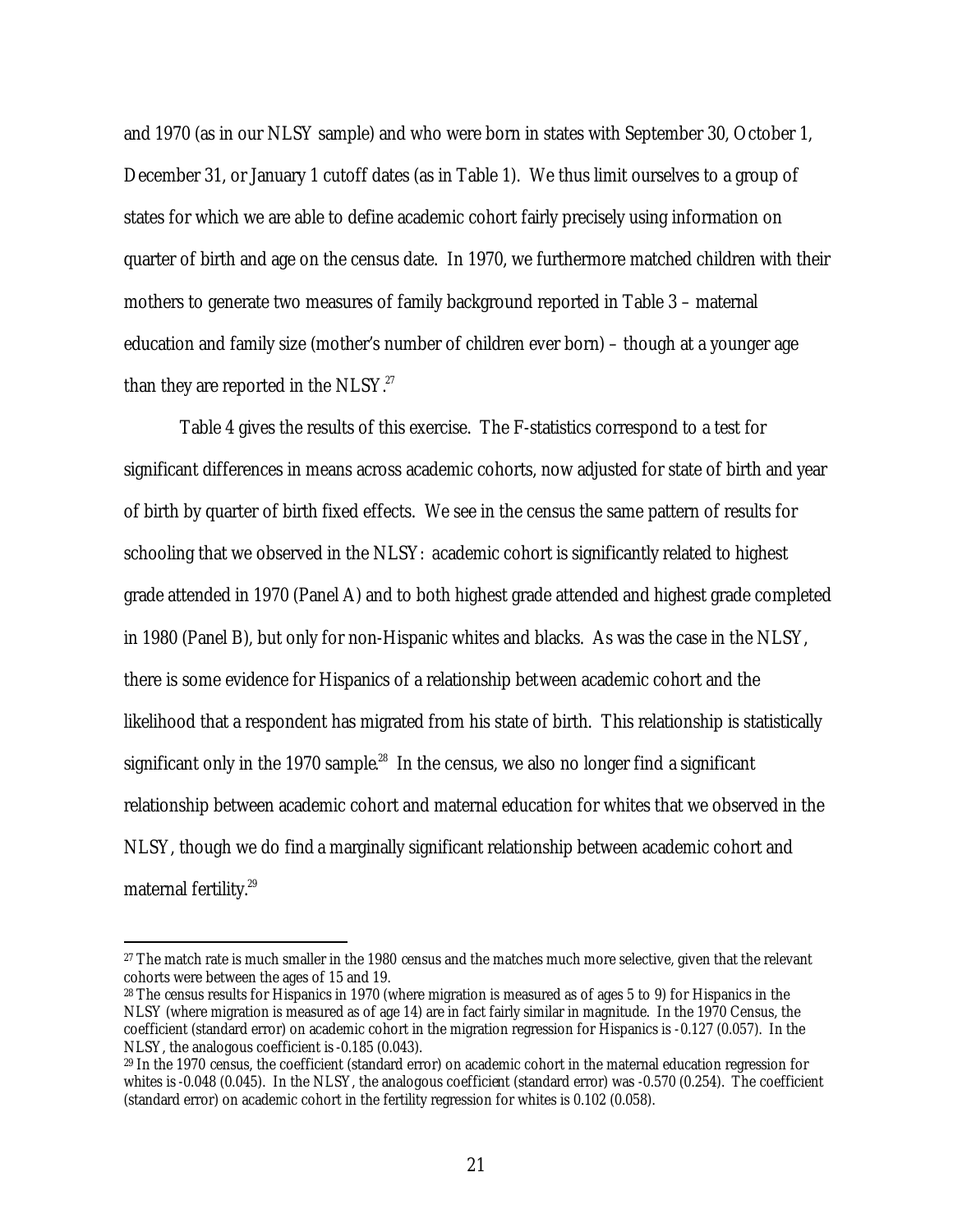We draw two conclusions from this exercise. First, the NLSY sample appears to be a rare, unrepresentative draw from the underlying population of native-born whites. This conclusion is bolstered by the fact that we continue to find no evidence of a relationship between academic cohort and other background characteristics for blacks and Hispanics. Although we present results for whites in the analysis below, we discount our findings for this subpopulation; in our NLSY sample, school entry legislation essentially does not provide an experiment with which we can credibly identify the effect of schooling on the AFQT.

Second, the migration of Hispanic children appears to occur before they would have entered school. Below, we address this problem by presenting an alternative set of regression results for non-movers and where academic cohort is assigned using state of residence. We interpret these findings with considerable caution, since we cannot rule out that migration was a selective response to school entry laws.

## **V. Results**

 $\overline{a}$ 

Table 5 gives the reduced-form estimates from the just-identified model (equation (6') and its analog for AFQT scores), separately by race. $^{\text{30}}$  The specifications differ in which controls for birth date are employed and whether controls for family background (at age 14) have been included. $31$  Table 6 gives the corresponding TSLS estimates from this just-identified model, along with OLS estimates for the purposes of comparison.

<sup>30</sup> In all reduced-form and subsequent regressions, we present standard errors robust for clustering within state. <sup>31</sup> Background controls include mother's highest grade completed, father's highest grade completed, number of siblings at age 14, an indicator for whether the respondent has migrated from his state of birth, and an indicator for whether the respondent is female. Where family background variables are missing, they have been imputed with sub-sample specific means (i.e., separate means are calculated for cross-sectional sample of black females, the cross sectional sample of black males, the supplemental sample of black males, etc.). We also control for indicators for whether background variables have been imputed.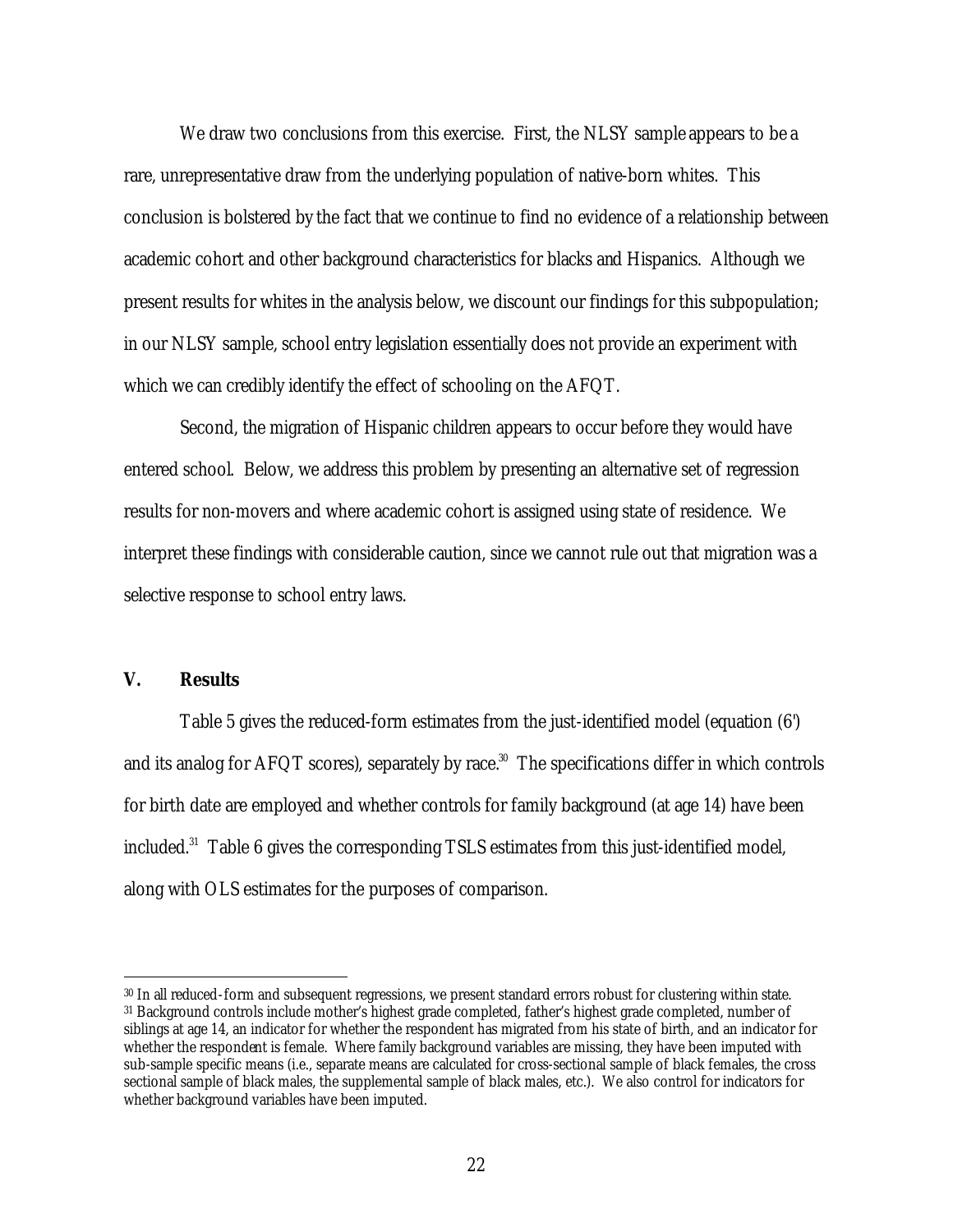We begin with a simple specification, which includes no controls for age or background. As shown in column (1) of Table 5, the effect of school entry laws is large, ranging in value between 0.76 and 0.92 fewer years of schooling completed for every additional academic cohort, depending on race. Black and white respondents who are predicted to have entered school later also tend to have lower test scores. For these subsamples, TSLS estimates of the effect of an additional year of schooling on the AFQT range between 0.12 and 0.13—effect sizes that are comparable to those found in past studies. We present these estimates only for completeness, since academic cohort is strongly correlated with birth date, which has been omitted from the model even though it might be directly related to AFQT performance.

The remaining columns in Tables 5 and 6 add controls for different specifications of date of birth to the model and alternatively exclude and include family background controls. We first show an RD specification, where we control for birth date (or age as of July 1, 1980) with a fourth-order polynomial (column (2)).<sup>32</sup> This simple, smooth control for age has a dramatic impact on both of the reduced-form models. In the schooling models for white and Hispanic respondents, these terms reduce the coefficient on academic cohort by around 50 percent, though the instrument remains a strong predictor of highest grade completed in both cases. Consistent with the earlier illustration, controlling for birth date has less of an impact on the reduced-form schooling model for blacks. However, regardless of race, controlling for a smooth function in age eliminates the statistical relationship between the AFQT and academic cohort. The coefficients on academic cohort fall in magnitude and cannot be distinguished from zero. With controls for family background (column (3)) the reduced-form coefficients are slightly larger for blacks and Hispanics but are still not distinguished from zero.

<sup>32</sup> The results are very similar when we control for only a linear term in birth date. They are also similar to results from models where we include the interactions of birth state indicators with the linear age term.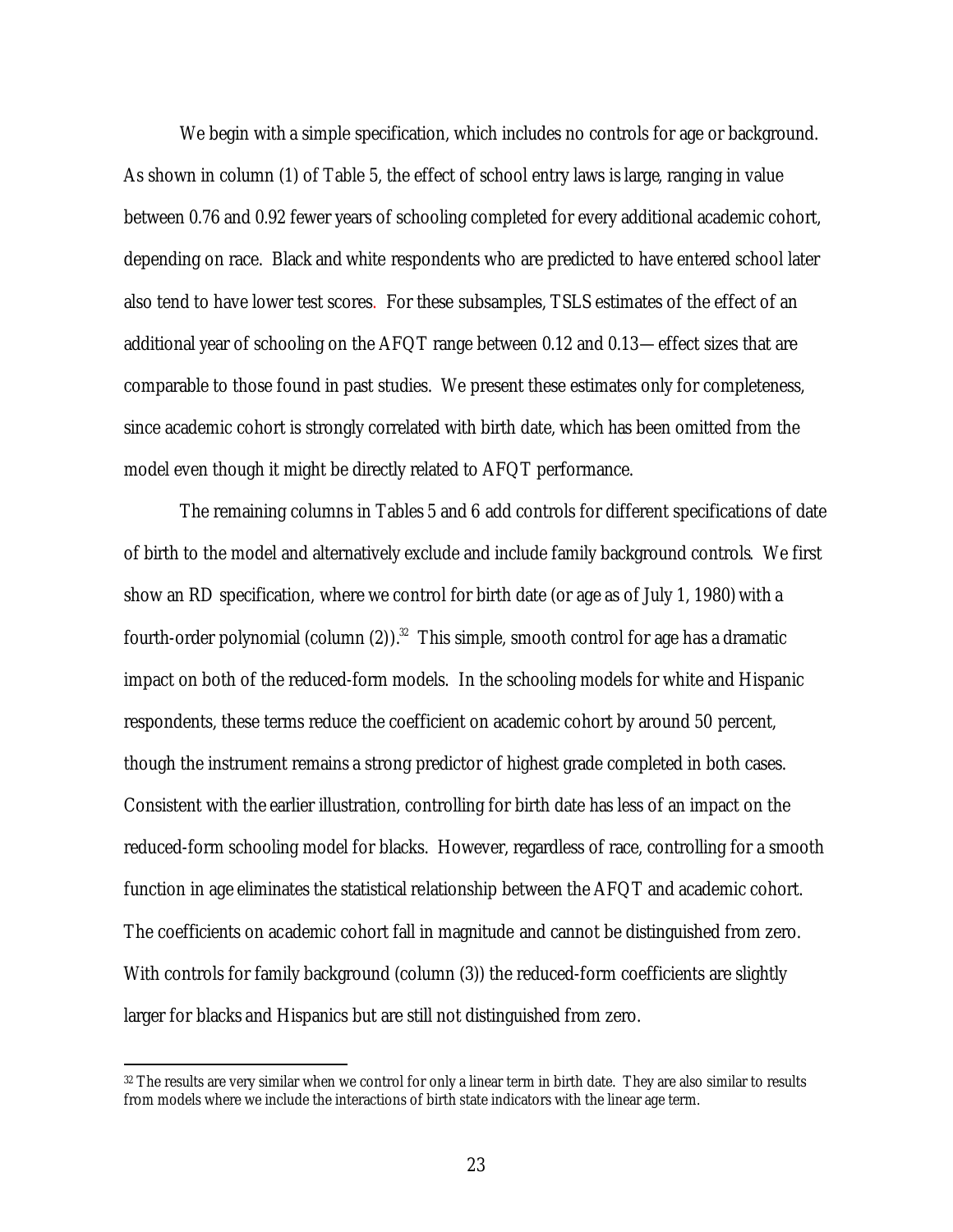Age effects, the coefficients of which are not shown in Tables 5 and 6, turn out to be highly significant for whites and Hispanics. Conditional on academic cohort, completed schooling rises with age, though more steeply for whites and Hispanics than for blacks. Average test performance also rises with age, though only for whites. One interpretation of these age effects is that more informal human capital investment occurs for whites, having a strong effect on the likelihood that whites progress through school normally and perform well on tests. Another is that age relative to one's classmates has a direct effect on achievement, a phenomenon that has been suggested by other research (Datar, forthcoming). $^{33}$  Regardless of what generates these positive age effects, however, it is important to note that age effects for test scores are negative in the OLS specifications: Individuals who are old in their grade are negatively selected. The fact that more plausible positive age effects are found in TSLS estimates is consistent with the view that our approach identifies exogenous variation in schooling. <sup>34</sup>

The model presented in columns (2) and (3) is restrictive in light of the many ways in which date of birth might impact both schooling and AFQT performance, outlined above. In particular, we may have omitted family background attributes correlated with season of birth. The specification in column (4) adds a series of dummy variables for month of birth to capture "season of birth" effects common to all cohorts under observation. Notice that this specification allows AFQT scores to be directly affected by variables that have previously been used as instruments for schooling (Neal and Johnson, 1996). Even conditional on month effects, academic cohort has a significant effect on the schooling and a marginally significant impact on the AFQT performance of blacks. This relationship is strengthened with controls for family background (column (5)).

<sup>33</sup> We return to a discussion of relative age, and its potential effects on our estimates, in the next section. <sup>34</sup> The age effects are not reported to conserve on space. Coefficient estimates are available from the authors upon request.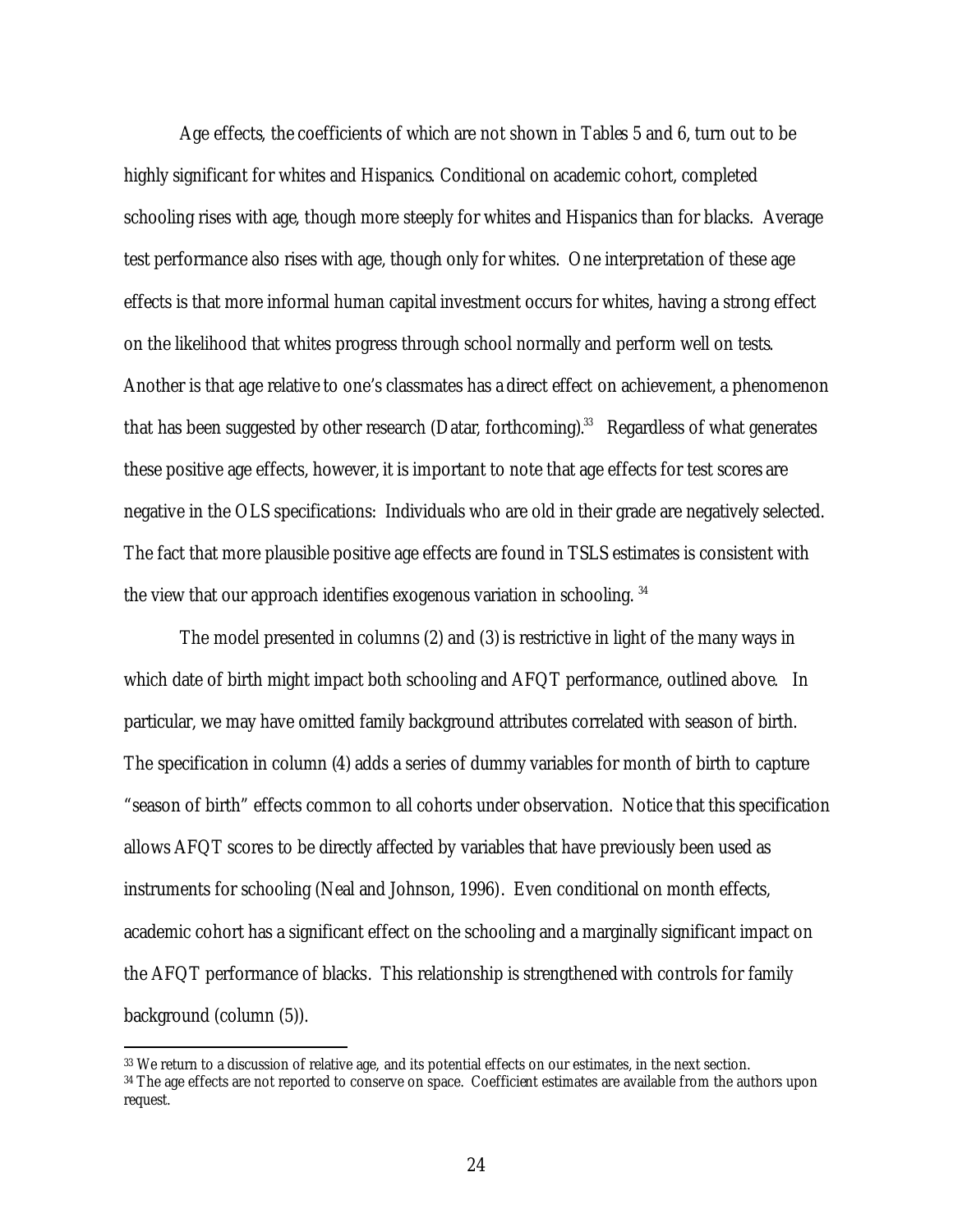In the final two columns we present the least restrictive age controls, where we include the interaction of month of birth and year of birth fixed effects. This is the preferred specification and can be thought of as a generalization of the DD models presented in Table 2. For blacks, the reduced-form DD and corresponding TSLS estimates closely resemble those given in Table 2 but are more precisely estimated. The first-stage relationship between highest grade completed and academic cohort is strong, with an F-statistics on academic cohort of 22.2. The reduced-form relationship between academic cohort and AFQT scores is also marginally significant, with an F-statistic of around 3.3. Family background controls (column (7)) also have very little impact on the coefficient estimates. The corresponding TSLS estimates (columns (6) and (7) of Table 6) show that a one-year increase in completed schooling at the test date is associated with a 0.3 to 0.35 standard deviation increase in AFQT performance.

For the white and Hispanic subsamples, the results with more restrictive age controls are less robust. For whites, controlling for birth date fixed effects diminishes the coefficient on academic cohort in the first stage. Adding family background makes the first-stage relationship insignificant (column (5) of Table 5). As anticipated, the corresponding reduced-form and TSLS estimates for test scores are also very imprecise. In specifications with family background controls, the TSLS coefficient on schooling is negative but so imprecisely estimated that we cannot rule out large positive effects. $35$  We place little emphasis on these results, since, as we demonstrated above, school entry laws essentially do not provide an experiment with which we can identify the effect of schooling in the NLSY.

<sup>35</sup> One might be concerned that negative point estimates for whites were coming from "ceiling effects." In particular, although an additional year of schooling may raise the *latent* skill of all individuals sampled, this gain in skill will not be revealed to the extent that an individual would have otherwise scored close to (or at) the maximum. About 1.7 percent of the white sample scored in the 99th percentile on the AFQT, and 13 percent scored at the maximum on at least one of the four ASVAB tests. Reduced-form models estimated with Tobit look very similar to their OLS counterparts. (These estimates are available from the authors upon request.)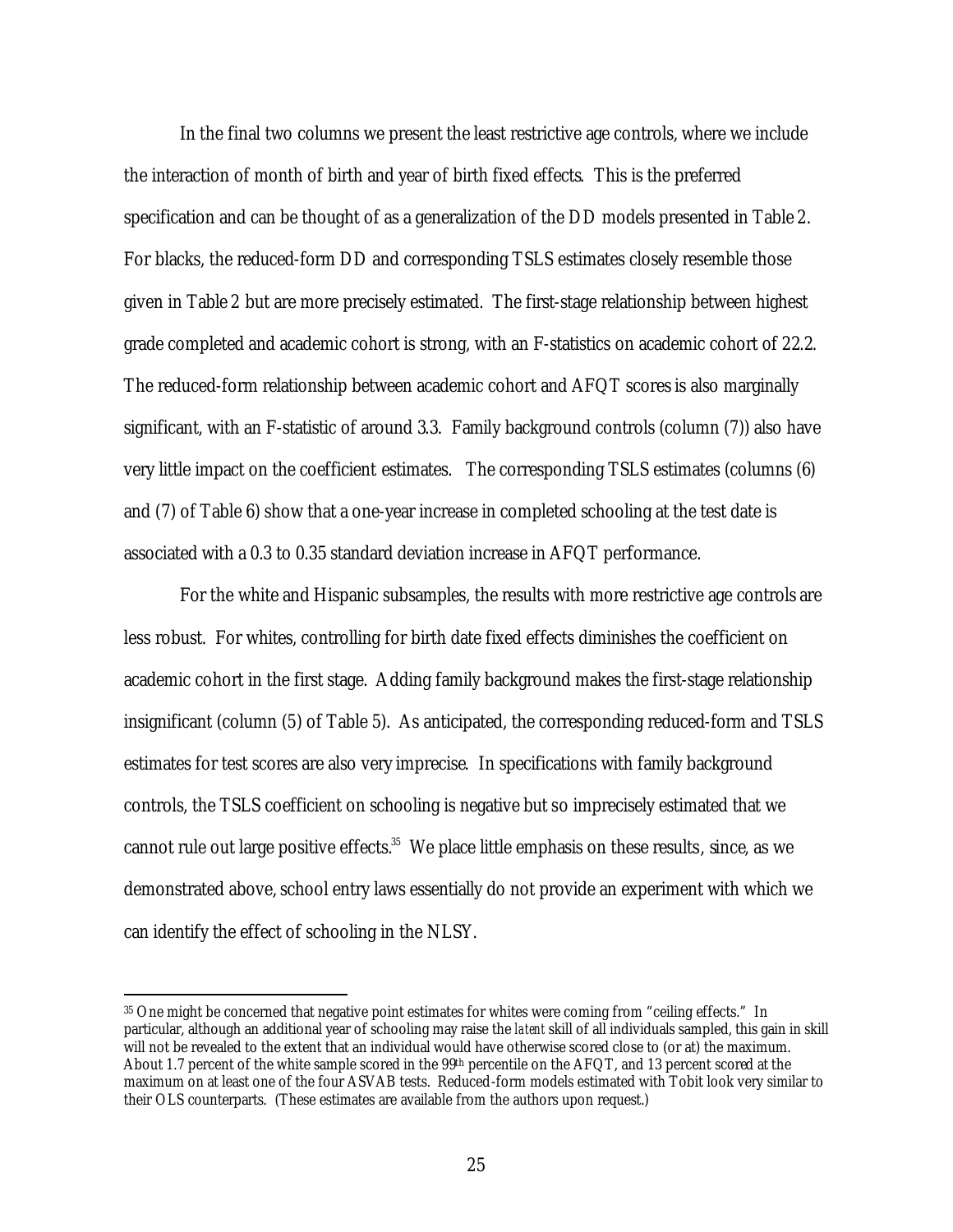For Hispanics, the reduced-form regressions with unrestricted age effects are also sensitive to the inclusion of family background controls. However, in this case, controlling for family background enables us to bound the first-stage relationship between academic cohort and schooling away from zero (F-statistic=4.2). We also find some evidence of a relationship between academic cohort and AFQT performance (F-stat=2.3). When these reduced-form estimates are combined through TSLS, we estimate that a one-year increase in schooling at the test date raises AFQT scores by around 0.34 standard deviations (column (4) of Table 6, Panel C). The effect size is even larger in the sample of non-movers and when the models are reestimated assigning cutoff dates using state of residence at age 14. As shown in Table 7, the effect size is around 0.57 for Hispanics in these alternative specifications and highly significant. However, we are hesitant to draw particularly strong conclusions from these estimates, since they appear to be very sensitive to controls for both migration and family background.

Returning to the original model, we find that TSLS estimates from over-identified specifications (Table 6), where dummies for academic cohort are used as instruments, are fairly similar to those from just-identified specifications. $^{36}$  For blacks, the TSLS estimates from the over-identified model are around 0.05 standard deviations higher than in the just-identified model and on the margin of statistical significance in the preferred specification (columns (6) and (7)). For Hispanics, the estimates from the over-identified model are almost identical to those in the just-identified case. With the exception of the naïve specification in column (1), in no case can we reject the over-identifying restrictions of the model at conventional significance levels. $37$ 

<sup>36</sup> Although we rarely reject the restrictions equation (6') places on equation (6). F-statistics on the model restriction are suppressed due to space constraints but are available from the authors upon request.

<sup>37</sup> The test statistic is the number of observations, multiplied by the R-squared from a regression of the TSLS residuals on the instruments and other observable characteristics. With two instruments (and one over-identifying restriction), the test statistics are drawn from a  $\chi^2$  distribution with one degree of freedom.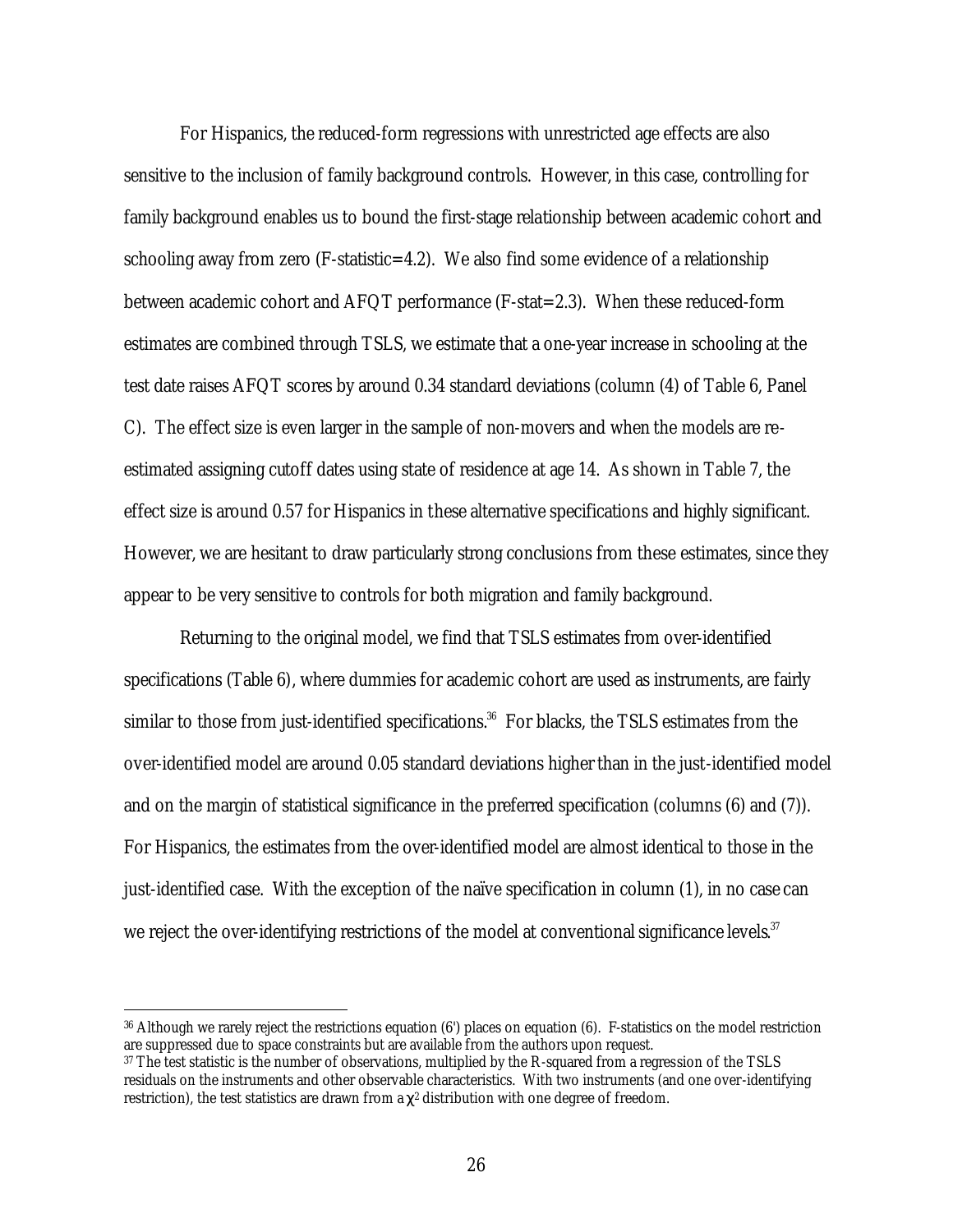Collectively, these results suggest that the AFQT measures school achievement, not some notion of fixed, innate ability. For blacks and Hispanics—the two subpopulations for whom school entry legislation appears to provide credible identifying variation in schooling—we find that an additional year of schooling raises AFQT scores by up to 0.35 standard deviations. When the minority sub-samples are pooled, estimates of the schooling effect are of a similar magnitude but more precise.<sup>38</sup> We unfortunately cannot say anything conclusive about the role of completed schooling in the AFQT scores of whites. In the preferred DD specification, we cannot rule out a similar schooling effect; however, the estimates are so imprecise that we also cannot rule out negative effects of the same magnitude. Given that the NLSY appears to be a "bad draw" for the purposes of implementing our identification strategy, we view this as a call for further research in this question, rather than an indictment of the strategy itself.

## **VI. Discussion**

 $\overline{a}$ 

In this application, age has represented not only developmental maturation but also the cumulative effects of human capital investments made outside of school. "Aging" and schooling therefore present competing explanations for the evolution of test scores as children grow older. Not surprisingly, separately identifying the effects of schooling and age on test performance has long been a challenge for researchers (Ceci, 1991). Attempts to do so are important, however, for understanding the role that schools play in building skill. More to the point of this paper, acquiring a credible estimate of the contribution of schooling to performance on the AFQT in

<sup>38</sup> In the just-identified model with family background controls, state of birth fixed effects, and year of birth by month of birth interactions, we estimate that a one-year increase in completed schooling at the test date will raise AFQT performance by 0.379 standard deviations (clustering robust standard error=0.196) in the minority subsample  $(n=1575)$ . In the comparable just-identified model including the quartic in age and month of birth fixed effects, we estimate a schooling effect of 0.327 (clustering robust standard error=0.146). Similar results are obtained in the corresponding over-identified models. (Standard errors are clustered on state of birth.)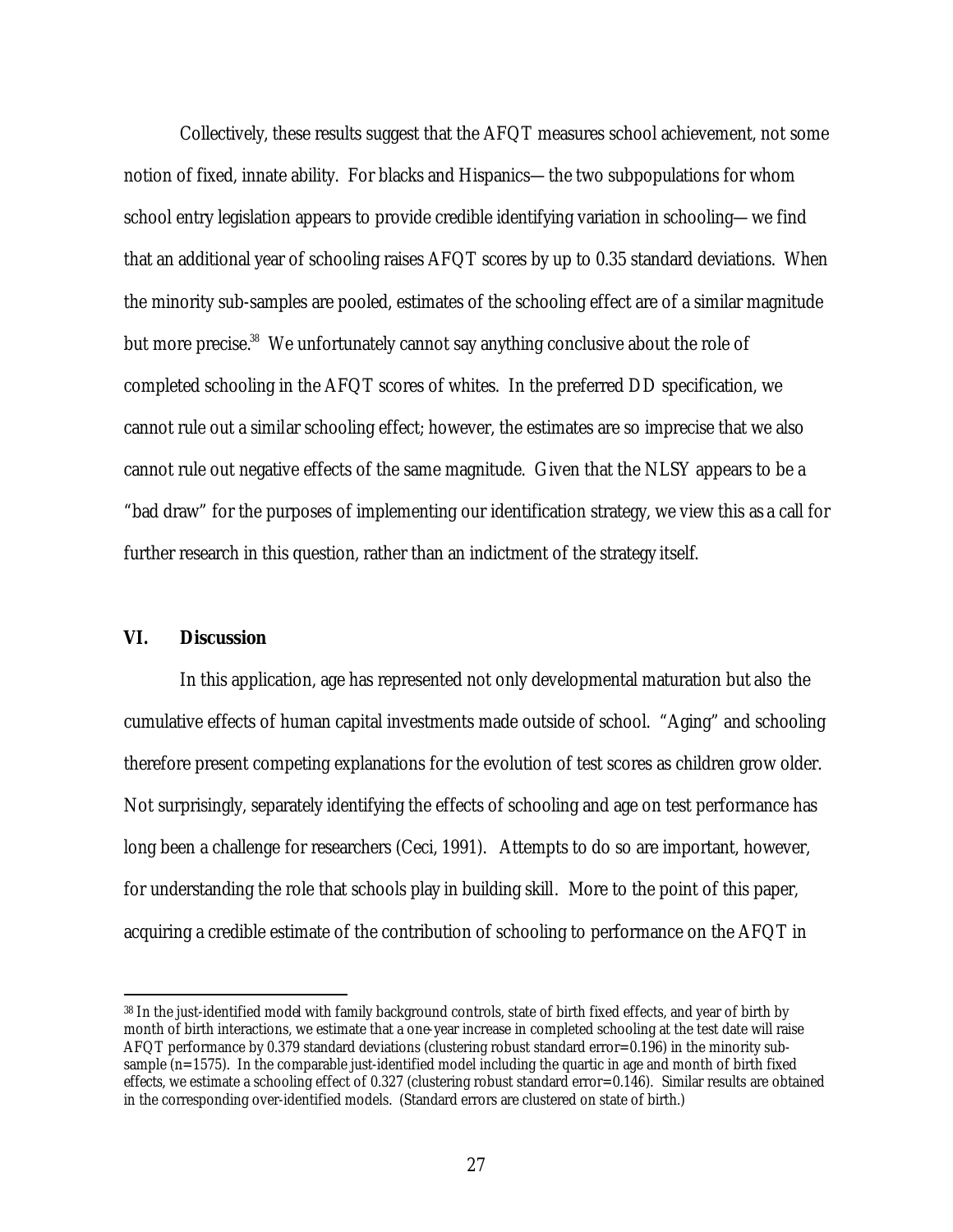the NLSY 79 has implications for the interpretation of countless studies where this test has been used as a proxy for skill.

A key difference between this study and previous investigations of the relationship between schooling and the AFQT, and test scores more generally, is the relatively unrestricted way in which we have allowed age at the test date to enter the model. Forcing these effects to be discrete, infrequent, and arbitrarily placed—e.g., with year of birth fixed effects, as common in the literature—is highly unintuitive. Unlike the previous literature, we have therefore allowed small changes in age to have a direct effect on AFQT performance. Second, we have allowed these age effects to differ by race. This too is intuitive, since race has historically been highly correlated with the resources a family has available to devote to investments in a child's human capital. We expected age gradients in test scores to be stronger for whites, and this is precisely what we found.

Finally, with variation in school entry cutoff dates across states, we were able to control for age in a fairly unrestricted fashion. In our least restrictive specifications, we allowed for a direct effect of season of birth on schooling and test scores. Although the non-monotonic (and discontinuous) nature of these controls conflicts with the intuition described above, age at the test date is highly correlated with birth date in the NLSY 79. If birth date is related to unobserved correlates of test performance, forcing age effects to be monotonic or overly smooth might yield misleading inferences about the role of schooling. Interestingly, in specifications where we included month of birth fixed effects, either alone or interacted with birth year, we still found an impact of school entry legislation on highest grade completed. For blacks, and to a lesser extent for Hispanics, we also uncover a corresponding relationship between academic cohort and AFQT scores in these specifications.

28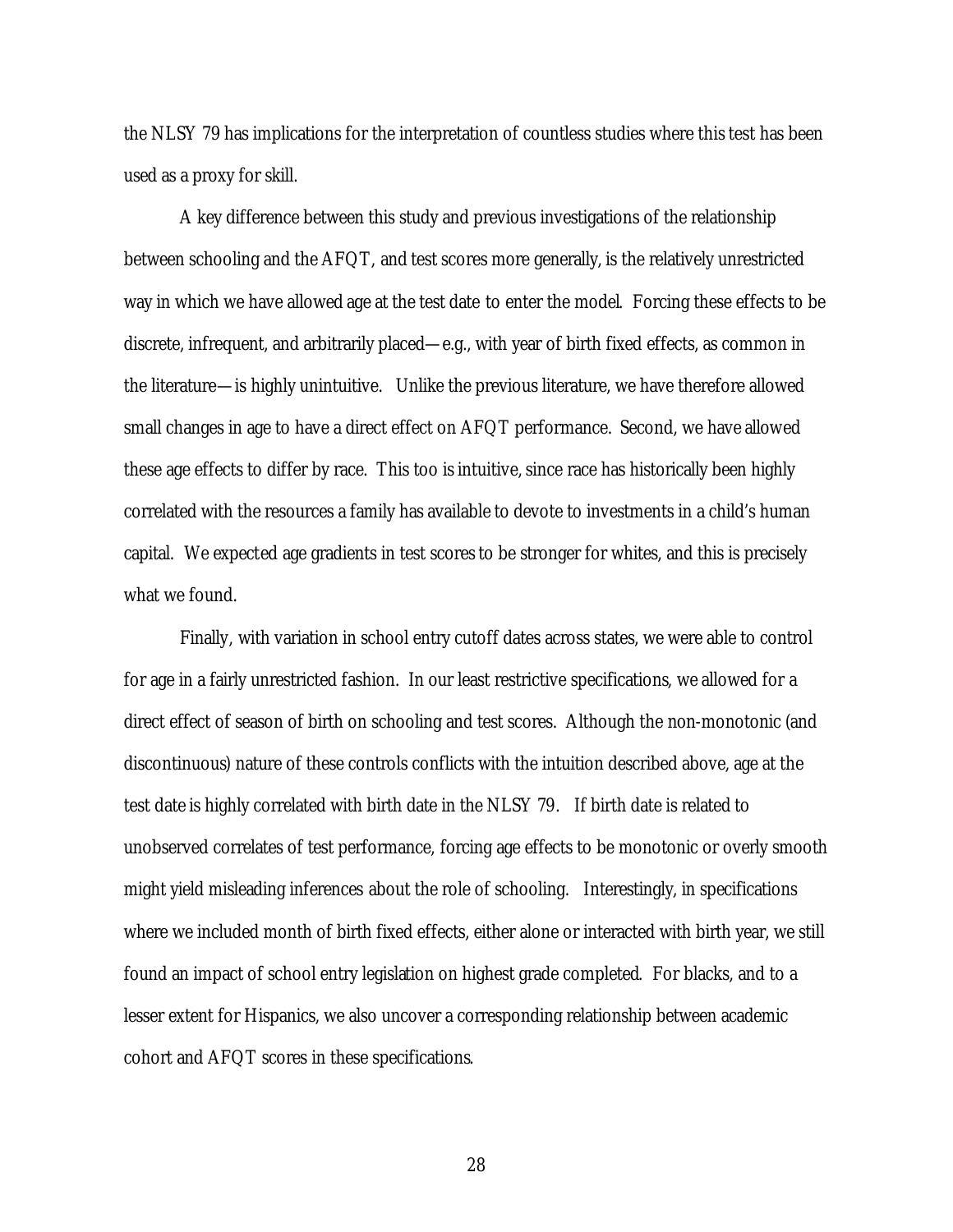On that note, it is worthwhile and interesting to compare our results to those based on the standard quarter-of-birth instrument for schooling, which is ostensibly based on the same source of policy variation. Table 8 performs this exercise. The estimates based on the quarter of birth instrument differ notably from those presented in this paper. Consider first the model in (3). Though Neal and Johnson (1996) do not present separate results by race, their results correspond most closely to this specification, which does not control for family background or state of birth, and includes only year of birth fixed effects as a crude control for age.<sup>39</sup> In this specification, an additional year of schooling is estimated to increase AFQT performance by 0.18 standard deviations for whites, 0.38 standard deviations for blacks, and 0.58 standard deviations for Hispanics. All estimates can be statistically distinguished from zero.

The differences in results across specification can be traced, at least in part, to a strong direct effect of season of birth on test scores. The data strongly reject the exclusion restriction in the quarter-of-birth models, as evidenced by F-statistics on the year of birth by month of birth interactions in the models presented in this paper (see columns (1) and (2)). All of the F-statistics are extremely large in magnitude, suggesting that age or season of birth (or both) has a highly significant independent effect on test performance. Season of birth appears to matter most for whites, for which there is a strong first-stage relationship between quarter of birth and schooling in the summer of 1980 (F-statistic=37.3). This wrongly suggests that school entry legislation is a strong predictor of schooling, even though we uncover no strong evidence that there is discontinuity of completed schooling at school entry cutoff dates for whites in the NLSY. A similar pattern of first-stage estimates results when the full set of controls is included in the

<sup>39</sup> Neal and Johnson (1996) use a sample of respondents from the 1962 to 1964 birth cohorts of the NLSY. They report an effect of schooling on the AFQT of 0.22 standard deviations for men and of 0.25 standard deviations for women. For the specification in column (3), we estimate an effect of 0.219 for the pooled sample (including race fixed effects), when limited to respondents born after 1961 ( $n=3126$ ). When we use our entire sample ( $n=3300$ ), we estimate an effect of 0.2 for the pooled sample.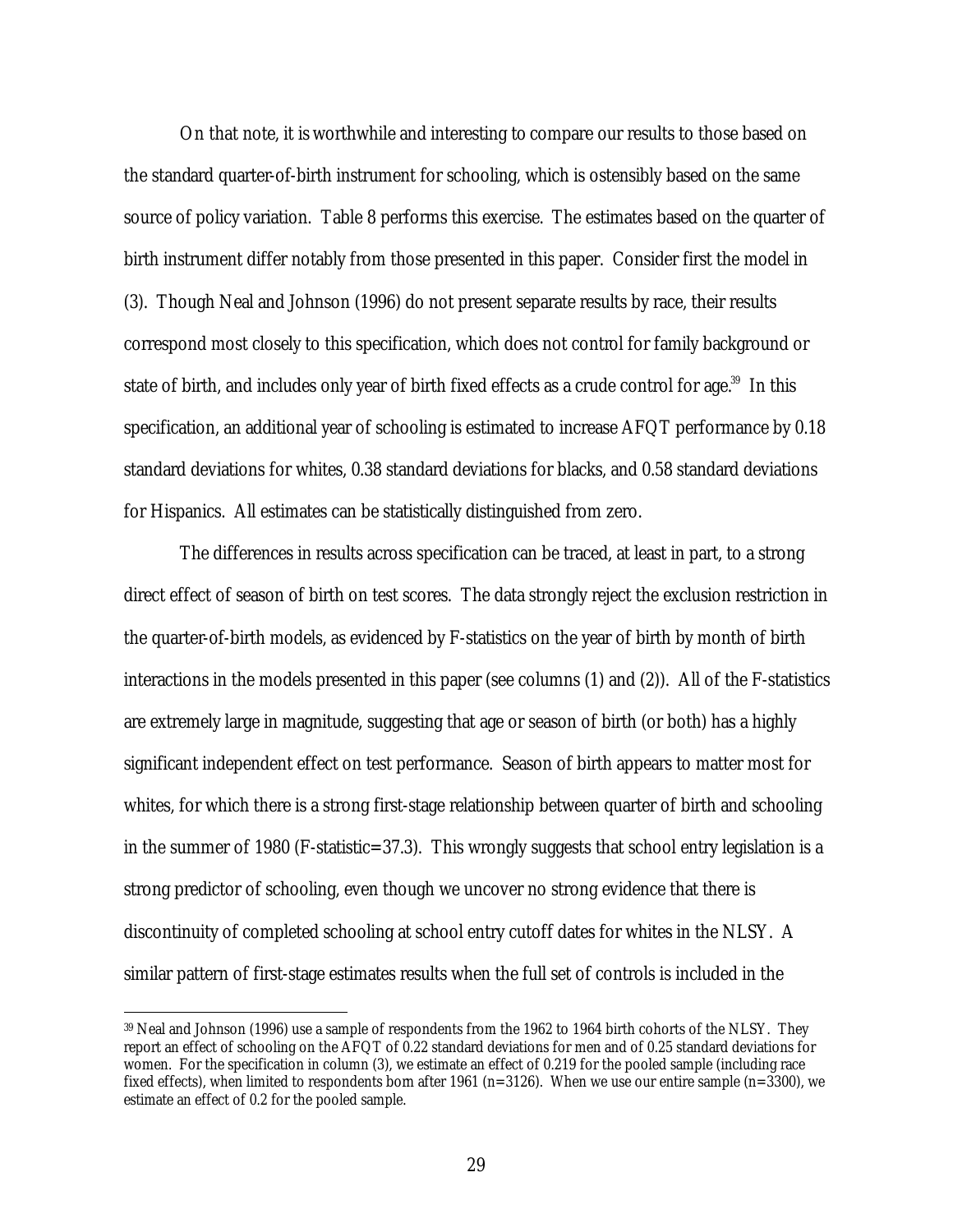model (column (4)), even though the TSLS results are more comparable to those presented in this paper.

This comparison suggests that it is indeed inappropriate to instrument for schooling using quarter of birth in this application. As alluded to above, quarter of birth by itself likely captures some combination of the effects of school entry legislation, a weak seasonality in fixed familyrelated characteristics, and the cumulative effects of investments made outside of school, each of which should be correlated with schooling.

Nonetheless, two caveats about our results are worth noting. First, our estimates capture the combined effects of schooling and age at school entry. Returning to the stylized "local" comparison with a single cutoff in (3) above, we are in essence comparing those who are the oldest in one grade to those who are youngest in the next. In light of evidence that being young in one's grade negatively effects test performance (Datar, forthcoming), our estimates may be biased downward. However, a ge controls partially capture the effect of age within grade.<sup>40</sup> This might also explain why estimates of the schooling effect tend to rise as the age controls become less restrictive (Table 6). 41

A second caveat is that our estimates identify the effects of schooling for individuals born near cutoff dates and whose school entry decisions are affected by minimum age requirements. "Compliers" may be a positively selected subgroup, since the most common form of noncompliance with school entry laws is to be below grade, a fact that should be kept in mind in

<sup>40</sup> For example, children born in July and August will always tend to be among the youngest in their class, while those born in January and February will always tend to be among the eldest. Whether children in September through December are relatively young or relatively old depends upon the relevant school entry cutoff date.

<sup>41</sup> The first stage effects of academic cohort on schooling also diminish in these specifications. This would be expected if being young in one's grade also increases the probability of grade retention and delayed school entry. For example, in the 1993 and 1995 National Household Education Surveys, between 11 and 13 percent of first and second graders born in the third and fourth quarters of the year experienced delayed entry into kindergarten, compared to only 5 to 6 percent of children born earlier in the year. Children born in the second half of the year were also more likely to have been retained in kindergarten (National Center for Education Statistics, 2000). Grade retention has also been directly shown to be correlated with relative age in other work (Eide and Showalter, 2001).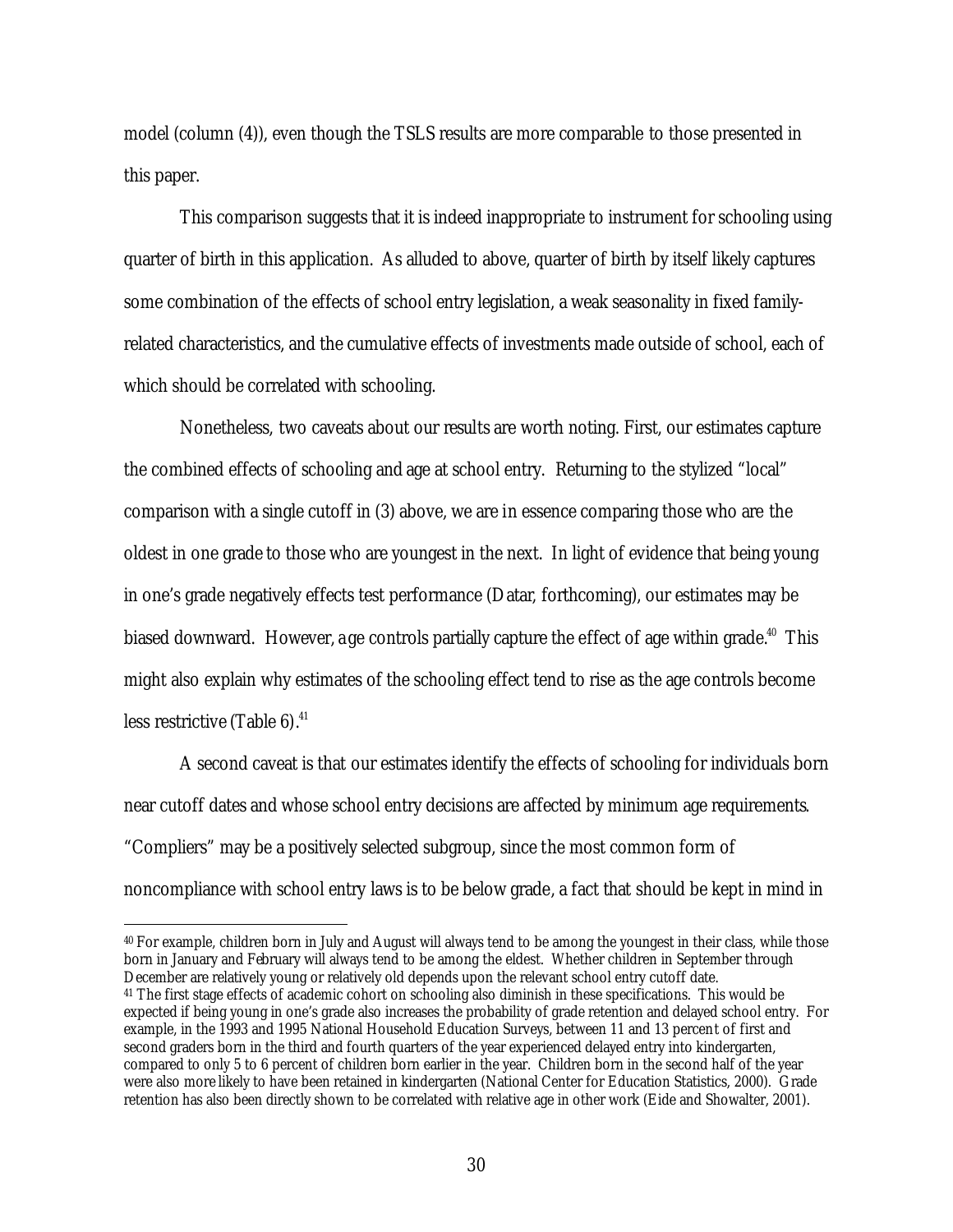comparing our estimates to those from other studies. 42 Unfortunately, we can say little beyond this, since our sample is too small to learn much about how the effect of schooling may vary by observable characteristics, though our estimates are consistent with a larger impact for minorities than for whites.

### **VII. Conclusion**

 $\overline{a}$ 

Ever since the Armed Forces Qualifying Test was first administered by the U.S. military during World War I, the relative importance of "nurture" in explaining test performance has been an issue perennially revisited by academics (Jencks and Phillips, 1998). In recent years, the AFQT, available in the NLSY 79, has been widely used by researchers as a measure of skills that would otherwise be unobservable. Despite years of research, the question of whether these skills are largely innate or learned—and therefore amenable to investments in human capital—remains an open one. Credible evidence of the role of nurture that should be critical to interpreting results in such studies, as well as to determining whether the AFQT is in fact appropriate for any given application.

In this paper, we have subjected the ability interpretation of the AFQT to a rigorous test. Building on the work of Neal and Johnson (1996), we have presented new evidence on the impact of schooling on the AFQT for the youngest respondents of in the NLSY 79. Using information on exact birth dates, and matching school entry to individuals on the basis of likely state of residence at age six, we have identified the academic cohorts of each NLSY respondent. Exploiting variation in cutoff dates across states, we then used academic cohort as an instrument

<sup>42</sup> The TSLS estimates therefore have a "local average treatment effect" interpretation (Imbens and Angrist, 1994; Angrist, Imbens, and Rubin, 1996).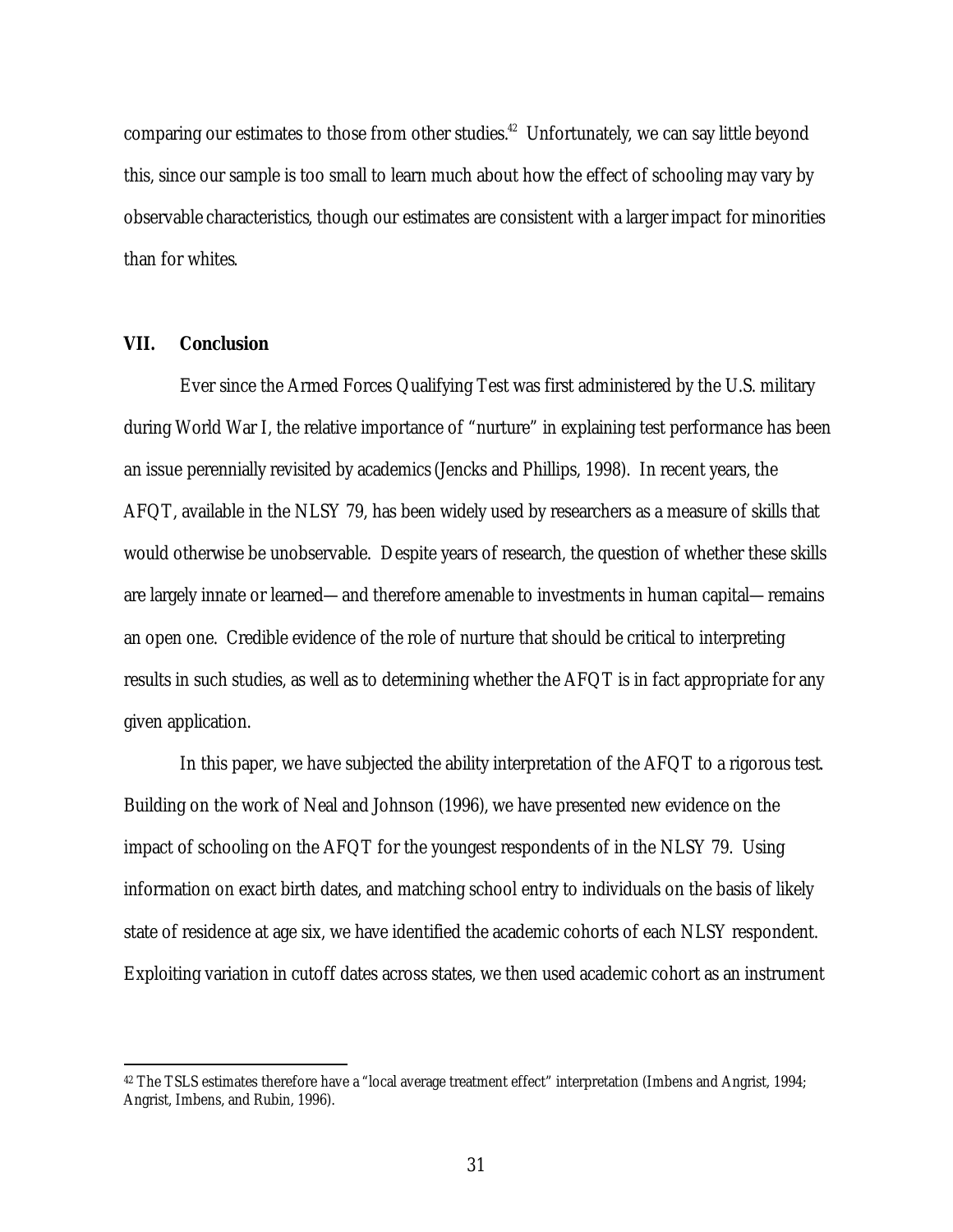for schooling in a model that allows for relatively unrestricted direct effects of birth date—and implicitly, age—on test performance.

Our results provide evidence in support of an achievement interpretation for the AFQT. Although our research design, combined with the NLSY sample, does not have the power to detect an effect for whites, we do find that an additional year of high school has large effects on the AFQT performance of minorities. The TSLS estimates for blacks and Hispanics are not distinguishable from their OLS counterparts and are larger than other estimates in the literature for pooled samples (e.g., Neal and Johnson, 1996; Winship and Korenman, 1997; Hansen, Heckman, and Mullen, 2004). Our results are perhaps most convincing for blacks, where we find no evidence that academic cohort is directly related to other determinants of test scores. We estimate that a one-year increase in schooling at the test date raised AFQT performance by around 0.35 standard deviations—nearly one-third of the black-white gap in average test performance.

Although in practice the black-white test score gap remains roughly constant for the cohorts under consideration, these results suggest that schools may play an important role in keeping the black-white test score gap from dramatically expanding as children age. Further research will be required to disentangle the relative importance of schooling and family background to the evolution of test performance over the lifetime.

32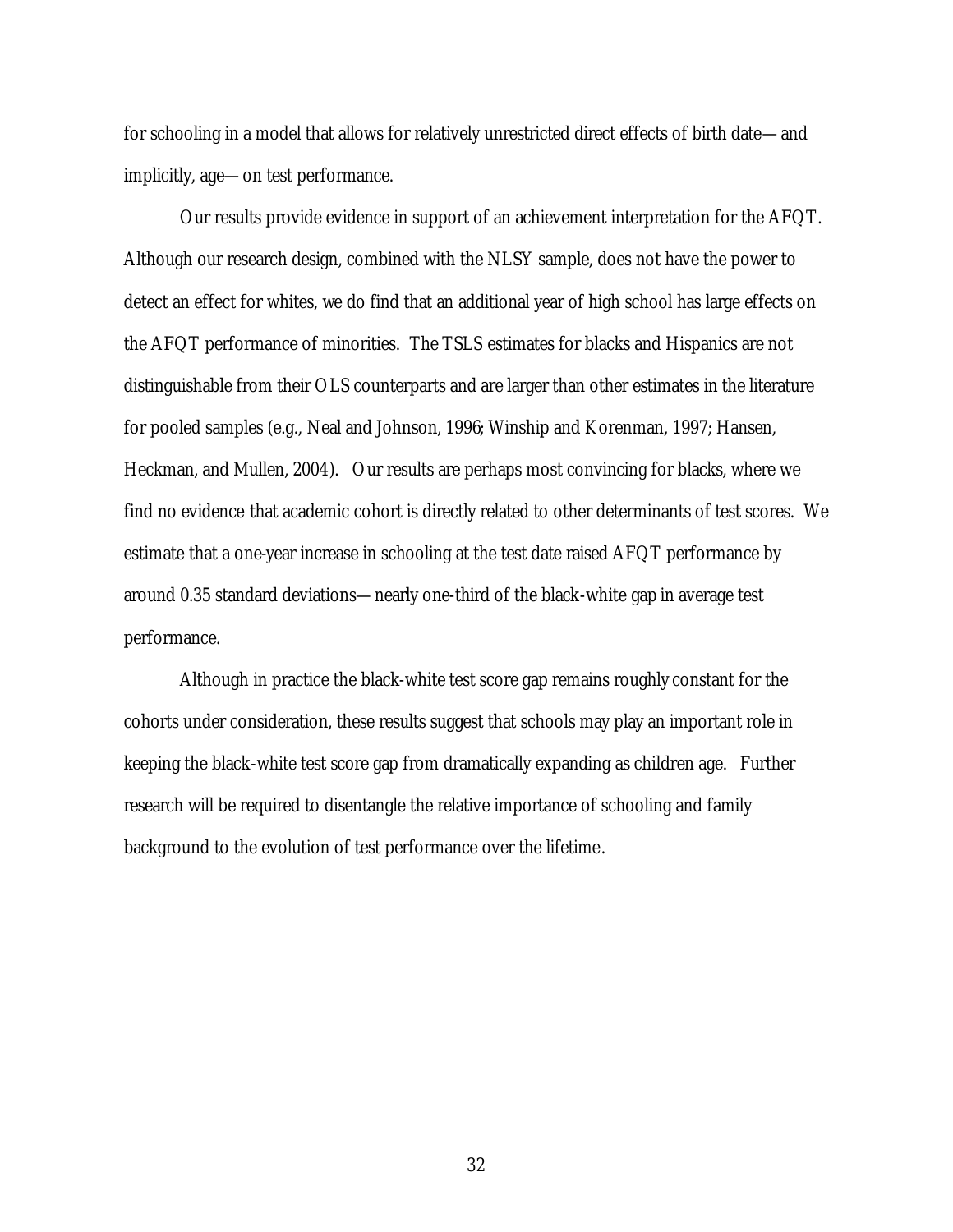#### **References**

- Angrist, Joshua, Guido Imbens, and Donald Rubin (1996). "Identification of Causal Effects Using Instrumental Variables." *Journal of the American Statistical Association* 91(434): 444- 55.
- Angrist, Joshua D. and Alan B. Krueger (1991). "Does Compulsory School Attendance Affect Schooling and Earnings?" *Quarterly Journal of Economics* 106(4): 979-1014.
- ---- (1992). "The Effect of Age at School Entry on Educational Attainment: An Application on Instrumental Variables With Moments From Two Samples," *Journal of the American Statistical Association* 87(418): 328-336.
- Bock, R. Darrell and Elsie G. Moore (1986). *Advantage and Disadvantage: A Profile of American Youth*. Hillsdale, NJ: Lawrence Erlbaum Associates.
- Bound, John and David A. Jaeger (2000). "Do Compulsory School Attendance Laws Alone Explain the Association Between Quarter of Birth and Earnings?" in Polachek, Solomon ed. "Worker Well-Being" in *Research in Labor Economics* Vol. 19 Amsterdam: Elsevier.
- Bound, John, David Jaeger, and Regina Baker (1995). "Problems with Instrumental Variables Estimation When the Correlation Between and Instruments and the Endogenous Explanatory Variable is Weak." *Journal of the American Statistical Association* 90(430): 443- 450.
- Cahan, Sorel and Nora Cohon (1989). "Age versus Schooling Effects on Intelligence Development." *Child Development* 60: 1239-1249
- Cascio, Elizabeth (2004). "Schooling Attainment and the Introduction of Kindergarten Programs into Public Schools." Manuscript, University of California Davis.
- Ceci, Stephen J. (1991). "How Much Does Schooling Influence General Intelligence and its Cognitive Components? A Reassessment of the Evidence." *Developmental Psychology* 27: 703-722.
- Center for Human Resource Research (2001). *NLSY79 User's Guide: A Guide to the 1979-2000 National Longitudinal Survey of Youth Data* . Columbus, OH: Ohio State University.
- Cook, Thomas D. and Donald T. Campbell (1979). *Quasi-Experimentation: Design & Analysis Issues for Field Settings.* Chicago: Rand McNally.
- Datar, Ashlesha (forthcoming). "Does Delaying Kindergarten Entrance Give Children a Head Start?" *Economics of Education Review*.
- Eide, Eric R. and Mark H. Showalter (2001). "The Effect of Grade Retention on Educational and Labor Market Outcomes." *Economics of Education Review* 20: 563-576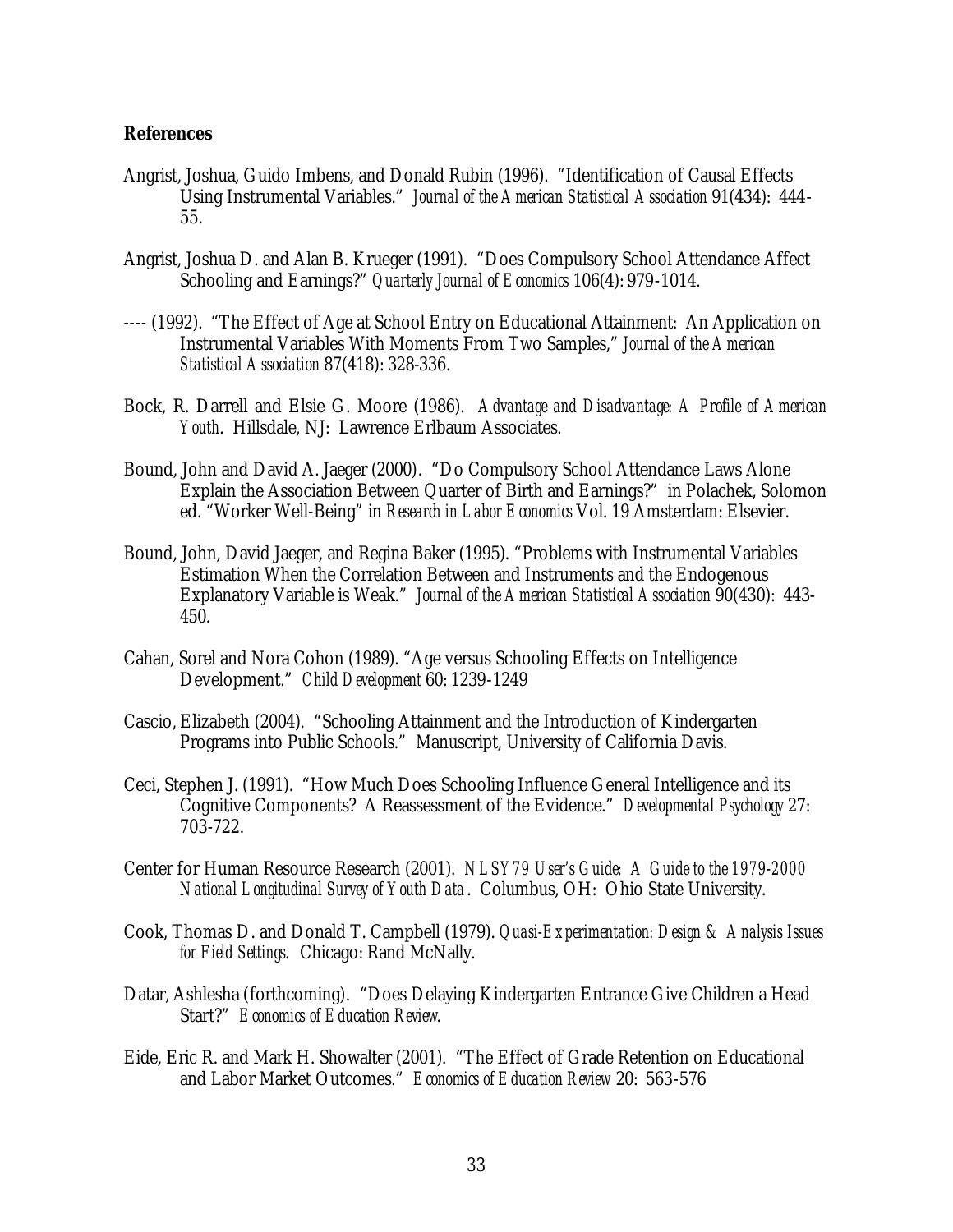- Fischer, Claude S., Michael Hout, Martin Sanchez Jankowski, Samuel R. Lucas, Ann Swidler, and Kim Voss (1996). *Inequality By Design: Cracking the Bell Curve Myth*. Princeton: Princeton University Press.
- Fryer, Roland G. and Steven D. Levitt (2004). "Understanding the Black-White Test Score Gap in the First Two Years of School." *Review of Economics and Statistics* 86(2): 447-464.
- Hansen, Karsten, James J. Heckman and Kathleen J. Mullen (2004). "The Effect of Schooling and Ability on Achievement Test Scores." *Journal of Econometrics* 121(1-2): 39-98.
- Heckman, James J. (1995). "Lessons from the Bell Curve." *Journal of Political Economy* 103(5): 1091-1120.
- Herrnstein, Richard and Charles Murray (1994). *The Bell Curve: Intelligence and Class Structure in American Life*. New York: Simon and Schuster.
- Imbens, Guido and Joshua Angrist (1994). "Identification and Estimation of Local Average Treatment Effects." *Econometrica* 62(2): 467-75.
- Jencks, Christopher and Meredith Phillips (1998). "The Black-White Test Score Gap: An Introduction," in Christopher Jencks and Meredith Phillips (eds.) *The Black-White Test Score Gap*, (pp. 1-51). Washington, D.C.: The Brookings Insitution.
- Kestenbaum, Bert (1987). "Seasonality of Birth: Two Findings from the Decennial Census." *Social Biology* 34(3-4): 244-248.
- Lam, David A. and Miron, Jeffrey A. (1991). "Seasonality of Births in Human Populations." *Social Biology* 38(1-2): 51-78.
- McCrary, Justin and Heather Royer (2003). "Does Maternal Education Impact Infant Health? A Regression Discontinuity Approach Based on School Age Entry Laws." Manuscript, University of Michigan and University of California Berkeley.
- Murnane, Richard J., John B. Willett, and Frank Levy (1995). "The Growing Importance of Cognitive Skills in Wage Determination." *Review of Economics and Statistics* 77(2): 251-266.
- National Center for Education Statistics (2000). "Children Who Enter Kindergarten Late or Repeat Kindergarten: Their Characteristics and Later School Performance."
- Neal, Derek and William R. Johnson (1996). "The Role of Premarket Factors in Black-White Wage Differences." *Journal of Political Economy* 104(5): 869-895.
- NLS User Services (1992). *NLSY79 Profiles of American Youth: Addendum to Attachment 106*.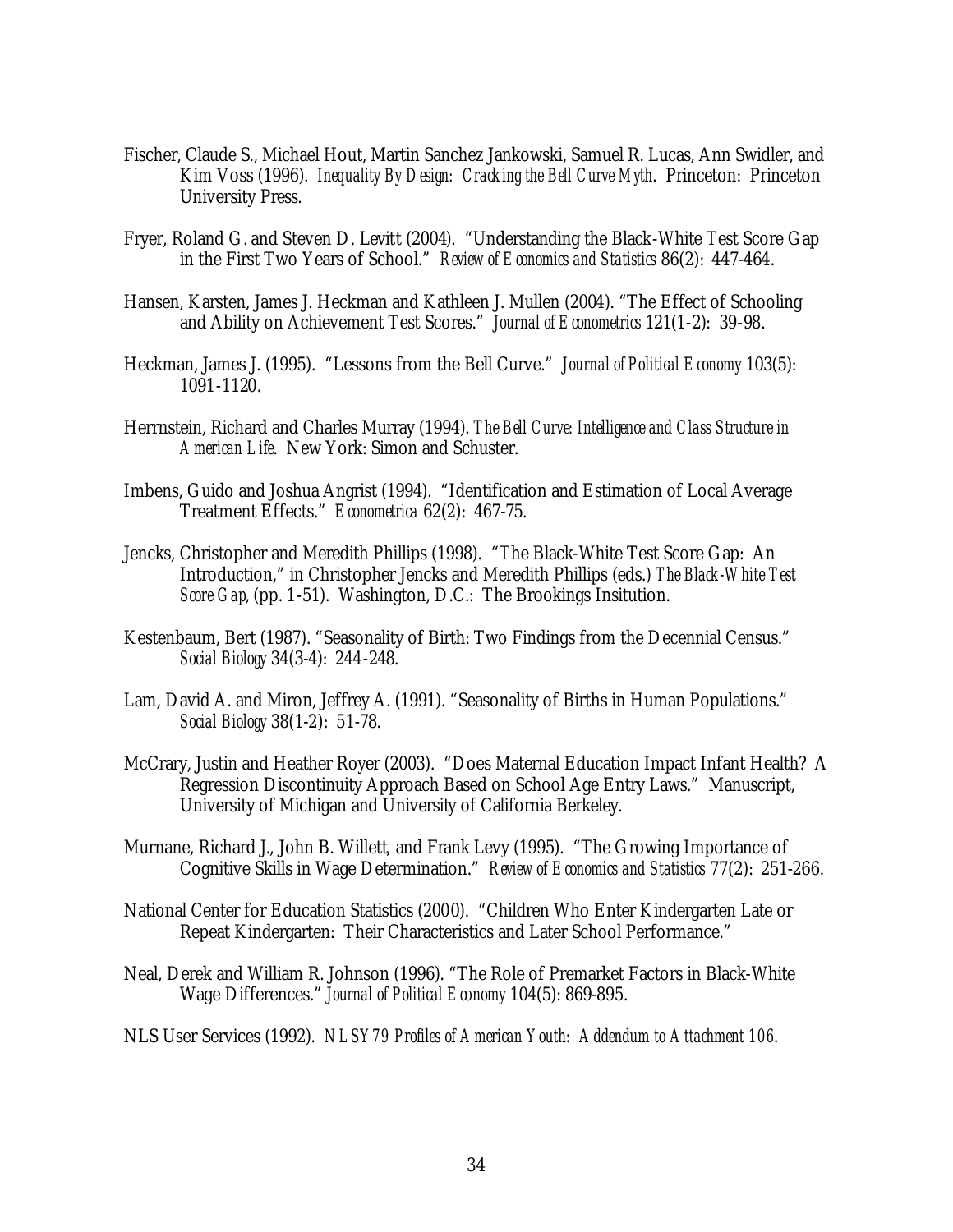- Seiver, Daniel A. (1985). "Trend and Variation in the Seasonality of U.S. Fertility, 1947-1976." *Demography* 22(1): 89-100.
- Todd, Petra E. and Kenneth I. Wolpin (2004). "The Production of Cognitive Achievement in Children: Home, School and Racial Test Score Gaps." Manuscript, University of Pennsylvania.
- Warren, Charles W. and Carl W. Tyler (1979). "Social Status and Season of Birth: A Study of a Metropolitan Area in the Southeastern United States." *Social Biology* 26(4): 275-288.
- Winship, Christopher and Sanders Korenman (1997). "Does Staying in School Make You Smarter? The Effect of Education on IQ in *The Bell Curve*," in Devlin, B., Fienberg, S.E., Resnick, D.P., and Roeder, K. (eds.), *Intelligence, Genes, and Success: Scientists Respond to The Bell Curve*. (pp. 215-234). New York: Springer-Verlag.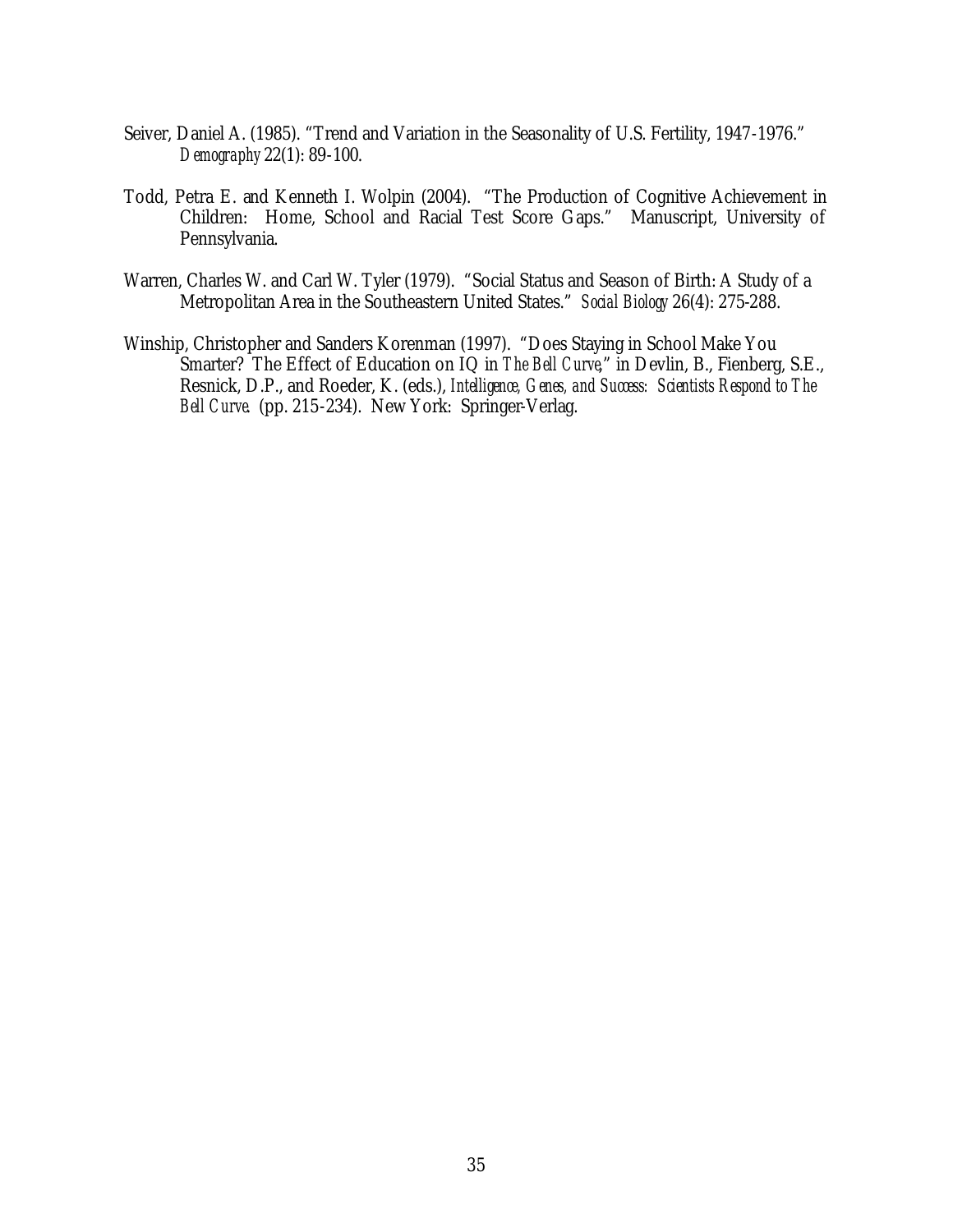#### **Appendix A. Coding of School Entry Ages**

This paper required knowledge of exact school entry cutoff dates facing several cohorts in the NLSY. We derived dates listed in the Table 1 from archival work based on the histories of current age at school entry statutes and our knowledge of the first grade entry ages in 1955, given in Angrist and Krueger (1992). More specifically, if the current statute's history did not indicate any change in the school entry law over 1955 to 1970, the date recorded pertains to that effective in 1955. On the other hand, if the statute's history indicated a change in the statute over the period, we investigated relevant state session laws over this period. If the state changed its cutoff date, and this cutoff date affected NLSY cohorts, we record the dates in effect in 1968, 1969, and 1970. We later discovered cutoff dates for 1965 and 1972 for a subset of states in the *Digest of Education Statistics*; dates that we recorded are largely consistent with those recorded from this source.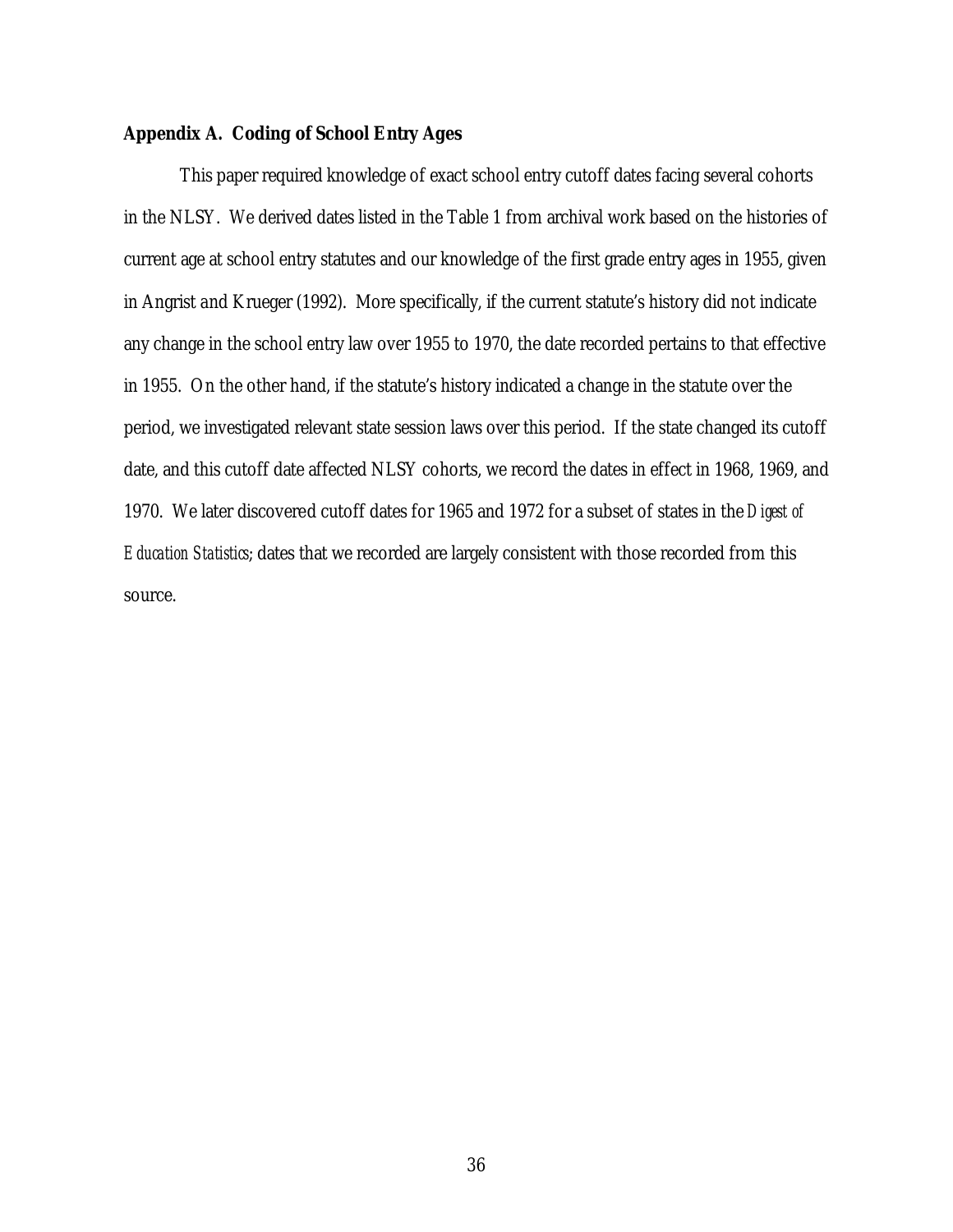## **Appendix B. The NLSY Sample**

|                                                              | Number of<br>observations |       |
|--------------------------------------------------------------|---------------------------|-------|
|                                                              | dropped                   | Total |
| Number of NLSY 79 respondents (Base year Survey)             |                           | 12686 |
| Drop if:                                                     |                           |       |
| Did not take AFQT/ASVAB                                      | 772                       | 11914 |
| Cannot impute schooling for summer 1980                      | 24                        | 11890 |
| Not born in U.S.                                             | 778                       | 11112 |
| Born in U.S. or in Puerto Rico or outlying area              | 130                       | 10982 |
| State of birth missing, state of residence at age 14 missing | 3                         | 10979 |
| State of birth missing, have moved since birth               | 35                        | 10944 |
| AFQT/ASVAB completed under altered test conditions           | 21                        | 10923 |
| Missing day of birth                                         | 15                        | 10908 |
| States where cutoff is at discretion of LEA (GA, IN, MA, WA) | 985                       | 9923  |
| 1962 - 67 academic cohorts                                   | 6178                      | 3745  |
| 1971 academic cohort                                         | 54                        | 3691  |
| Supplemental sample, white                                   | 391                       | 3300  |
| Size of sample used in this study                            |                           | 3300  |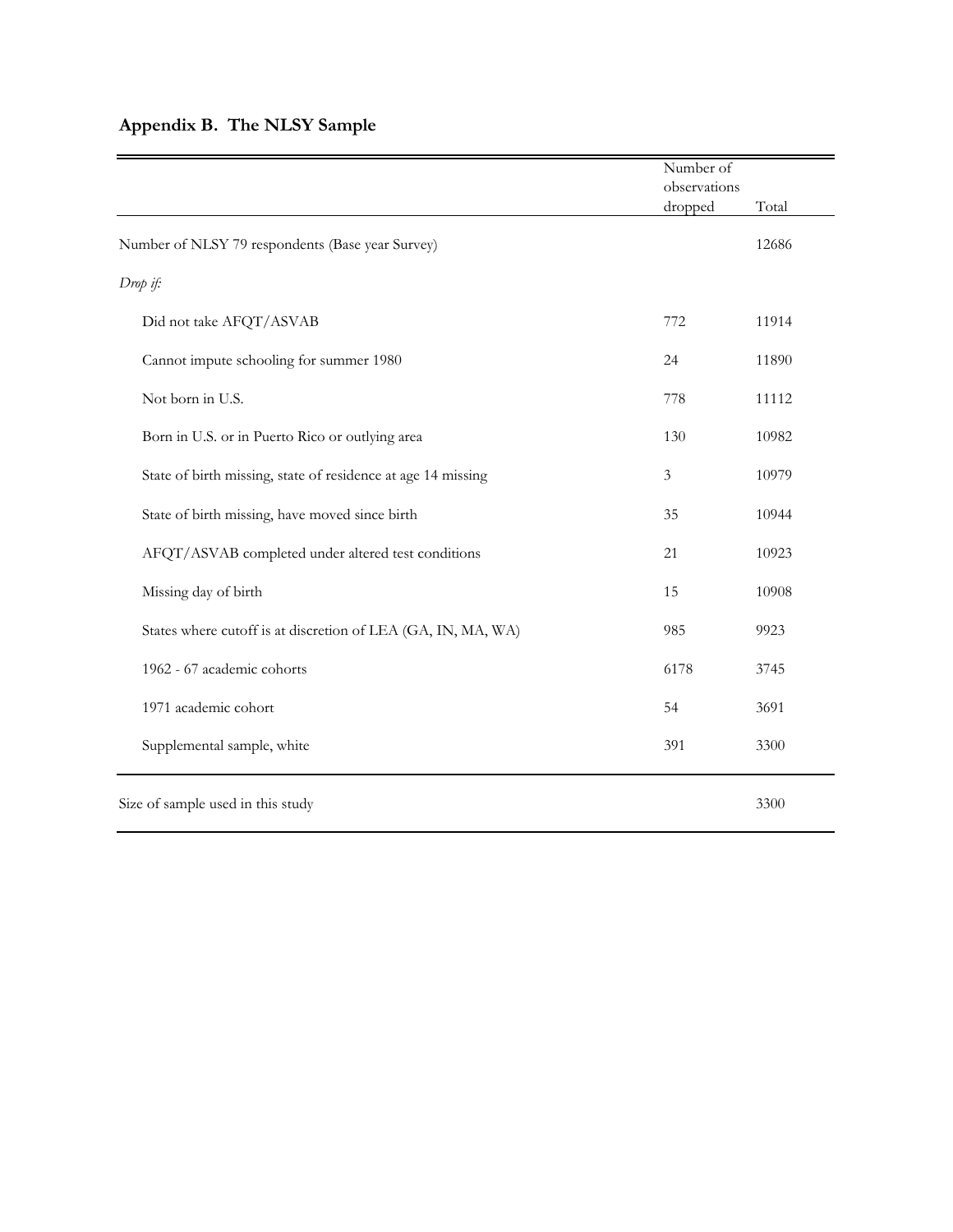|                                                | <b>States</b>                                      |
|------------------------------------------------|----------------------------------------------------|
| Third Quarter Cutoffs                          |                                                    |
| September 1                                    | CO, $DE_{(68)}$ , KS, MD, MN, MT, TX               |
| September 2                                    | UT                                                 |
| September 13                                   | NH                                                 |
| September 15                                   | IA, WY                                             |
| September 30                                   | MO, TN, VA                                         |
| <b>Fourth Quarter Cutoffs</b>                  |                                                    |
| October 1                                      | AL, AR, NJ, NC <sub>(68,69)</sub>                  |
| October 15<br>October 16                       | ME, NE, $NC_{(70)}$<br>ID                          |
| October 31<br>November 1<br>November 2         | ND, OH, SD<br>OK, SC, WV<br>$\mathbf{A}\mathbf{K}$ |
| November 15                                    | OR                                                 |
| December 1                                     | CA, IL, MI, NY                                     |
| December 31                                    | KY, LA, HI, NV, RI, WI                             |
| <b>First Quarter Cutoffs</b>                   |                                                    |
| January 1                                      | AZ, CT, $DE_{(69,70)}$ , FL, MS, NM, VT            |
| February 1                                     | PA                                                 |
| <u>At Discretion of Local Education Agency</u> |                                                    |
|                                                | GA, IN, MA, WA                                     |

## TABLE 1 - CLASSIFICATION OF STATES BY MINIMUM AGE AT SCHOOL ENTRY LAWS, 1968-1970

*Notes:* A child is permitted to begin first grade in a given academic year if that child reaches the age of six by the date specified. Dates are relevant for the youngest of the NLSY cohorts, eligible to enter first grade between the fall of 1968 and the fall of 1970. See Appendix A and text for more details.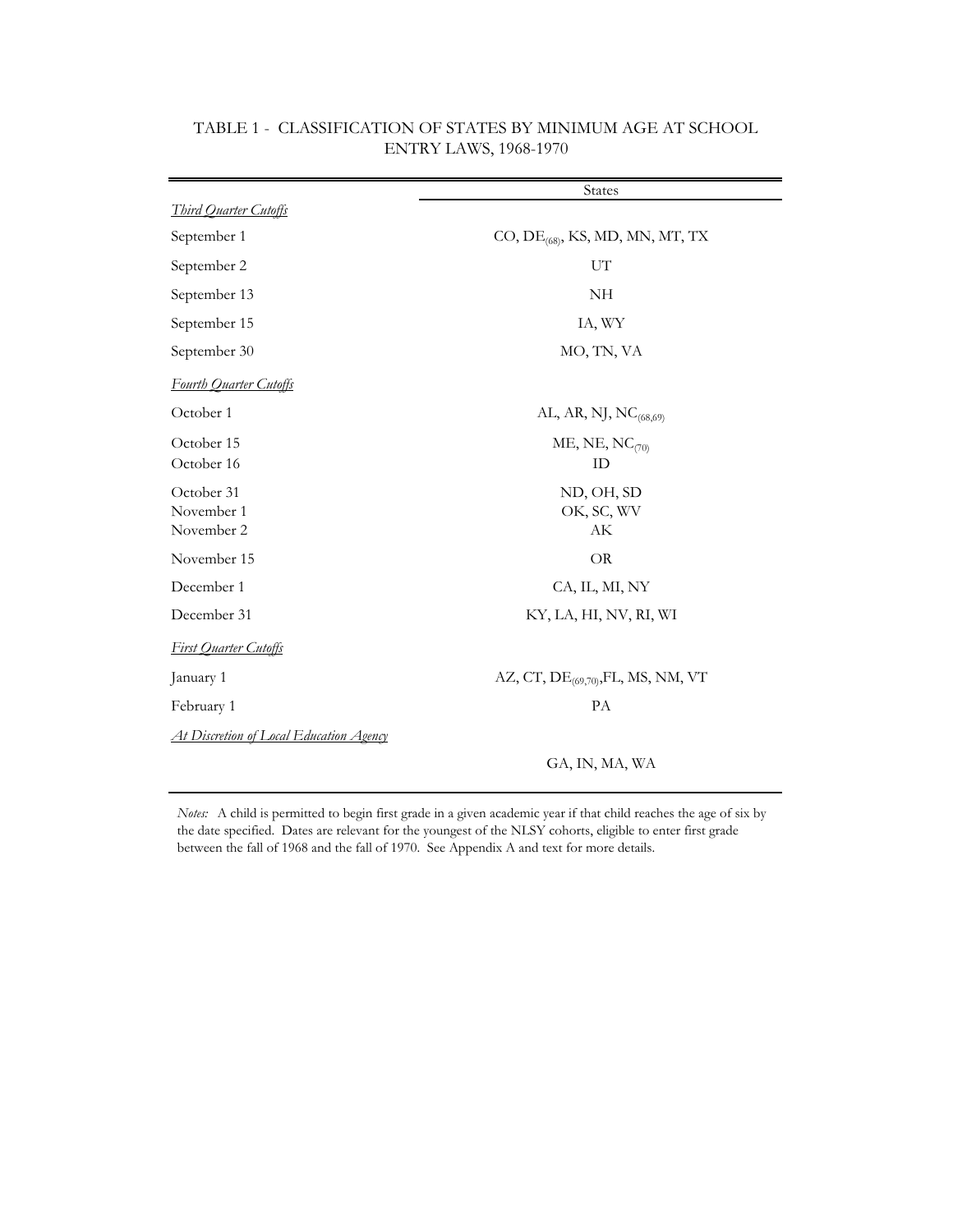|                                        |                     | Regression Discontinuity | Differences-in-Differences |                  |
|----------------------------------------|---------------------|--------------------------|----------------------------|------------------|
|                                        |                     | Revised AFQT             |                            | Revised AFQT     |
|                                        | Schooling, 1980     | (Standardized)           | Schooling, 1980            | (Standardized)   |
|                                        | (1)                 | (2)                      | (3)                        | (4)              |
| A. Born in August or September         |                     |                          |                            |                  |
| Born in September                      |                     |                          | $-0.135$                   | 0.025            |
|                                        |                     |                          | (0.177)                    | (0.156)          |
| Sept 1 Cutoff                          |                     |                          | 0.377                      | $-0.260$         |
|                                        |                     |                          | (0.458)                    | (0.404)          |
| Born in Sept *Sept 1 Cutoff            | $-1.445$            | $-0.187$                 | $-1.198$                   | $-0.053$         |
|                                        | (0.773)             | (0.243)                  | (0.568)                    | (0.500)          |
| TSLS Effect of Schooling, 1980 on AFQT |                     | 0.129                    | 0.045                      |                  |
|                                        |                     | (0.172)                  | (0.410)                    |                  |
| B. Born in September or October        |                     |                          |                            |                  |
| Born in October                        |                     |                          | 0.092                      | $-0.140$         |
|                                        |                     |                          | (0.220)                    | (0.162)          |
| Sept 31 or Oct 1 Cutoff                |                     |                          | 0.223                      | $-0.104$         |
|                                        |                     |                          | (0.311)                    | (0.228)          |
| Born in Oct *Sept 31 or Oct 1 Cutoff   | $-0.721$            | $-0.230$                 | $-0.830$                   | $-0.132$         |
|                                        | (0.393)             | (0.279)                  | (0.479)                    | (0.352)          |
| TSLS Effect of Schooling, 1980 on AFQT |                     | 0.319                    | 0.159                      |                  |
| C. Born in November or December        |                     | (0.364)                  | (0.390)                    |                  |
|                                        |                     |                          |                            |                  |
| Born in December                       |                     |                          | $-0.027$                   | $-0.089$         |
|                                        |                     |                          | (0.201)                    | (0.170)          |
| Dec 1 Cutoff                           |                     |                          | 0.925                      | 0.483            |
|                                        |                     |                          | (0.329)                    | (0.278)          |
| Born in Dec *Dec 1 Cutoff              | $-0.855$<br>(0.222) | $-0.023$<br>(0.391)      | $-0.907$<br>(0.425)        | 0.126<br>(0.358) |
| TSLS Effect of Schooling, 1980 on AFOT |                     | 0.027                    | $-0.139$                   |                  |
|                                        |                     | (0.455)                  | (0.425)                    |                  |
| D. Born in December or January         |                     |                          |                            |                  |
| Born in January                        |                     |                          | $-0.142$                   | $-0.001$         |
|                                        |                     |                          | (0.161)                    | (0.139)          |
| Dec 31 or Jan 1 Cutoff                 |                     |                          | 0.771                      | 0.069            |
|                                        |                     |                          | (0.282)                    | (0.243)          |
| Born in Jan *Dec 31 or Jan 1 Cutoff    | $-0.619$            | $-0.143$                 | $-0.480$                   | $-0.149$         |
|                                        | (0.337)             | (0.324)                  | (0.384)                    | (0.330)          |
| TSLS Effect of Schooling, 1980 on AFQT |                     | 0.230                    | 0.309                      |                  |
|                                        |                     | (0.478)                  | (0.610)                    |                  |

## TABLE 2 - ILLUSTRATION OF THE IDENTIFICATION STRATEGY: BLACKS IN ESTIMATION SAMPLE

*Notes:* The underlying sample includes all blacks in the cross-sectional and supplemental NLSY samples. The dependent variable is either schooling completed as of the summer of 1980 (columns (1) and (3)) or the revised AFQT score, standardized to have a mean of zero and a standard deviation of one (columns (2) and (4)). Standard errors are given in parentheses. Regressions in Panels A, B, and C are based on blacks born in one of the months specified during either 1962 and 1963. Rregressions in Panel D are based on blacks born in December 1962 or 1963 or January 1963 or 1964. All regressions include "comparison fixed effects" (year of birth fixed effects in Panels A to C and an indicator for born in December 1963 or January 1964 in Panel D), and are weighted by AFQT sampling weights. Regressions given in columns (1) and (2) are based on 14, 32, 27, and 29 observations, respectively. Regressions given in columns (3) and (4) are based on 143, 141, 131, and 161 observations, respectively.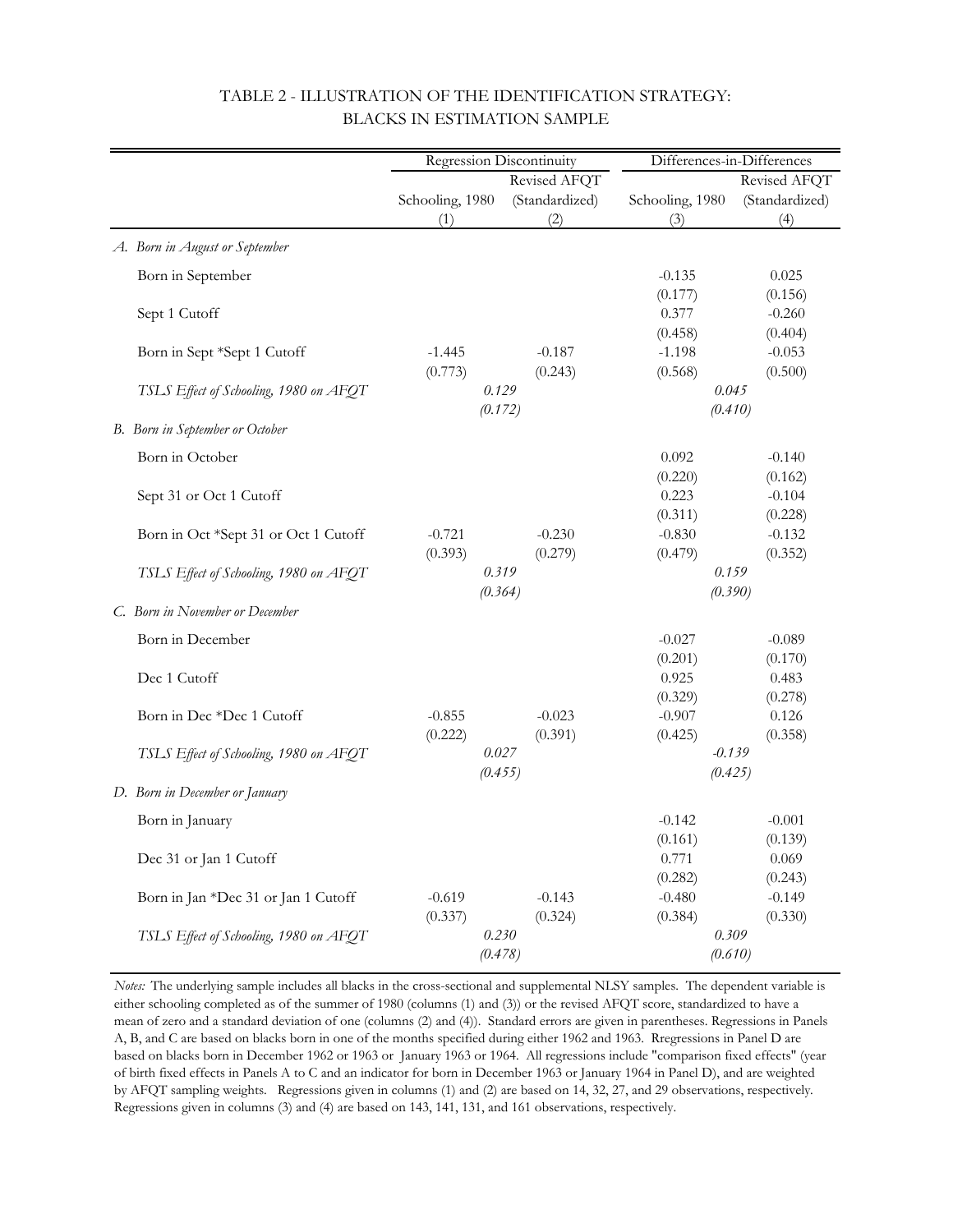|                                 |         | All       | White        |         |          | Black     |          | Hispanic  |
|---------------------------------|---------|-----------|--------------|---------|----------|-----------|----------|-----------|
|                                 | Mean    |           | ${\it Mean}$ |         | Mean     |           | Mean     |           |
|                                 | (sd)    | F-Stat    | (sd)         | F-Stat  | (sd)     | F-Stat    | (sd)     | F-Stat    |
| A. Schooling and AFOT Measures: |         |           |              |         |          |           |          |           |
| Schooling, 1980                 | 10.64   | $10.7***$ | 10.70        | $5.1**$ | 10.47    | 22.2 ***  | 10.31    | 2.7       |
|                                 | (1.13)  |           | (1.10)       |         | (1.17)   |           | (1.26)   |           |
| Age as of July 1, 1980 (days)   | 17.14   | $0.0\,$   | 17.14        | $0.0\,$ | 17.14    | 0.1       | 17.11    | $1.1\,$   |
|                                 | (0.87)  |           | (0.86)       |         | (0.88)   |           | (0.87)   |           |
| AFQT Score (Percentile)         | 44.08   | $0.0\,$   | 49.42        | $0.0\,$ | 20.50    | $4.0*$    | 30.19    | 0.5       |
|                                 | (27.82) |           | (26.85)      |         | (18.81)  |           | (23.96)  |           |
| AFQT Score (Standardized)       | $-0.24$ | 0.2       | $-0.04$      | 0.2     | $-1.14$  | $3.3*$    | $-0.74$  | 0.2       |
|                                 | (1.00)  |           | (0.92)       |         | (0.81)   |           | (0.92)   |           |
| ASVAB Arith. Reasoning          | $-0.20$ | $0.0\,$   | $-0.02$      | $0.0\,$ | $-0.99$  | 2.1       | $-0.63$  | 0.4       |
|                                 | (0.95)  |           | (0.93)       |         | (0.63)   |           | (0.80)   |           |
| <b>ASVAB</b> Word Knowledge     | $-0.31$ | 0.5       | $-0.11$      | $1.0\,$ | $-1.22$  | 0.3       | $-0.79$  | 1.6       |
|                                 | (0.98)  |           | (0.87)       |         | (0.97)   |           | (1.01)   |           |
| ASVAB Paragraph Comp.           | $-0.24$ | $0.7\,$   | $-0.05$      | $0.8\,$ | $-1.08$  | $5.7**$   | $-0.70$  | 0.4       |
|                                 | (1.07)  |           | (0.99)       |         | (1.04)   |           | (1.06)   |           |
| ASVAB Math Knowledge            | $-0.07$ | 0.0       | 0.08         | 0.3     | $-0.72$  | $11.7***$ | $-0.49$  | 0.1       |
|                                 | (0.99)  |           | (0.99)       |         | (0.71)   |           | (0.87)   |           |
| B. Background Variables:        |         |           |              |         |          |           |          |           |
| Dad's Highest Grade             | 11.93   | $0.1\,$   | 12.34        | 0.9     | 10.57    | 1.1       | 9.61     | 1.0       |
|                                 | (3.22)  |           | (3.08)       |         | (2.91)   |           | (3.91)   |           |
| Mom's Highest Grade             | 11.72   | $2.8\,$   | 12.04        | $5.0**$ | 11.04    | 0.1       | 8.95     | 0.3       |
|                                 | (2.51)  |           | (2.26)       |         | (2.44)   |           | (3.76)   |           |
| No. of Children in Family       | 3.20    | 0.1       | 2.91         | $0.8\,$ | 4.42     | $0.0\,$   | 4.15     | 2.4       |
|                                 | (2.19)  |           | (1.85)       |         | (2.92)   |           | (2.91)   |           |
| Migrated from State of Birth    | 0.21    | $0.0\,$   | 0.22         | 0.3     | $0.18\,$ | 0.5       | $0.20\,$ | $14.0***$ |
|                                 | (0.41)  |           | (0.41)       |         | (0.38)   |           | (0.40)   |           |
| Enrolled in School, 1979-80     | 0.91    | 0.8       | 0.92         | 0.7     | 0.91     | 0.2       | 0.87     | 0.1       |
|                                 | (0.28)  |           | (0.28)       |         | (0.28)   |           | (0.34)   |           |
| Female                          |         |           |              |         |          |           |          |           |
| C. School Entry Variables:      |         |           |              |         |          |           |          |           |
| 1st Quarter Cutoff              |         | 0.12      | 0.11         |         |          | 0.13      |          | 0.11      |
| 3rd Quarter Cutoff              |         | 0.25      | 0.24         |         |          | 0.21      |          | 0.37      |
| 4th Quarter Cutoff              |         | 0.52      | $0.66\,$     |         |          | 0.64      |          | $0.64\,$  |
|                                 |         |           |              |         |          |           |          |           |
| ${\bf N}$                       |         | 3300      | 1725         |         |          | 1028      |          | 547       |

TABLE 3 - DESCRIPTIVE STATISTICS FOR THE NLSY SAMPLE

*Notes:* See text and Appendix B for description of sample selection. The F-statistic tests the significance of the instrument from a regression of the variable specified on academic cohort, state of birth fixed effects, and year of birth by month of birth fixed effects. \* Significant at the 0.1 level. \*\* Significant at the 0.05 level. \*\*\* Significant at the 0.01 level.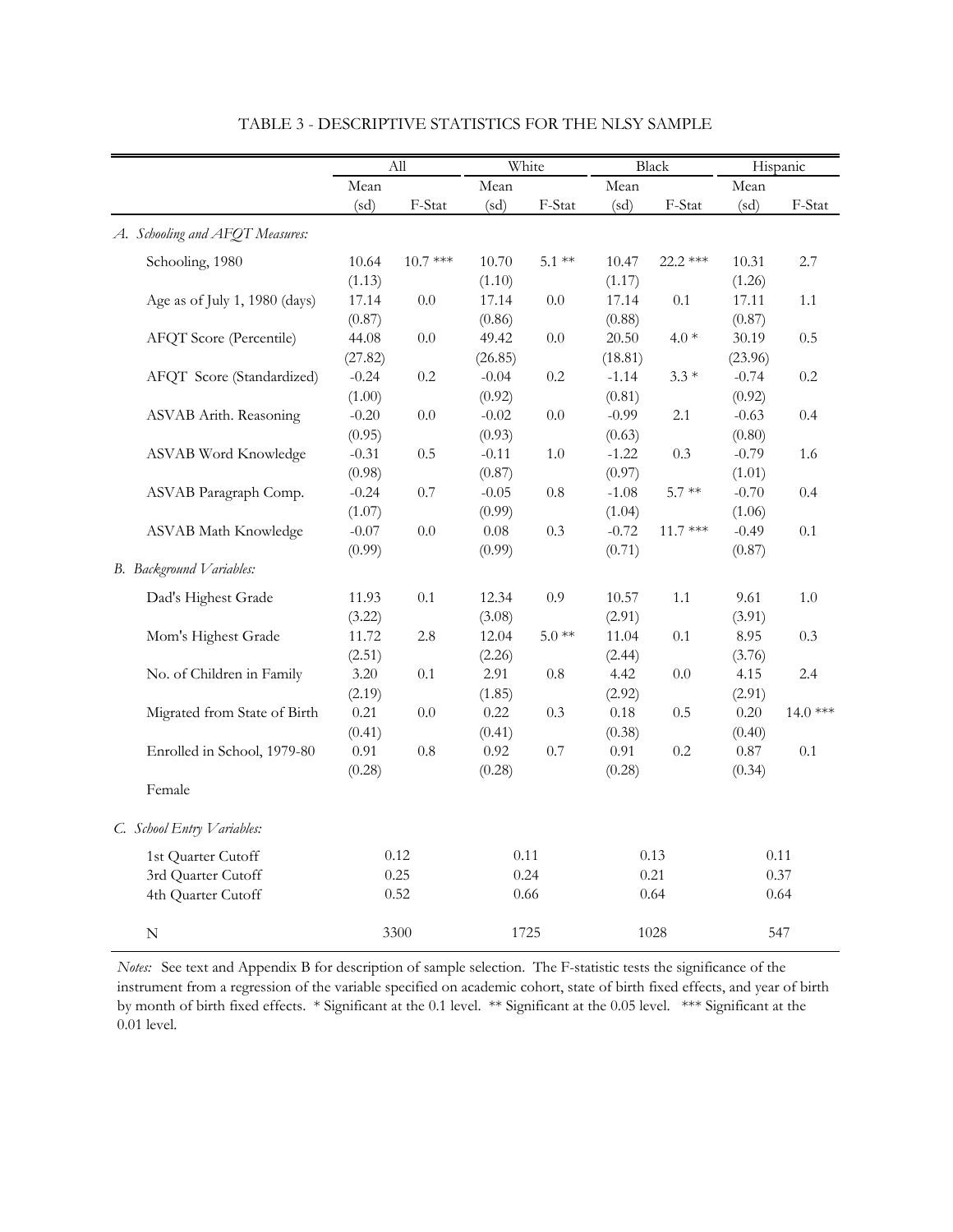|                               | White, Non-Hispanic |           | <b>Black</b> |          | Hispanic  |         |
|-------------------------------|---------------------|-----------|--------------|----------|-----------|---------|
|                               | Mean (sd)           | F-Stat    | Mean (sd)    | F-Stat   | Mean (sd) | F-Stat  |
| Characteristics in 1970<br>A. |                     |           |              |          |           |         |
| Highest Grade Attended        | 1.16                | $10.5***$ | 1.31         | 57.9 *** | 1.14      | 0.83    |
|                               | (0.88)              |           | (0.95)       |          | (0.88)    |         |
| Mom's Highest Grade           | 11.40               | 1.1       | 9.54         | 0.0      | 9.62      | 2.3     |
|                               | (2.52)              |           | (2.96)       |          | (3.50)    |         |
| Mom's Children Ever Born      | 3.51                | $3.1*$    | 5.16         | 0.2      | 4.34      | 1.0     |
|                               | (1.89)              |           | (2.91)       |          | (2.38)    |         |
| Migrated from State of Birth  | 0.19                | 0.0       | 0.13         | 0.0      | 0.21      | $5.0**$ |
|                               | (0.39)              |           | (0.34)       |          | (0.41)    |         |
| N                             | 24153               |           | 6171         |          | 1095      |         |
| B. Characteristics in 1980    |                     |           |              |          |           |         |
| Highest Grade Completed       | 9.68                | $15.0***$ | 9.45         | 48.9 *** | 9.50      | 0.7     |
|                               | (1.18)              |           | (1.33)       |          | (1.32)    |         |
| Highest Grade Attended        | 10.62               | $16.5***$ | 10.38        | 47.7 *** | 10.41     | 0.5     |
|                               | (1.18)              |           | (1.31)       |          | (1.33)    |         |
| Enrolled                      | 0.88                | 0.1       | 0.87         | $4.0*$   | 0.84      | 0.3     |
|                               | (0.32)              |           | (0.33)       |          | (0.37)    |         |
| Migrated from State of Birth  | 0.25                | 0.1       | 0.20         | 0.6      | 0.23      | 0.4     |
|                               | (0.43)              |           | (0.40)       |          | (0.42)    |         |
| N                             | 119729              |           | 32257        |          | 6138      |         |

#### TABLE 4 - CHARACTERISTICS OF THE 1968-1970 ACADEMIC COHORTS AS OBSERVED IN THE 1970 AND 1980 DECENNIAL CENSUSES

*Notes:* Underlying data are from the 1970 Form 2 (15%) state file and the 1980 state (A) file. The 1970 sample represents one percent of the population, and the 1980 sample represents five percent of the population. See text for description of sample selection. The F-statistic tests the significance of the instrument from a regression of the variable specified on academic cohort, state of birth fixed effects, and year of birth by quarter of birth fixed effects. \* Significant at the 0.1 level. \*\* Significant at the 0.05 level. \*\*\* Significant at the 0.01 level.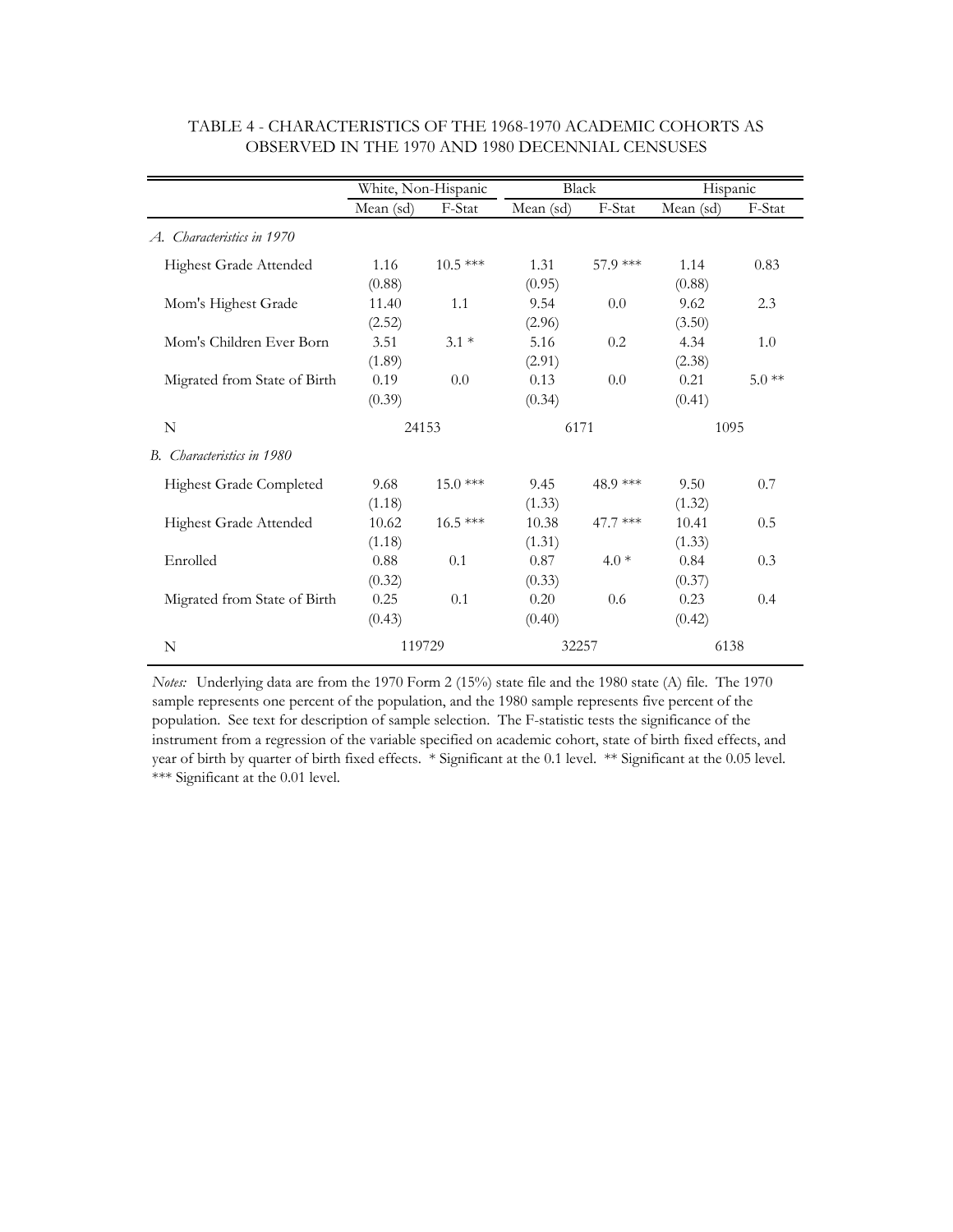|                                  |             |             |             | Coefficient on Academic Cohort (Standard Error) |             |                                     |             |
|----------------------------------|-------------|-------------|-------------|-------------------------------------------------|-------------|-------------------------------------|-------------|
|                                  | (1)         | (2)         | (3)         | (4)                                             | (5)         | (6)                                 | (7)         |
| A. Non-Hispanic White Subsample  |             |             |             |                                                 |             |                                     |             |
| Schooling, 1980                  | $-0.919$    | $-0.473$    | $-0.412$    | $-0.280$                                        | $-0.197$    | $-0.298$                            | $-0.210$    |
|                                  | (0.017)     | (0.088)     | (0.093)     | (0.127)                                         | (0.130)     | (0.132)                             | (0.140)     |
| F statistic                      | 2793.6      | 28.8        | 19.8        | 4.9                                             | 2.3         | 5.1                                 | 2.3         |
| $R^2$                            | 0.48        | 0.5         | 0.56        | 0.5                                             | 0.57        | 0.52                                | 0.58        |
| AFQT (standardized)              | $-0.113$    | $-0.072$    | 0.025       | $-0.004$                                        | 0.099       | $-0.046$                            | 0.061       |
|                                  | (0.028)     | (0.079)     | (0.094)     | (0.110)                                         | (0.115)     | (0.106)                             | (0.114)     |
| F statistic                      | 16.5        | 0.8         | 0.1         | 0.0                                             | $0.7\,$     | 0.2                                 | 0.3         |
| $R^2$                            | 0.07        | 0.07        | 0.26        | 0.08                                            | 0.27        | 0.1                                 | 0.29        |
| ${\bf N}$                        | 1725        | 1725        | 1725        | 1725                                            | 1725        | 1725                                | 1725        |
| B. Black Subsample               |             |             |             |                                                 |             |                                     |             |
| Schooling, 1980                  | $-0.868$    | $-0.666$    | $-0.709$    | $-0.792$                                        | $-0.811$    | $-0.737$                            | $-0.753$    |
|                                  | (0.042)     | (0.130)     | (0.129)     | (0.177)                                         | (0.178)     | (0.157)                             | (0.149)     |
| F statistic                      | 437.2       | 26.1        | 30.3        | 20.1                                            | 20.6        | 22.2                                | 25.5        |
| $R^2$                            | 0.39        | 0.4         | 0.46        | 0.4                                             | 0.46        | 0.42                                | 0.47        |
| AFQT (standardized)              | $-0.114$    | $-0.041$    | $-0.103$    | $-0.179$                                        | $-0.237$    | $-0.225$                            | $-0.268$    |
|                                  | (0.037)     | (0.082)     | (0.102)     | (0.096)                                         | (0.120)     | (0.123)                             | (0.143)     |
| F statistic                      | 9.5         | 0.3         | $1.0\,$     | 3.5                                             | 3.9         | 3.3                                 | 3.5         |
| $R^2$                            | 0.06        | $0.07\,$    | 0.21        | 0.09                                            | 0.22        | 0.11                                | 0.24        |
| $\mathbf N$                      | 1028        | 1028        | 1028        | 1028                                            | 1028        | 1028                                | 1028        |
| C. Hispanic Subsample            |             |             |             |                                                 |             |                                     |             |
| Schooling, 1980                  | $-0.762$    | $-0.363$    | $-0.446$    | $-0.358$                                        | $-0.468$    | $-0.320$                            | $-0.421$    |
|                                  | (0.065)     | (0.141)     | (0.130)     | (0.152)                                         | (0.170)     | (0.194)                             | (0.205)     |
| F statistic                      | 137.0       | 6.7         | 11.8        | 5.5                                             | 7.6         | 2.7                                 | 4.2         |
| $R^2$                            | 0.34        | 0.35        | 0.43        | 0.36                                            | 0.44        | 0.4                                 | 0.47        |
| AFQT (standardized)              | $-0.065$    | $-0.041$    | $-0.124$    | $-0.005$                                        | $-0.097$    | $-0.066$                            | $-0.147$    |
|                                  | (0.075)     | (0.233)     | (0.184)     | (0.157)                                         | (0.126)     | (0.140)                             | (0.096)     |
| F statistic                      | $0.8\,$     | $0.0\,$     | 0.5         | 0.0                                             | $0.6\,$     | $0.2\,$                             | 2.3         |
| $R^2$                            | 0.12        | 0.13        | 0.25        | 0.15                                            | 0.15        | $0.2\,$                             | 0.31        |
| ${\bf N}$                        | 547         | 547         | 547         | 547                                             | 547         | 547                                 | 547         |
| Type of Age Control <sup>†</sup> | N           | Q           | Q           | Q, M                                            | Q, M        | $\mathbf{M}\ge\mathbf{Y}\mathbf{r}$ | M x Yr      |
| Family Background Controls       | $\mathbf N$ | ${\bf N}$   | Υ           | ${\bf N}$                                       | $\mathbf Y$ | $\mathbf N$                         | $\mathbf Y$ |
| State of birth dummies           | $\mathbf Y$ | $\mathbf Y$ | $\mathbf Y$ | $\mathbf Y$                                     | $\mathbf Y$ | $\mathbf Y$                         | $\mathbf Y$ |

#### TABLE 5 - REDUCED-FORM ESTIMATES, BY RACE

*Notes:* The dependent variable is either schooling completed as of the summer of 1980 or the revised AFQT score, standardized to have a mean of zero and a standard deviation of one. Family background controls include mother's highest grade completed, father's highest grade completed, number of siblings as of age 14, and whether the respondent is female. Where background variables are missing, they have been computed with subsample specific means. When background variables are included, we include a vector of dummies for imputed missing values. All regressions are weighted by AFQT sampling weights. Standard errors (reported in parentheses) are robust to arbitrary residual correlation for individuals born in the same state.

† Age controls: N=none; Q=quartic in age as of 1 July 1980; M=month of birth dummies, Yr=year of birth dummies, M x Yr = interactions.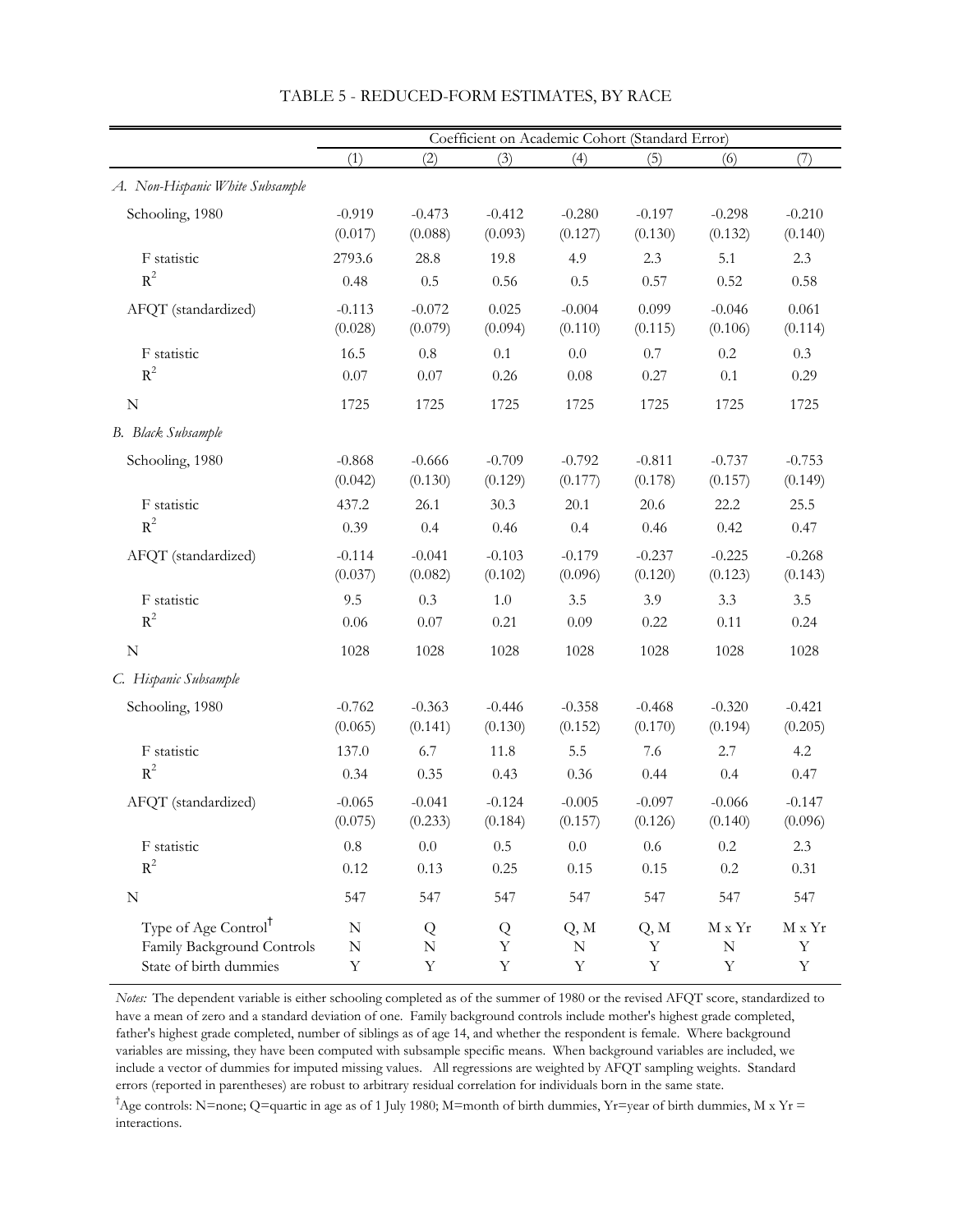|                                    | Coefficient on Schooling, 1980 (Standard Error) |             |          |                  |             |                  |             |  |  |  |
|------------------------------------|-------------------------------------------------|-------------|----------|------------------|-------------|------------------|-------------|--|--|--|
|                                    | (1)                                             | (2)         | (3)      | $\overline{(4)}$ | (5)         | $\overline{(6)}$ | (7)         |  |  |  |
| A. Non-Hispanic White Sample       |                                                 |             |          |                  |             |                  |             |  |  |  |
| <b>OLS</b>                         | 0.332                                           | 0.519       | 0.409    | 0.527            | 0.417       | 0.530            | 0.416       |  |  |  |
|                                    | (0.019)                                         | (0.031)     | (0.028)  | (0.032)          | (0.030)     | (0.034)          | (0.031)     |  |  |  |
| 2SLS (Linear)                      | 0.123                                           | 0.153       | $-0.060$ | 0.015            | $-0.501$    | 0.154            | $-0.289$    |  |  |  |
|                                    | (0.030)                                         | (0.167)     | (0.232)  | (0.390)          | (0.797)     | (0.330)          | (0.662)     |  |  |  |
| 2SLS (Dummies)                     | 0.123                                           | 0.169       | $-0.070$ | 0.125            | $-0.423$    | 0.138            | $-0.147$    |  |  |  |
|                                    | (0.030)                                         | (0.169)     | (0.234)  | (0.311)          | (0.622)     | (0.329)          | (0.565)     |  |  |  |
| $\chi^2_{(1)}$ statistic (Over-id) | $0.0\,$                                         | 0.0         | 0.0      | 0.1              | 0.0         | 0.3              | 0.5         |  |  |  |
| B. Black Sample                    |                                                 |             |          |                  |             |                  |             |  |  |  |
| <b>OLS</b>                         | 0.284                                           | 0.363       | 0.306    | 0.365            | 0.309       | 0.369            | 0.310       |  |  |  |
|                                    | (0.024)                                         | (0.027)     | (0.028)  | (0.026)          | (0.028)     | (0.025)          | (0.026)     |  |  |  |
| 2SLS (Linear)                      | 0.131                                           | 0.062       | 0.145    | 0.226            | 0.293       | 0.305            | 0.356       |  |  |  |
|                                    | (0.041)                                         | (0.122)     | (0.142)  | (0.135)          | (0.166)     | (0.186)          | (0.217)     |  |  |  |
| 2SLS (Dummies)                     | 0.131                                           | 0.063       | 0.150    | 0.225            | 0.298       | 0.346            | 0.391       |  |  |  |
|                                    | (0.041)                                         | (0.122)     | (0.142)  | (0.135)          | (0.168)     | (0.197)          | (0.224)     |  |  |  |
| $\chi^2_{(1)}$ statistic (Over-id) | 5.5                                             | 0.2         | 0.4      | 0.2              | 0.4         | 2.5              | 2.9         |  |  |  |
| C. Hispanic Sample                 |                                                 |             |          |                  |             |                  |             |  |  |  |
| <b>OLS</b>                         | 0.296                                           | 0.363       | 0.306    | 0.365            | 0.309       | 0.369            | 0.310       |  |  |  |
|                                    | (0.022)                                         | (0.027)     | (0.028)  | (0.026)          | (0.028)     | (0.025)          | (0.026)     |  |  |  |
| 2SLS (Linear)                      | 0.085                                           | 0.114       | 0.279    | 0.015            | 0.207       | 0.206            | 0.349       |  |  |  |
|                                    | (0.092)                                         | (0.639)     | (0.396)  | (0.434)          | (0.244)     | (0.370)          | (0.229)     |  |  |  |
| 2SLS (Dummies)                     | 0.096                                           | 0.193       | 0.329    | 0.134            | 0.269       | 0.213            | 0.336       |  |  |  |
|                                    | (0.091)                                         | (0.608)     | (0.364)  | (0.360)          | (0.189)     | (0.316)          | (0.218)     |  |  |  |
| $\chi^2_{(1)}$ statistic (Over-id) | 4.2                                             | 0.2         | 0.2      | $0.1\,$          | 0.1         | 0.0              | 0.0         |  |  |  |
| Type of Age Control <sup>+</sup>   | N                                               | Q           | Q        | Q, M             | Q, M        | $M \times Yr$    | M x Yr      |  |  |  |
| Family Background Controls         | $\mathbf N$                                     | $\mathbb N$ | Y        | $\mathbf N$      | Y           | N                | Y           |  |  |  |
| State of Birth Dummies             | $\mathbf Y$                                     | Y           | Y        | $\mathbf Y$      | $\mathbf Y$ | Y                | $\mathbf Y$ |  |  |  |

#### TABLE 6 - OLS AND TSLS ESTIMATES OF THE EFFECT OF SCHOOLING ON AFQT PERFORMANCE, BY RACE

*Notes:* The dependent variable in all models is the the revised AFQT score, standardized to have a mean of zero and a standard deviation of one. The 2SLS estimates use either academic cohort ("Linear") or academic cohort dummies ("Dummies") as instruments for schooling in 1980. See Table 5 for a list of family background controls. All regressions are weighted by AFQT sampling weights. Standard errors (given in parentheses) are robust to arbitrary residual correlation within the same state. The critical value for the overidentification test (from  $a \chi^2$  distribution with 1 degree of freedom) is 3.841 at 5% significance level.

†Age controls: N=none, Q=quartic in age as of 1 July 1980, M=month of birth dummies, , Yr=year of birth dummies, M x Yr

i i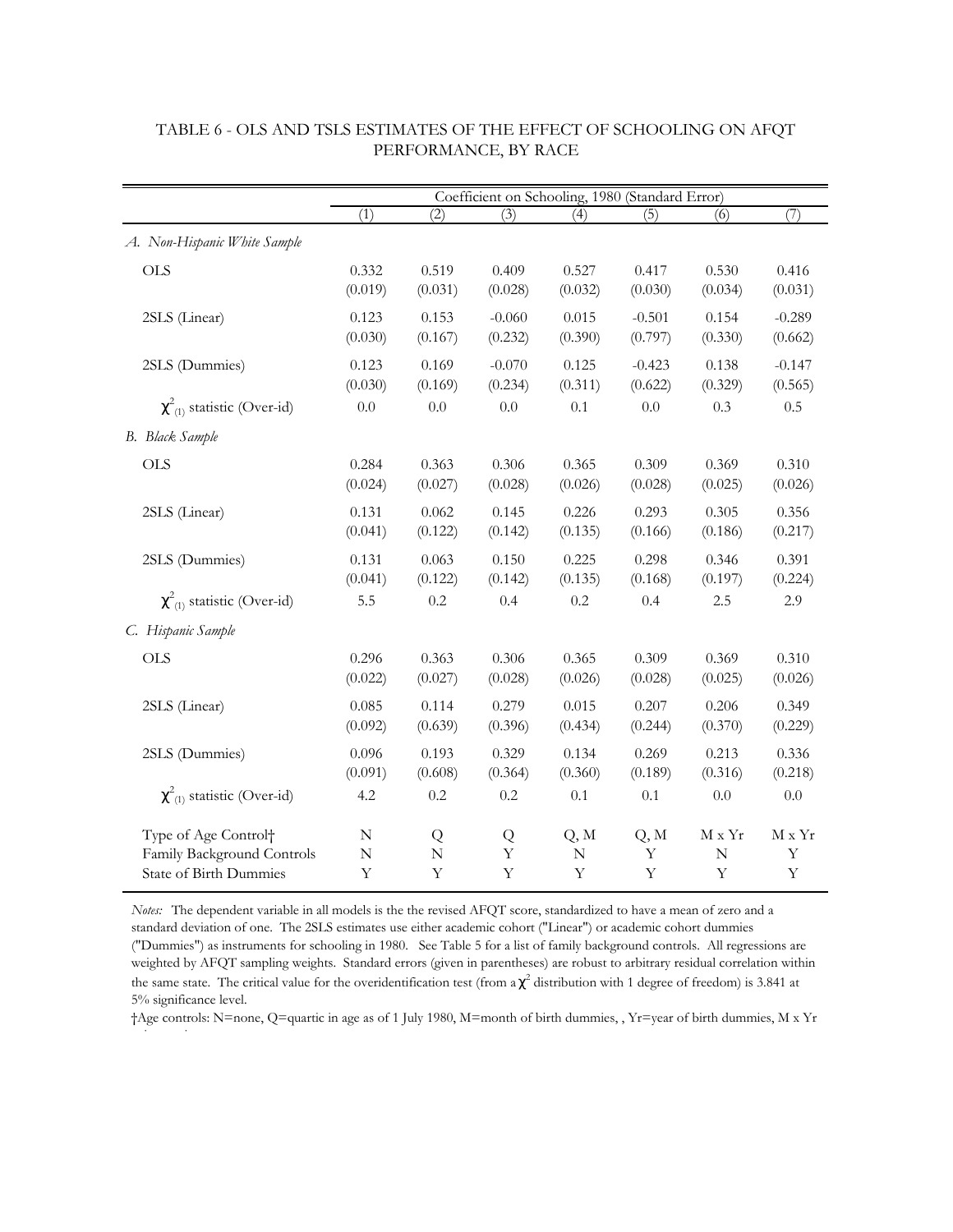|                              |                 | Non-movers |                                   |            | Cutoff Assigned Using State of Residence (Age 14) |          |                                   |            |
|------------------------------|-----------------|------------|-----------------------------------|------------|---------------------------------------------------|----------|-----------------------------------|------------|
|                              | Schooling, 1980 |            | AFQT Revised Score (Standardized) |            | Schooling, 1980                                   |          | AFQT Revised Score (Standardized) |            |
|                              | (1)             | (2)        | (3)                               | (4)        | (5)                                               | (6)      | (7)                               | (8)        |
|                              | RF              | RF         | 2SLS                              | <b>OLS</b> | RF                                                | RF       | 2SLS                              | <b>OLS</b> |
| A. Non-Hispanic White Sample |                 |            |                                   |            |                                                   |          |                                   |            |
| Academic Cohort              | $-0.372$        | 0.082      |                                   |            | $-0.233$                                          | 0.075    |                                   |            |
|                              | (0.131)         | (0.119)    |                                   |            | (0.118)                                           | (0.104)  |                                   |            |
| $R^2$                        | 0.59            | 0.27       |                                   |            | 0.57                                              | 0.29     |                                   |            |
| Schooling, 1980              |                 |            | $-0.219$                          | 0.438      |                                                   |          | $-0.324$                          | 0.412      |
|                              |                 |            | (0.355)                           | (0.032)    |                                                   |          | (0.508)                           | (0.027)    |
| $R^2$                        |                 |            | 0.13                              | 0.39       |                                                   |          | 0.06                              | 0.39       |
| B. Black Sample              |                 |            |                                   |            |                                                   |          |                                   |            |
| Academic Cohort              | $-0.725$        | $-0.163$   |                                   |            | $-0.617$                                          | $-0.141$ |                                   |            |
|                              | (0.191)         | (0.162)    |                                   |            | (0.205)                                           | (0.142)  |                                   |            |
| $R^2$                        | 0.45            | 0.22       |                                   |            | 0.44                                              | 0.24     |                                   |            |
| Schooling, 1980              |                 |            | 0.225                             | 0.319      |                                                   |          | 0.229                             | 0.313      |
|                              |                 |            | (0.236)                           | (0.030)    |                                                   |          | (0.245)                           | (0.024)    |
| $R^2$                        |                 |            | 0.33                              | 0.34       |                                                   |          | 0.34                              | 0.35       |
| C. Hispanic Sample           |                 |            |                                   |            |                                                   |          |                                   |            |
| Academic Cohort              | $-0.639$        | $-0.365$   |                                   |            | $-0.452$                                          | $-0.257$ |                                   |            |
|                              | (0.270)         | (0.151)    |                                   |            | (0.189)                                           | (0.135)  |                                   |            |
| $R^2$                        | 0.48            | 0.36       |                                   |            | 0.46                                              | 0.32     |                                   |            |
| Schooling, 1980              |                 |            | 0.572                             | 0.307      |                                                   |          | 0.570                             | 0.307      |
|                              |                 |            | (0.205)                           | (0.038)    |                                                   |          | (0.178)                           | (0.036)    |
| $R^2$                        |                 |            | 0.38                              | 0.45       |                                                   |          | 0.35                              | 0.42       |

## TABLE 7 - ESTIMATES FOR NON-MOVER SUBSAMPLE AND ASSIGNING CUTOFF DATES WITH STATE OF RESIDENCE, BY RACE

*Notes:* The dependent variable is either schooling completed as of the summer of 1980 (columns (1) and (5)) or the revised AFQT score, standardized to have a mean of zero and a standard deviation of one (all remaining columns). Family background variables are as listed in the notes to Table 5. All regressions include fixed effects for state of residence and M x Yr of birth. All regressions are weighted by AFQT sampling weights, and standard errors (given in parentheses) are robust to residual correlation within state. Regressions given in columns (1) to (4) are estimated using 1345, 843, and 430 observations in Panels A, B, and C, respectively. Regressions given in columns (5) to (8) are based on 1717, 1017, and 527 observations, respectively.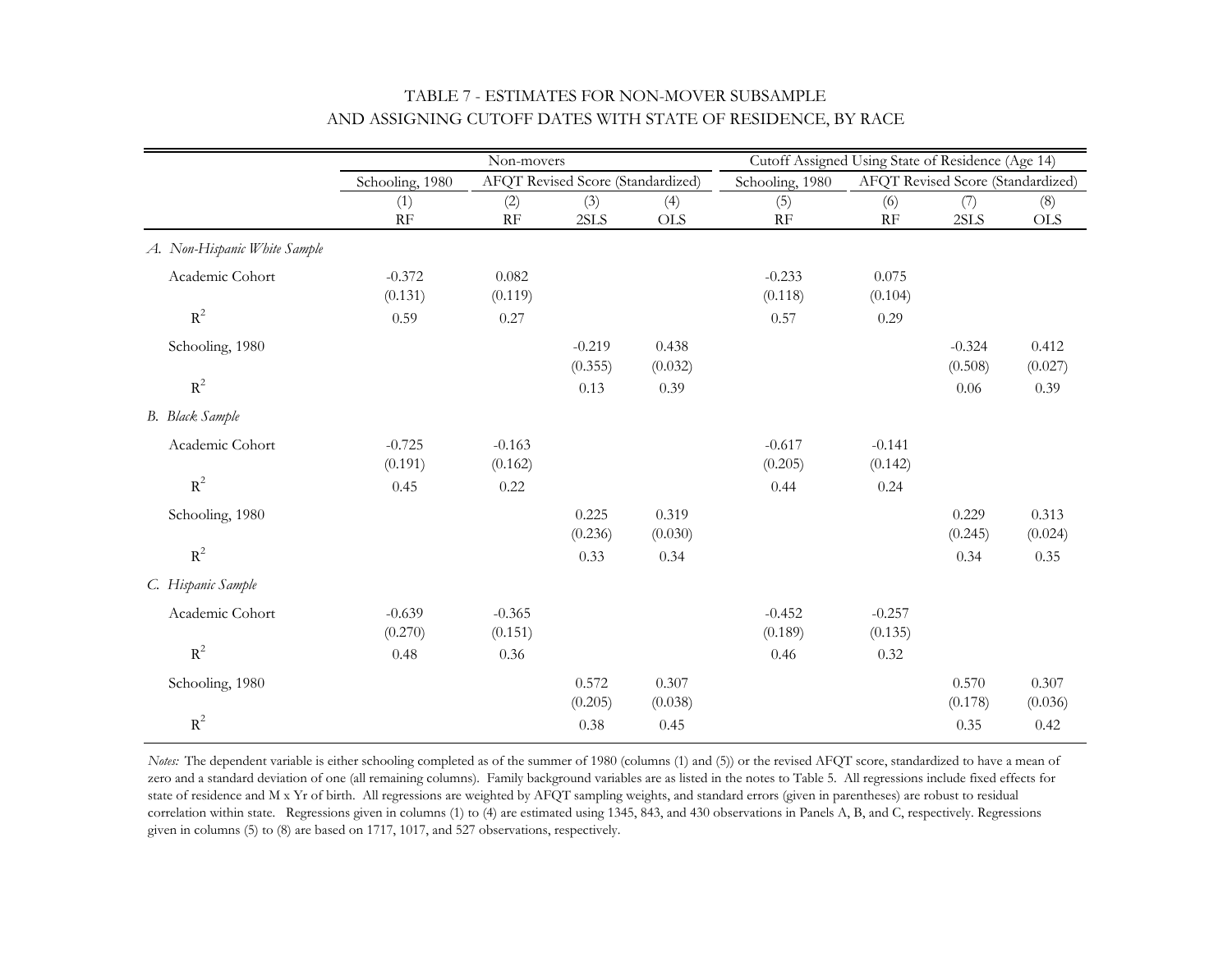|                                                                                                                                |                               | Dependent Variable: Revised AFQT Score (Standardized) |                            |                            |  |  |
|--------------------------------------------------------------------------------------------------------------------------------|-------------------------------|-------------------------------------------------------|----------------------------|----------------------------|--|--|
|                                                                                                                                |                               | Instrument:                                           |                            |                            |  |  |
|                                                                                                                                |                               | Academic Cohort (Linear)                              |                            | QOB (dummies)              |  |  |
|                                                                                                                                | (1)                           | (2)                                                   | (3)                        | (4)                        |  |  |
| A. Non-Hispanic White Sample                                                                                                   |                               |                                                       |                            |                            |  |  |
| Schooling, 1980 (TSLS)                                                                                                         | 0.154<br>(0.330)              | $-0.289$<br>(0.662)                                   | 0.182<br>(0.091)           | 0.100<br>(0.087)           |  |  |
| F-stat (on age controls, TSLS)<br>F-stat (on instruments, first stage)<br>F-stat (on instruments, reduced form)<br>$\mathbf N$ | 13347.2<br>5.1<br>0.2<br>1725 | 778.2<br>2.3<br>0.3<br>1725                           | 2.7<br>37.3<br>2.3<br>1725 | 4.0<br>37.0<br>0.8<br>1725 |  |  |
| B. Black Sample                                                                                                                |                               |                                                       |                            |                            |  |  |
| Schooling, 1980 (TSLS)                                                                                                         | 0.305<br>(0.186)              | 0.356<br>(0.217)                                      | 0.378<br>(0.159)           | 0.326<br>(0.133)           |  |  |
| F-stat (on age controls, TSLS)<br>F-stat (on instruments, first stage)<br>F-stat (on instruments, reduced form)                | 337<br>22.2<br>3.3            | 11605668<br>25.5<br>3.5                               | 1.7<br>12.7<br>4.6         | 1.4<br>14.0<br>3.4         |  |  |
| $\mathbf N$                                                                                                                    | 1028                          | 1028                                                  | 1028                       | 1028                       |  |  |
| C. Hispanic Sample                                                                                                             |                               |                                                       |                            |                            |  |  |
| Schooling, 1980 (TSLS)                                                                                                         | 0.206<br>(0.370)              | 0.349<br>(0.229)                                      | 0.582<br>(0.230)           | 0.300<br>(0.389)           |  |  |
| F-stat (on age controls, TSLS)<br>F-stat (on instruments, first stage)<br>F-stat (on instruments, reduced form)                | 17109<br>2.7<br>0.2           | 1835<br>4.2<br>2.3                                    | 7.9<br>1.7<br>2.5          | 8.0<br>1.1<br>0.5          |  |  |
| $\mathbf N$                                                                                                                    | 547                           | 547                                                   | 547                        | 547                        |  |  |
| Type of Age Control<br>Family Background Controls<br><b>State of Birth Dummies</b>                                             | M x Yr<br>N<br>Υ              | $M \times Yr$<br>Υ<br>Y                               | Yr<br>N<br>N               | Υr<br>Υ<br>Y               |  |  |

## TABLE 8 - THE EFFECT OF SCHOOLING ON THE AFQT: A COMPARISON OF TSLS ESTIMATES WITH ALTERNATIVE INSTRUMENTS

*Notes:* The dependent variable in all models is the revised AFQT score, converted to standard deviation units. All regressions are weighted by AFQT sampling weights, and standard errors are robust to arbitrary residual correlation within the same state. See Table 5 for description of controls for age and family background.